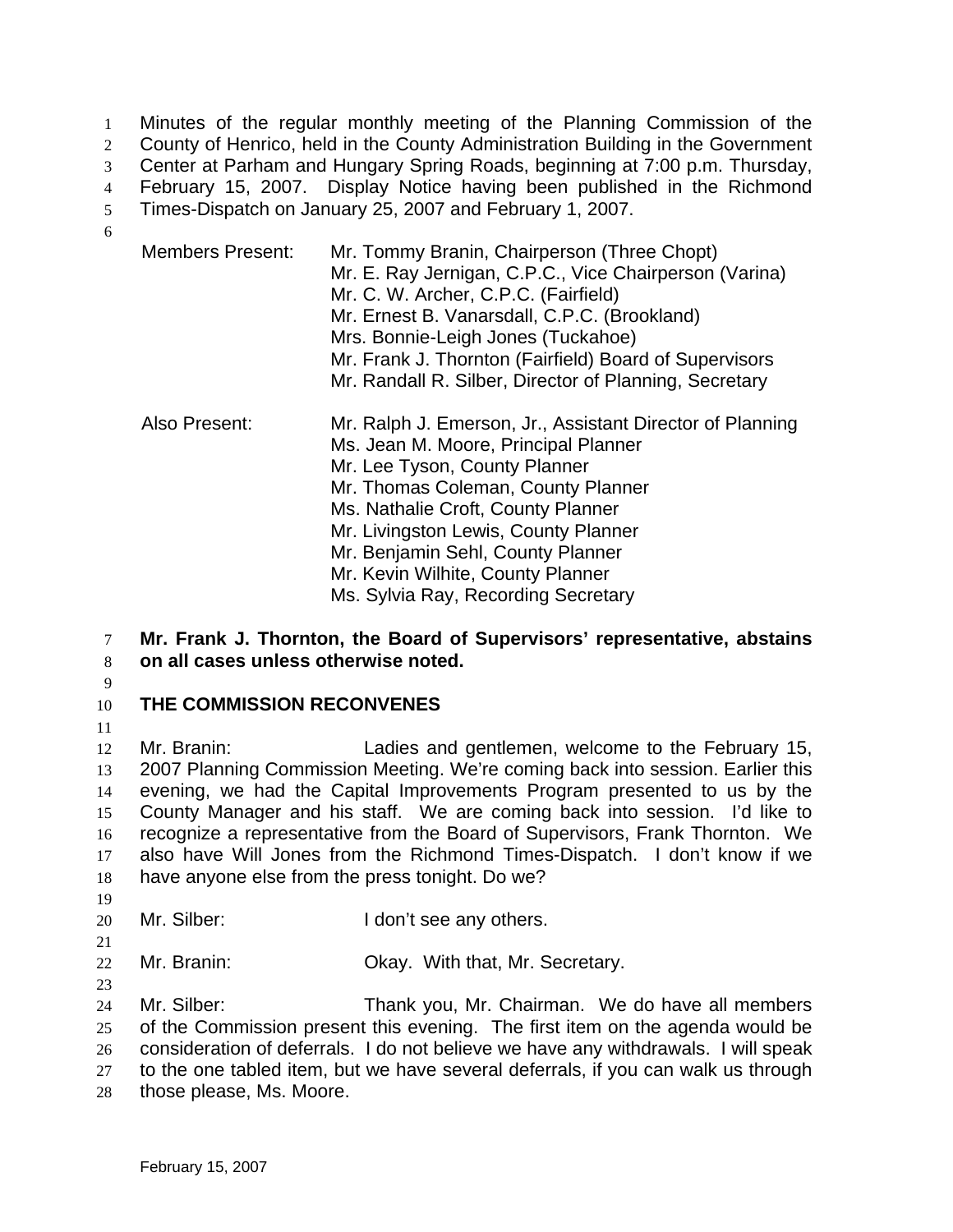Ms. Moore: What you just received is a revised chart. The first is in the Varina District on page 2 of your agenda. It is C-4C-06, Twin Oaks Business Park, LLC.

# *Deferred from the January 11, 2007 Meeting.*

**C-4C-07 Todd M. Lynn for Twin Oaks Business Park, LLC:** Request to conditionally rezone from A-1 Agricultural District to M-1C Light Industrial District (Conditional), Parcel 814-710-0782, containing 2.505 acres, located at the northwest intersection of Glen Alden Drive and Charles City Road (Garden City subdivision). The applicant proposes a warehouse with limited office. The use will be controlled by zoning ordinance regulations and proffered conditions. The Land Use Plan recommends Planned Industry. The site is in the Airport Safety Overlay District.

- Ms. Moore: The applicant wishes to defer this to the April 12, 2007 meeting.
- 47 Mr. Branin: Is anyone in opposition of this deferral? No one?

Mr. Jernigan: Mr. Chairman, with that, I'll move for deferral of Zoning case C-4C-07, Todd M. Lynn for Twin Oaks Business Park to April 12, 2007, by request of the applicant.

Mrs. Jones: Second.

Mr. Branin: Motion made by Mr. Jernigan and seconded by Mrs. Jones. All in favor say aye. All opposed say no. The motion carries.

- 
- Ms. Moore: Next in the Brookland District on page 3 of your agenda is C-64C-06, Wistar Creek, LLC.
- 

### *Deferred from the January 11, 2007 Meeting.*

**C-64C-06 Jennifer D. Mullen for Wistar Creek, LLC:** Request to conditionally rezone from R-3 One-Family Residence District to RTHC Residential Townhouse District (Conditional), Parcels 767-750-8298, 767-751- 8651, 768-750-0490, 768-751-0638, -2435, -4119, and -1362 containing 24.46 acres, located on the south line of Wistar Road approximately 142 feet west of Walkenhut Drive. The applicant proposes a residential townhouse development with a maximum of 130 dwelling units, an equivalent density of 5.31 units per acre. The maximum density allowed in the RTH District is 9 units per acre. The use will be controlled by zoning ordinance regulations and proffered conditions. The Land Use Plan recommends Suburban Residential 2, 2.4 to 3.4 units net density per acre, and Office.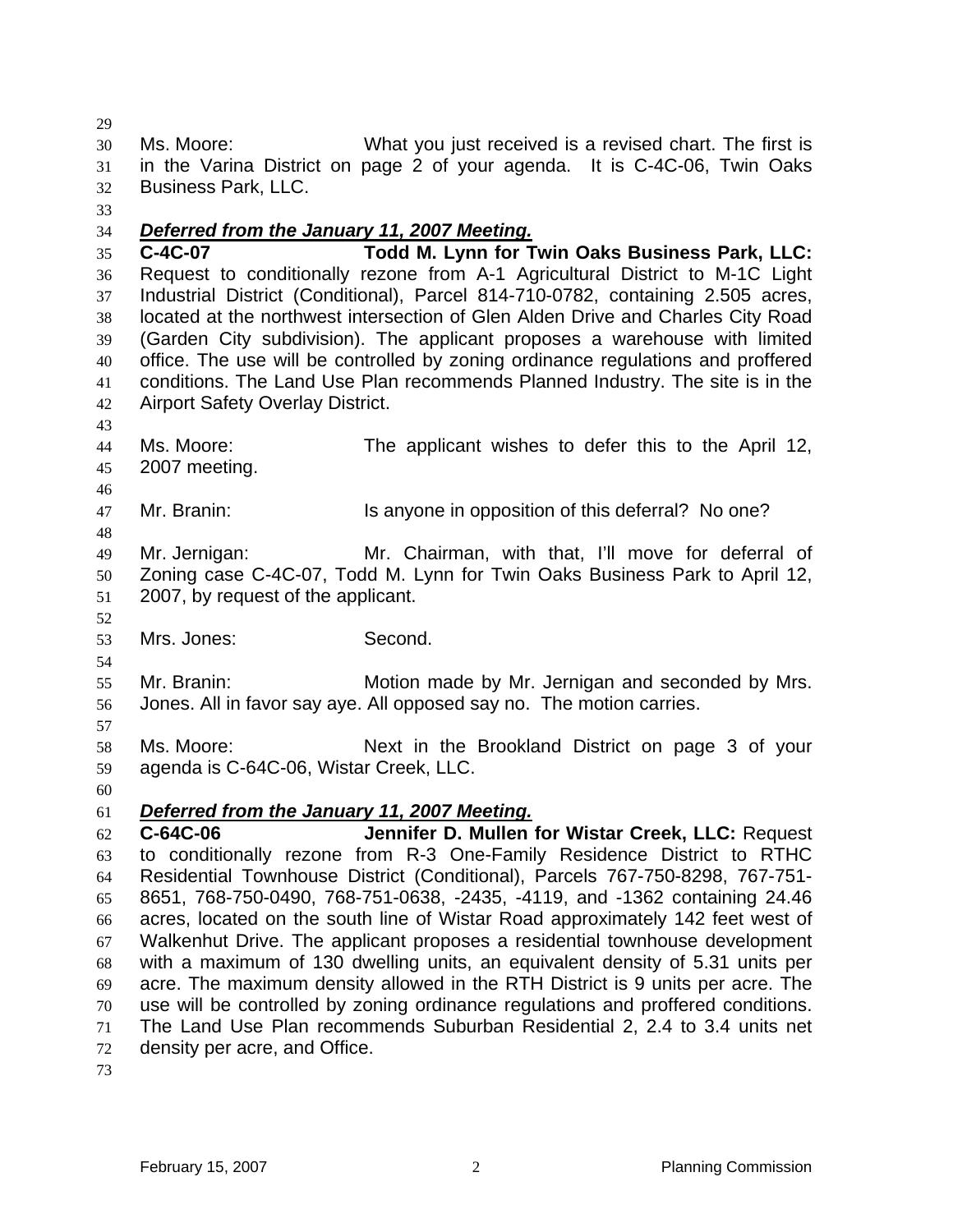Ms. Moore: The deferral is requested to the March 15, 2007 meeting. 77 Mr. Branin: Is anyone in opposition of the deferral of C-64C-06? No one. Mr. Vanarsdall: I move C-64C-06 be deferred to March 15, 2007 at the applicant's request. Mrs. Jones: Second. Mr. Branin: Motion made by Ms. Vanarsdall and seconded by Mrs. Jones. All in favor say aye. All opposed say no. The motion carries. Ms. Moore: Next is in the Three Chopt District on page 4 of your agenda. It is C-59C-06. *Deferred from the January 11, 2007 Meeting.* **C-59C-06 Andrew Condlin for Towne Center West, LLC:** Request to conditionally rezone from B-2C Business District (Conditional) to R-6C General Residence District (Conditional), part of Parcels 734-764-9340 and 736-764-1136, containing 13.56 acres (Parcel B - approximately 9.38 acres and Parcel I approximately - 4.18 acres), located on the north line of W. Broad Street (U. S. Route 250) approximately 540 feet east of N. Gayton Road (Parcel B) and approximately 700 feet north of W. Broad Street (U. S. Route 250) (Parcel I). The applicant proposes retail and office uses with no more than 165 multi-family dwelling units on Parcel B, and retail and office uses with no more than 75 multi-family dwelling units on Parcel I. The R-6 District allows a minimum lot size of 2,200 square feet per family for multi-family dwellings and a maximum gross density of 19.80 units per acre. The uses will be controlled by zoning ordinance regulations and proffered conditions. The Land Use Plan recommends Mixed Use. The site is in the West Broad Street Overlay District. Ms. Moore: The deferral is requested to the March 15, 2007 meeting. Mr. Branin: Is anyone in opposition to deferral of C-59C-06, Towne Center West, LLC? No one. Then with that, I'd like to move for deferral of C-59C-06, Town Center West, LLC, to the March 15, 2007 meeting, per the applicant's request. Mr. Archer: Second. Mr. Branin: Motion made by Mr. Branin and seconded by Mr. Archer. All in favor say aye. All opposed say no. The motion carries.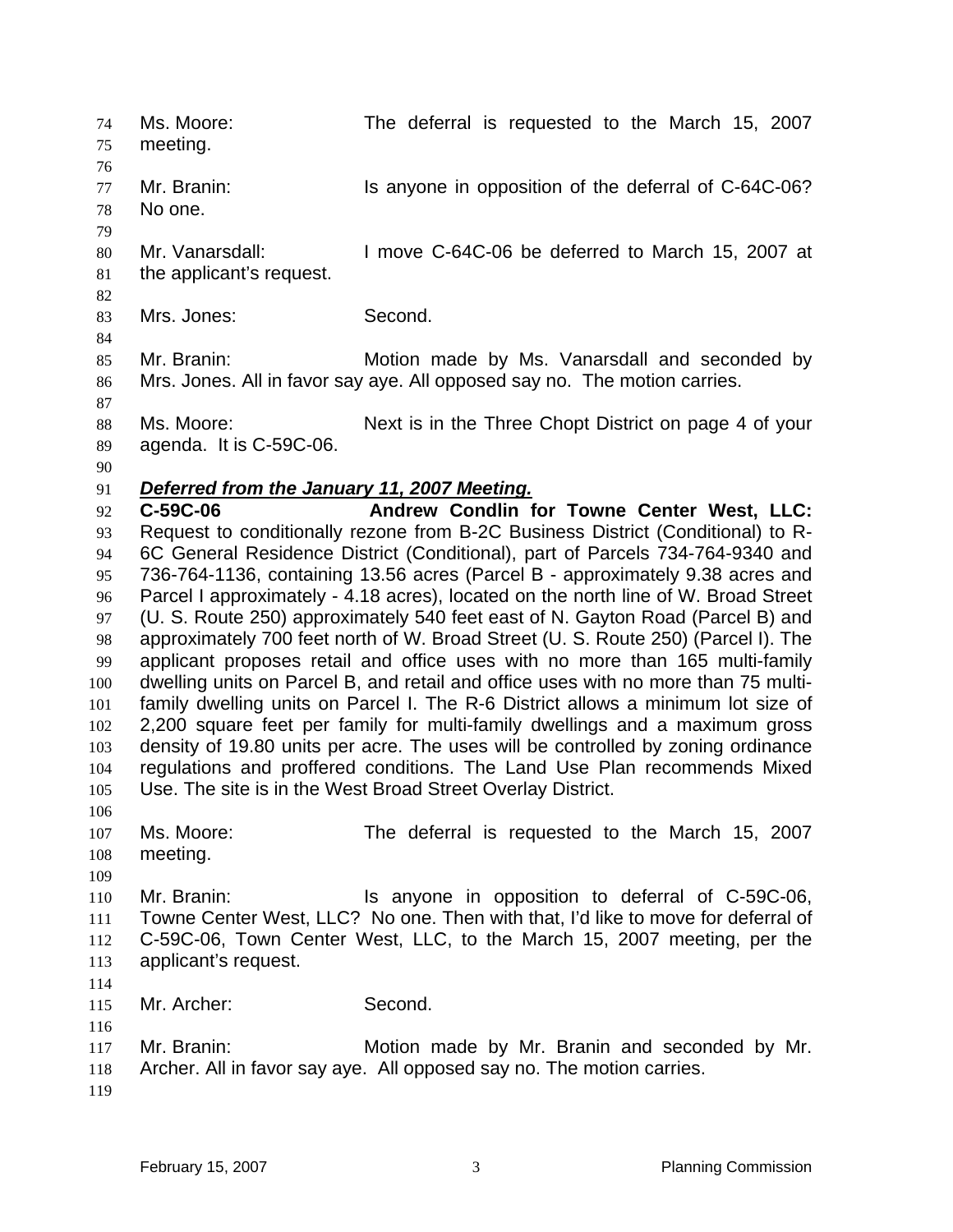Ms. Moore: The next items in page 5 of your agenda. It is P-19- 06, also Towne Center West. This is the companion case to a previous item discussed.

# *Deferred from the January 11, 2007 Meeting.*

**P-19-06 Andrew Condlin for Towne Center West, LLC:**  Request for a Provisional Use Permit under Sections 24-36.1(b), 24-120 and 24- 127 122.1 of the County Code to permit retail and office uses within the proposed multi-family development on parts of Parcel 734-764-9340, and 736-764-1136, located on the north line of W. Broad Street (U. S. Route 250) approximately 540 feet east of N. Gayton Road (Parcel B) and approximately 700 feet north of W. Broad Street (U.S. Route 250) (Parcel I). The existing zoning is B-2C Business District (Conditional). The property is the subject of rezoning case C-59C-06, which proposes to rezone the property to R-6C General Residence District (Conditional). The Land Use Plan recommends Mixed Use. The site is in the West Broad Street Overlay District.

- 
- Ms. Moore: The deferral is requested to the March 15, 2007 meeting.
- 

140 Mr. Branin: **Is anyone in opposition to the deferral of P-19-06?** No one. With that, I'd like to move that P-19-06 be deferred to the March 15, 2007 meeting, per the applicant's request.

Mrs. Jones: Second.

Mr. Branin: Motion made by Mr. Branin and seconded by Mrs. Jones. All in favor say aye. All opposed say no. The motion carries.

- Ms. Moore: Also on page 5 is rezoning case C-7C-07, Farmer Properties.
- **C-7C-07 Andrew Condlin for Farmer Properties, Inc.:** Request to conditionally rezone from A-1 Agricultural District to RTHC Residential Townhouse District (Conditional), Parcel 747-773-6860, containing 5.204 acres, located on the southeast line of Twin Hickory Road approximately 800 feet northeast of Nuckols Road. The applicant proposes a residential townhouse development with a maximum of 28 units, an equivalent density of 5.38 units per acre. The RTH District allows a maximum density of 9 units per acre. The use will be controlled by zoning ordinance regulations and proffered conditions. The Land Use Plan recommends Urban Residential, 3.4 to 6.8 net units per acre.

|     | 163 Ms. Moore: |  | The deferral is requested to the May 10, 2007 |  |  |  |
|-----|----------------|--|-----------------------------------------------|--|--|--|
|     | 164 meeting.   |  |                                               |  |  |  |
| 165 |                |  |                                               |  |  |  |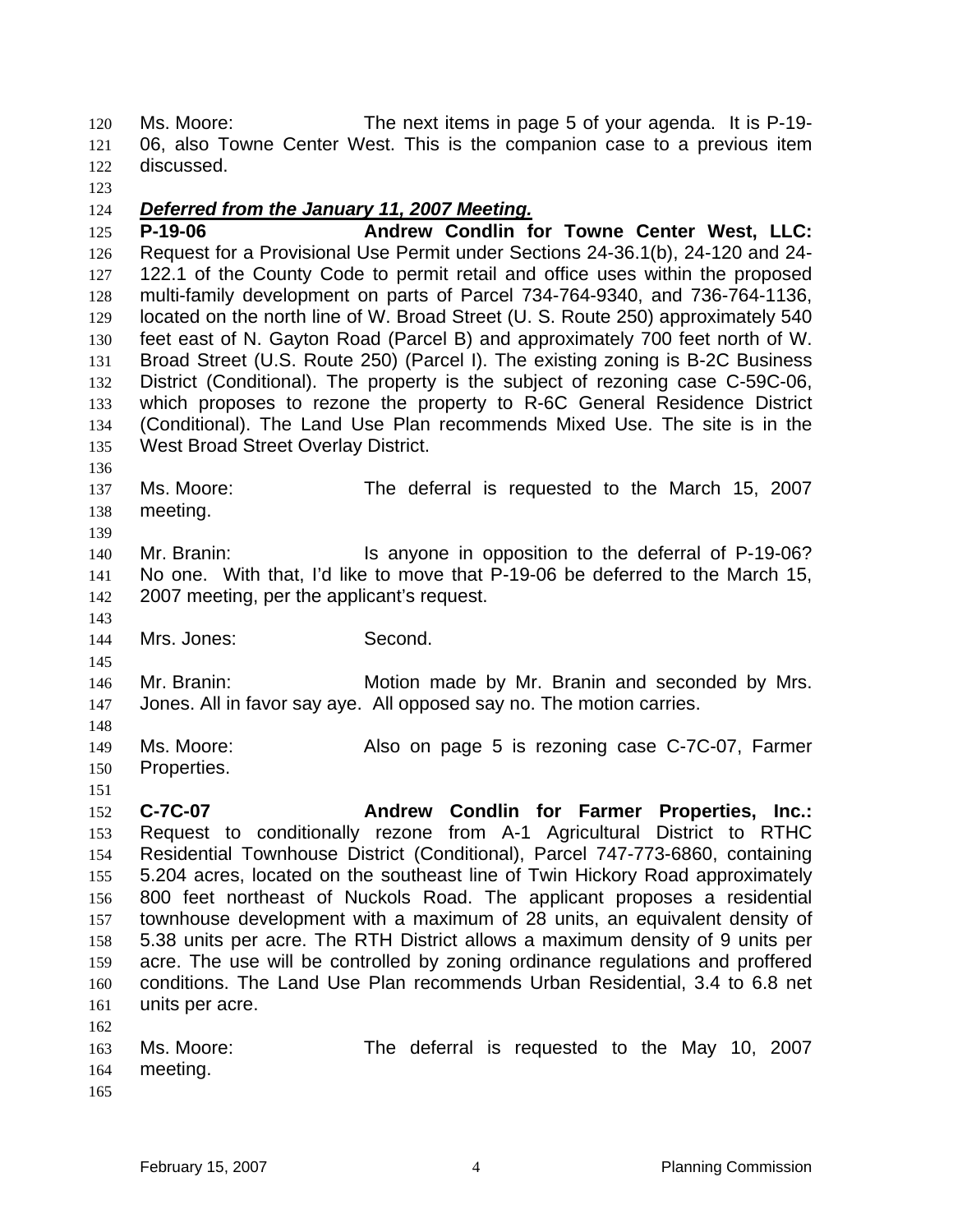Mr. Branin: Is anyone in opposition to the deferral of C-7C-07? No one. With that, I'd like to move that C-7C-07 be deferred to the May 10, 2007 Planning Commission's meeting, per the applicant's request. Mr. Jernigan: Second. Mr. Branin: Motion made by Mr. Branin and seconded by Mr. Jernigan. All in favor say aye. All opposed say no. The motion carries. Ms. Moore: On page 6 of your agenda is C-15C-07, West Broad Village, LLC and West Village II, LLC. **C-15C-07 Andrew Condlin for West Broad Village, LLC and West Broad Village II, LLC:** Request to amend proffered conditions accepted with Rezoning Case C-12C-06, on Parcel 742-760-7866, located on the south line of W. Broad Street (U.S. Route 250), north of Three Chopt Road, at the I-64 Interchange. The applicant proposes to amend Proffer 16 to increase the number of apartments for lease from 250 to 350 units. The total number of all residential unit types (884) would remain unchanged. The existing zoning is UMUC, Urban Mixed Use (Conditional). The Land Use Plan recommends UMU. The site is in 186 the West Broad Street Overlay District. Ms. Moore: The deferral is requested the April 12, 2007 meeting. Mr. Branin: Is anyone in opposition to the deferral of C-15C-07? No one. I would like to move that C-15C-07 be deferred to the April 12, 2007 meeting, per the applicant's request. Mrs. Jones: Second. Mr. Branin: Motion made by Mr. Branin and seconded by Mrs. Jones. All in favor say aye. All opposed say no. The motion carries. Ms. Moore: The last request we received is also on page 6 of your agenda, C-16C-07, Bryant Gammon for Circuit City Corporation. **C-16C-07 D. Bryant Gammon for Circuit Virginia Corporation:** Request to amend proffered conditions accepted with Rezoning Case C-6C-93, on Parcel 745-761-7339, located at the northwest intersection of W. Broad Street (U. S. Route 250) and Old Sadler Road. The applicant proposes to amend Proffer 12 to permit ingress for inventory vehicles from Old Sadler Road. The existing zoning is B-3C Business District (Conditional). The Land Use Plan recommends Commercial Concentration. Ms. Moore: The deferral is requested to the February 28, 2007 meeting, which is a daytime Planning Commission meeting.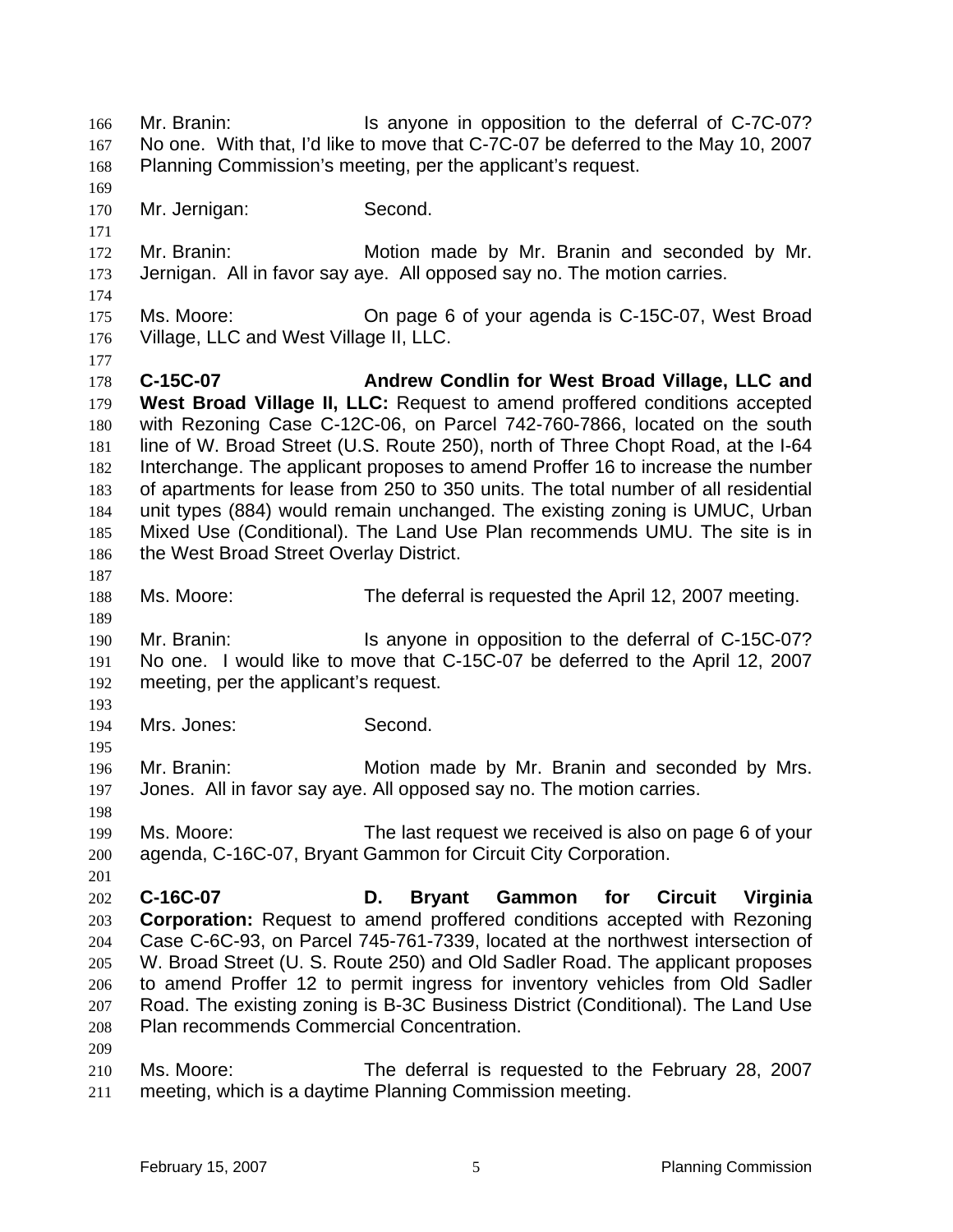213 Mr. Branin: Is anyone in opposition to the deferral of C-16C-07? No one. I'd like to move that C-16C-07 be deferred to the February 28, 2007 POD meeting, per the applicant's request. Mr. Vanarsdall: Second. Mr. Branin: Motion made by Mr. Branin and seconded by Mr. Vanarsdall. All in favor say aye. All opposed say no. The motion carries. Mr. Vanarsdall: Mr. Chairman, I have one to defer. Mr. Silber: Okay. 226 Mr. Vanarsdall: It's on page 3, second item, C-10C-07, if there is no opposition. **C-10C-07 David Johannas for Pied Venture LLC:** Request to conditionally rezone from B-2 Business District to R-6C General Residence District (Conditional), Parcel 772-737-7160, containing 2.874 acres, located between the north line of Fitzhugh Avenue and the south line of Markel Street, approximately 236 feet southeast of Byrd Avenue. The applicant proposes residential condominiums. The R-6 District allows a maximum gross density of 19.80 units per acre. The use will be controlled by zoning ordinance regulations and proffered conditions. The Land Use Plan recommends Office and Environmental Protection Area. The site is located within the Enterprise Zone Mr. Branin: Is there any opposition to the deferral of C-10C-07? None. Mr. Vanarsdall: I move C-10C-07 be deferred until the March 15, 2007 meeting at the request of the Commission. Mr. Archer: Second. Mr. Branin: Motion made by Mr. Vanarsdall and seconded by Mr. Archer. All in favor say aye. All opposed say no. The motion carries. Mr. Silber: Any other deferrals by Commission members? Okay. Next would be consideration of expedited items. These are cases that are on the agenda tonight, but because of the smaller scale of the request and because the applicant is not aware of any outstanding staff issues, staff is comfortable with the request, the Commission member from that District is comfortable with the request, and there's no known opposition, we place these on an expedited or consent agenda so they can be heard without full presentation of the request. If there is opposition to any of these cases, they will be pulled off the expedited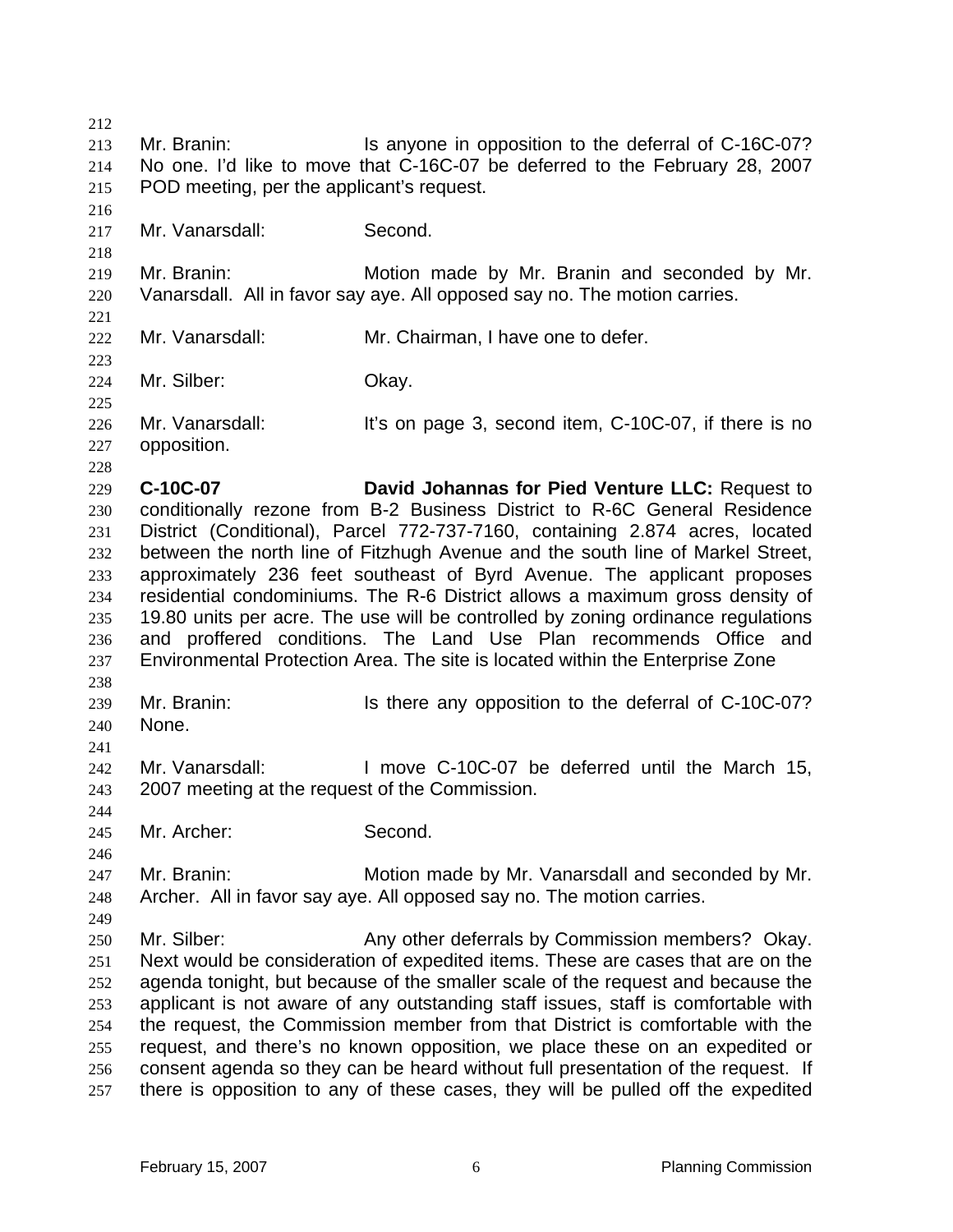agenda and heard in the order in which they're found on the full agenda. I believe we have two items that are up for consideration on the expedited agenda. Ms. Moore: That is correct. The first is in the Tuckahoe District on page 1 of your agenda. It is Provisional Use Permit P-2-07. **P-2-07 T-Mobile Northeast, LLC:** Request for a Provisional Use Permit under Sections 24-95(a)(3), 24-120 and 24-122.1 of the County Code in order to allow a 5 foot extension of an existing 106-foot monopole telecommunications tower to a total maximum height of 111 feet, on part of Parcel 746-744-4470, located at the northeast intersection of Gayton and Gaskins Roads. The existing zoning is R-3 One-Family Residence District. The Land Use Plan recommends Semi-Public. 272 Mr. Branin: Is anyone in opposition to P-2-07? None. Mrs. Jones. Mrs. Jones: I move that Provisional Use Permit P-2-07, T-Mobile Northeast, LLC, be sent to the Board of Supervisors on the expedited agenda with a recommendation for approval. Mr. Vanarsdall: Second. Mr. Branin: Motion made by Mrs. Jones and seconded by Mr. Vanarsdall. All in favor say aye. All opposed say no. The motion carries. **REASON:** Acting on a motion by Mrs. Jones, seconded by Mr. Vanarsdall, the Planning Commission voted 5-0 (one abstention) to recommend the Board of Supervisors **grant** the request because it would provide added services to the community and when properly regulated by the special conditions, it would not be detrimental to the public health, safety, welfare and values in the area. Ms. Moore: Next is on page 3 of your agenda in the Brookland District. It is Provisional Use Permit P-3-07, Hillorie Morrison for Clearwire US, LLC. **P-3-07 Hillorie Morrison for Clearwire US, LLC:** Request for a provisional use permit under Sections 24-95(a)(3) 24-120 and 24-122.1 of the County Code to permit the installation of a microwave dish, and antennas and related equipment 107 feet above the base of an existing 113 foot high telecommunications tower, on part of Parcel 764-766-7863, containing 1.0 acre, located on the northwest line of Courtney Road approximately 535 feet northeast of Staples Mill Road (U. S. Route 33). The existing zoning is A-1 Agricultural District. The Land Use Plan recommends Suburban Residential 1, 1.0 to 2.4 units net density per acre.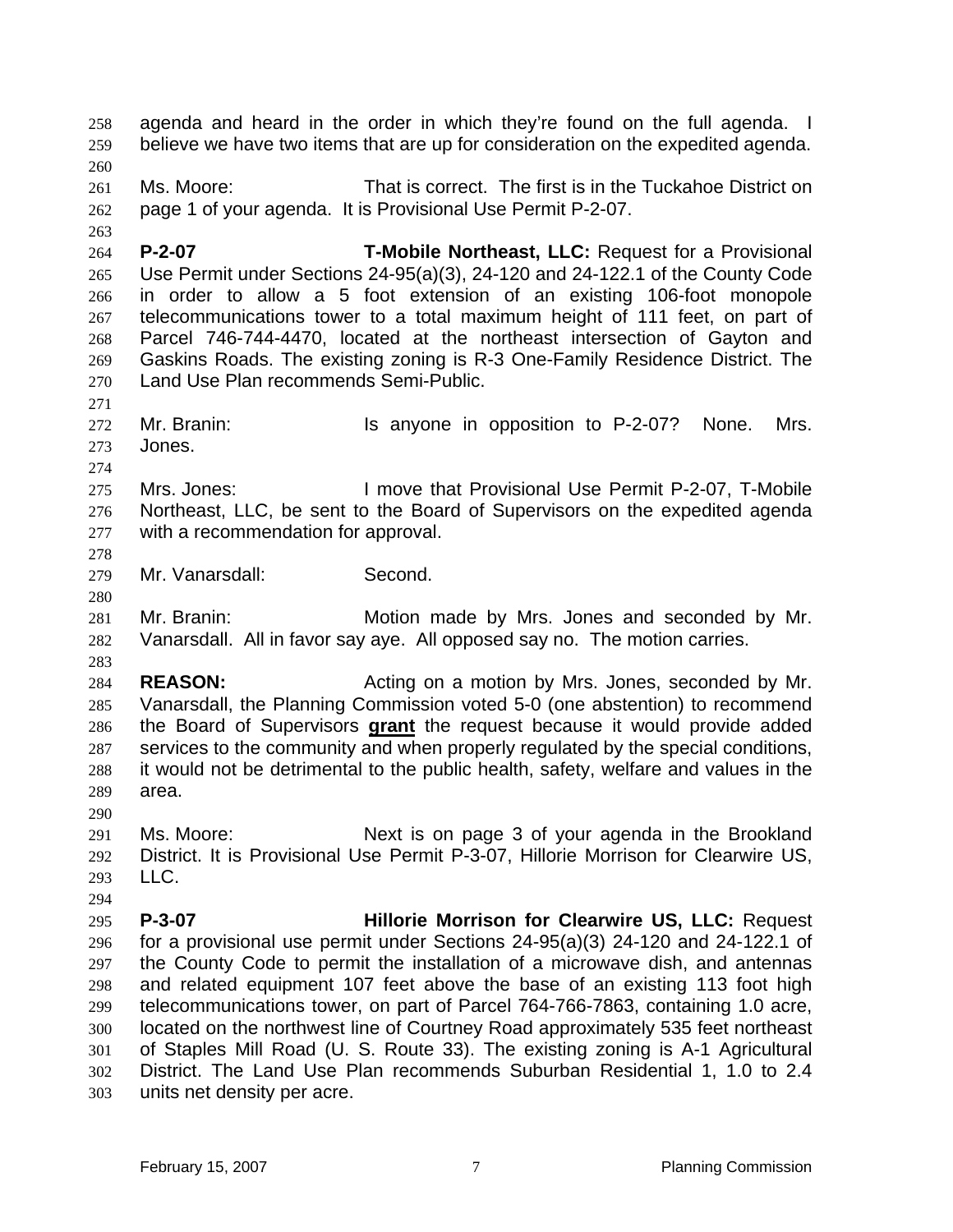| 304 |                                                   |                                                                                    |
|-----|---------------------------------------------------|------------------------------------------------------------------------------------|
| 305 | Mr. Branin:                                       | Is anyone in opposition to P-3-07?<br>No one in                                    |
| 306 | opposition to that.                               |                                                                                    |
| 307 |                                                   |                                                                                    |
| 308 | Mr. Silber:                                       | Is there an additional condition on this that's being                              |
| 309 | recommended?                                      |                                                                                    |
|     |                                                   |                                                                                    |
| 310 | Ms. Moore:                                        | There is; I apologize. If they haven't been handed out                             |
| 311 |                                                   |                                                                                    |
| 312 |                                                   | already, we have those. We had no issues with this. This is actually just an extra |
| 313 |                                                   | condition that the applicant is aware of. Just in case the related equipment emits |
| 314 |                                                   | noise, we added a condition that it would not emit any noise beyond the property   |
| 315 | lines.                                            |                                                                                    |
| 316 |                                                   |                                                                                    |
| 317 | Mr. Vanarsdall:                                   | He filled me in on that and I wanted to mention that.                              |
| 318 |                                                   |                                                                                    |
| 319 | Ms. Moore:                                        | Thank you for bringing that to my attention. We'll hand                            |
| 320 |                                                   | those out and if this is approved, that would be with the amended conditions.      |
| 321 |                                                   |                                                                                    |
| 322 | Mr. Vanarsdall:                                   | That's very important.                                                             |
| 323 |                                                   |                                                                                    |
| 324 | Mr. Branin:                                       | Would you review that condition?                                                   |
| 325 |                                                   |                                                                                    |
| 326 | Mr. Silber:                                       | I think it's one additional condition. I think it's                                |
| 327 | Condition 10.                                     |                                                                                    |
|     |                                                   |                                                                                    |
| 328 |                                                   |                                                                                    |
| 329 | Ms. Moore:                                        | It's the last one, underlined. All the other conditions                            |
| 330 | are the same as submitted.                        |                                                                                    |
| 331 |                                                   |                                                                                    |
| 332 | Mr. Vanarsdall:                                   | Number 11 is the only thing changed.                                               |
| 333 |                                                   |                                                                                    |
| 334 | Mr. Silber:                                       | Condition 11 reads, "Communication equipment shall                                 |
| 335 | not produce noise audible at the property lines." |                                                                                    |
| 336 |                                                   |                                                                                    |
| 337 | Mr. Vanarsdall:                                   | Thank you.                                                                         |
| 338 |                                                   |                                                                                    |
| 339 | Mr. Branin:                                       | With that condition added, is anyone in opposition?                                |
| 340 |                                                   |                                                                                    |
| 341 | Mr. Vanarsdall:                                   | I move P-3-07, Hillorie Morrison for Clearwire US,                                 |
| 342 |                                                   | LLC, be recommended to the Board of Supervisors for approval.                      |
| 343 |                                                   |                                                                                    |
| 344 | Mr. Jernigan:                                     | Second.                                                                            |
|     |                                                   |                                                                                    |
| 345 | Mr. Branin:                                       |                                                                                    |
| 346 |                                                   | Motion made by Mr. Vanarsdall and seconded by Mr.                                  |
| 347 | Jernigan.                                         |                                                                                    |
| 348 |                                                   |                                                                                    |
| 349 | Mr. Vanarsdall:                                   | I'd like to waive the time limit on the proffer #11.                               |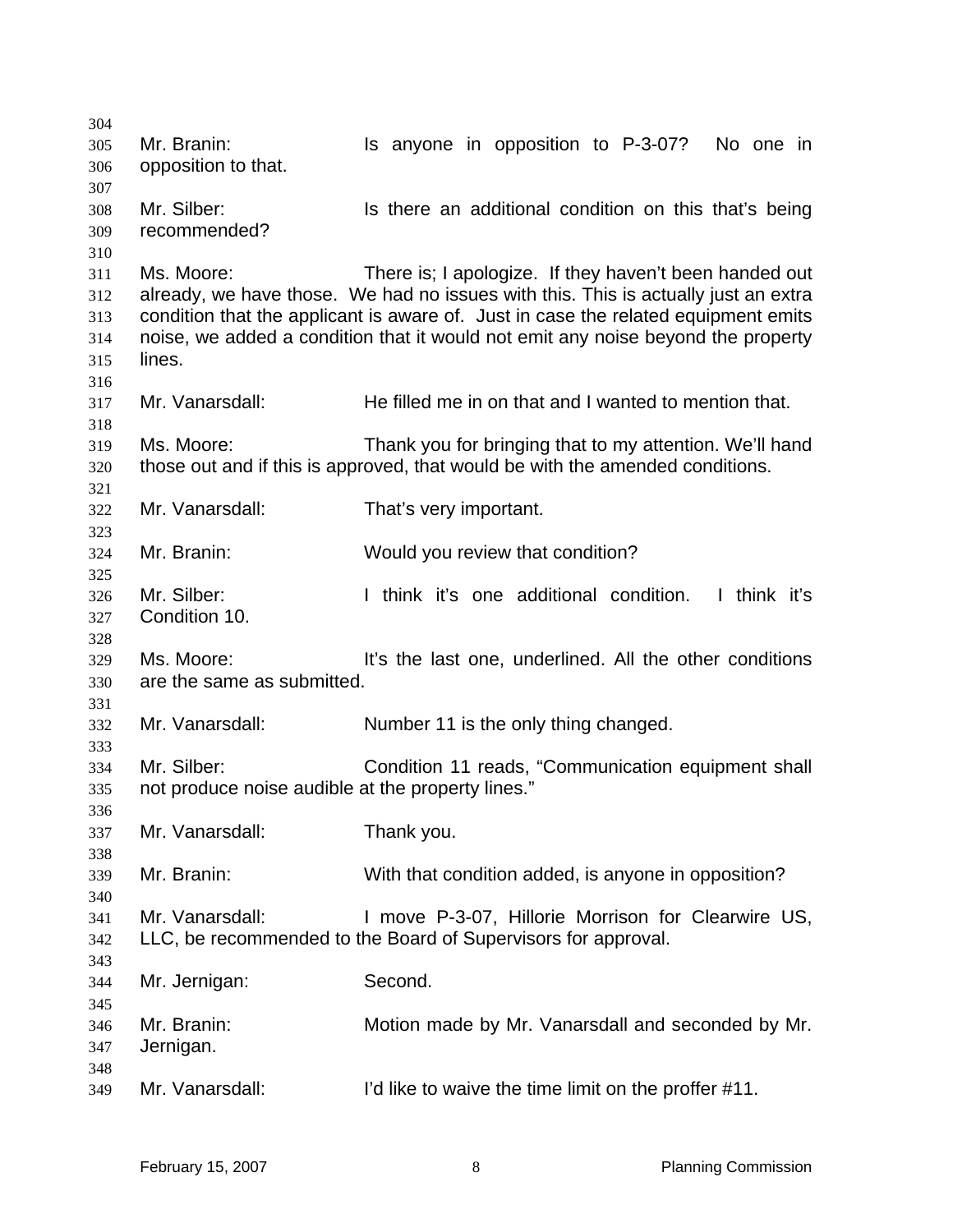Mr. Silber: I'm not sure if we need to do that. That is a condition that staff has recommended, so it's not a proffer.

Mr. Vanarsdall: No, probably. Go ahead Ms. Moore: We'll have it on the record for those dated conditions. Mr. Vanarsdall: Thank you. Ms. Moore: That concludes my report, Mr. Secretary. Mr. Silber: Okay, thank you very much. Mr. Branin: Did we finish that? Mr. Silber: There are no votes. Mr. Branin: We never voted on that one. I'd like to finish that first. Motion made by Mr. Vanarsdall and seconded by Mr. Jernigan. All in favor say aye. All opposed say no. That motion carries. **REASON:** Acting on a motion by Mr. Vanarsdall, seconded by Mr. Jernigan, the Planning Commission voted 5-0 (one abstention) to recommend the Board of Supervisors **grant** the request because it would provide added services to the community and when properly regulated by the special conditions, it would not be detrimental to the public health, safety, welfare and values in the area. Mr. Silber: Thank you, Mr. Chairman. Before we call the first case, I would like to bring your attention to page 2 of your agenda. There is a rezoning request at the bottom of page 2, which is **C-9C-07, P. D. Sweet**. This is a request to rezone property from A-1 to R-2C. This application has not been properly signed or executed, so we will not be able to hear that case tonight. I would recommend that it simply be tabled since it has not properly been executed. So, if you can make note of that. We needed to have it on the agenda because it had been advertised, but there's no need to take any action on it. We will pull it off the agenda until the application is properly signed. Mr. Branin: Which one was that, sir? Mr. Silber: C-9C-07, P. D. Sweet. Mr. Vanarsdall: Page 2 at the bottom. 

Mr. Branin: Okay. So, do we take any action on that?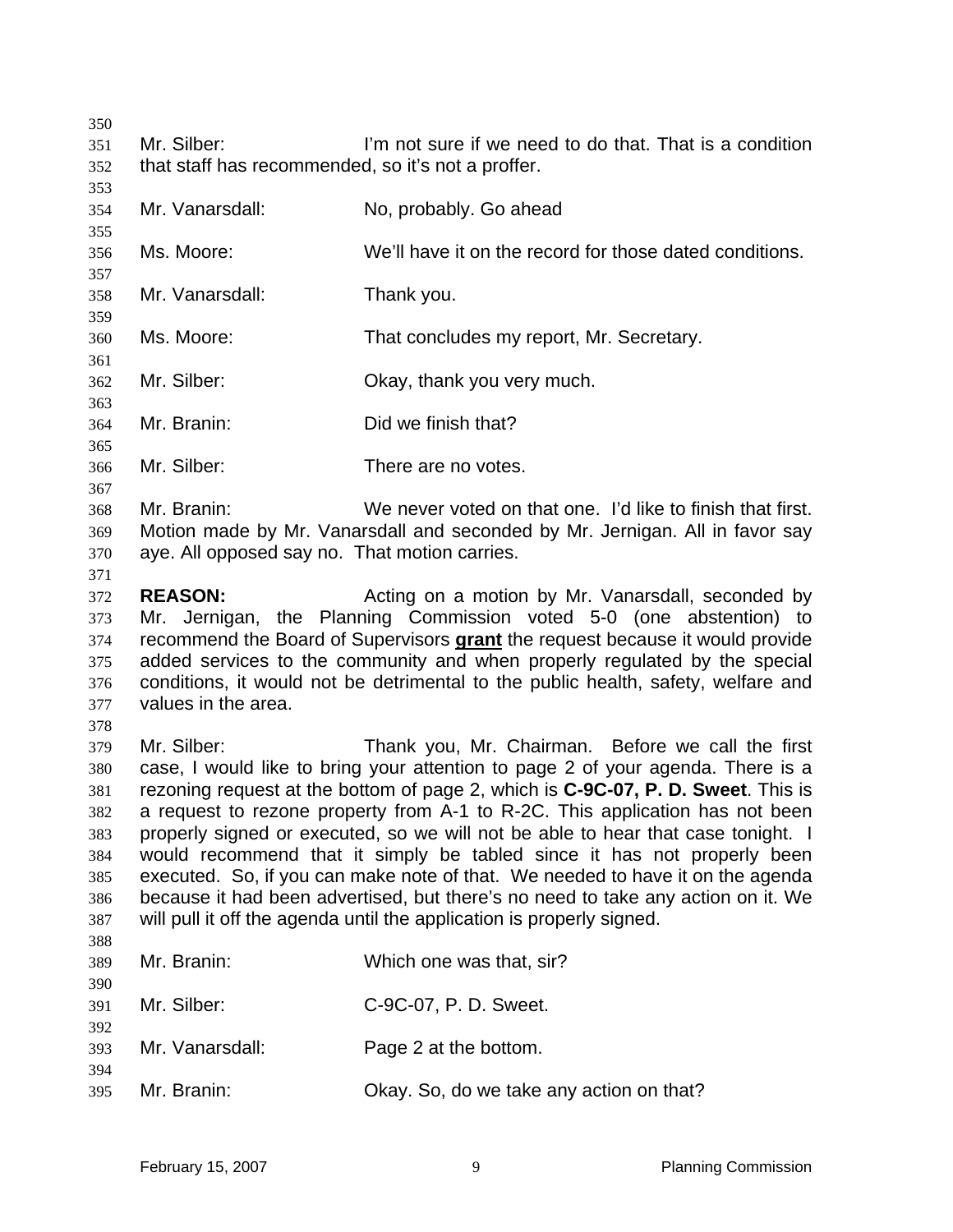| 396 |                                             |                                                                                      |
|-----|---------------------------------------------|--------------------------------------------------------------------------------------|
| 397 | Mr. Silber:                                 | No action necessary.                                                                 |
| 398 |                                             |                                                                                      |
| 399 | Mr. Jernigan:                               | I discussed with him about tabling it. Did you have to                               |
| 400 | do it?                                      |                                                                                      |
| 401 |                                             |                                                                                      |
| 402 | Mr. Silber:                                 | No. We just need for him to properly sign the                                        |
| 403 |                                             | application and that hasn't been done yet. Mr. Jernigan, we will just hold that      |
| 404 |                                             | application until he properly executes the signature and then we will put it back    |
| 405 | onto the appropriate agenda.                |                                                                                      |
| 406 |                                             |                                                                                      |
| 407 | Mrs. Jones:                                 | Will a new staff report be generated at that time?                                   |
| 408 |                                             |                                                                                      |
| 409 | Mr. Silber:                                 | Yes, there would be a new staff report.                                              |
| 410 |                                             |                                                                                      |
| 411 | Mr. Jernigan:                               | For information for the rest of the Commission, after                                |
| 412 |                                             | he filed the case, he found out there were more owners than what was listed. It      |
| 413 |                                             | ended up being three owners rather than one. The original owner was trying to        |
| 414 |                                             | sell the property, but then they found out there was two other people that owned     |
| 415 | the property with the original person.      |                                                                                      |
| 416 |                                             |                                                                                      |
| 417 | Mr. Silber:                                 | Moving on to the bottom on page 1 is our first request                               |
| 418 | tonight.                                    |                                                                                      |
| 419 |                                             |                                                                                      |
| 420 | Deferred from the January 11, 2007 Meeting. |                                                                                      |
| 421 | C-67C-06                                    | Ahmad Jafari: Request to conditionally rezone from                                   |
| 422 |                                             | R-3 One-Family Residence District and B-3 Business District to B-2C Business         |
| 423 |                                             | District (Conditional), Parcel 818-726-8240, containing 1.859 acres, located on      |
| 424 |                                             | the north line of Nine Mile Road between Barker and Forest Avenues. The              |
| 425 |                                             | applicant proposes a retail shopping center. The use will be controlled by zoning    |
| 426 |                                             | ordinance regulations and proffered conditions. The Land Use Plan recommends         |
| 427 |                                             | Commercial Arterial. The site is in the Airport Safety Overlay District. The site is |
| 428 | in the Enterprise Zone. (Varina)            |                                                                                      |
| 429 |                                             |                                                                                      |
| 430 | Mr. Branin:                                 | Is anyone in opposition to C-67C-06?                                                 |
| 431 |                                             |                                                                                      |
| 432 | Ms. Corporal:                               | Yes sir, I am.                                                                       |
| 433 |                                             |                                                                                      |
| 434 | Mr. Branin:                                 | Mr. Secretary, will you explain the rules of<br>Okay.                                |
| 435 | engagement.                                 |                                                                                      |
| 436 |                                             |                                                                                      |
| 437 | Mr. Silber:                                 | The staff will make a presentation on this case. Once                                |
| 438 |                                             | the staff has completed their presentation, the applicant will be requested to       |
| 439 |                                             | present the case. They have 10 minutes to present their case. Some of that time      |
| 440 |                                             | can be saved for rebuttal. Anyone in opposition to the request will also have 10     |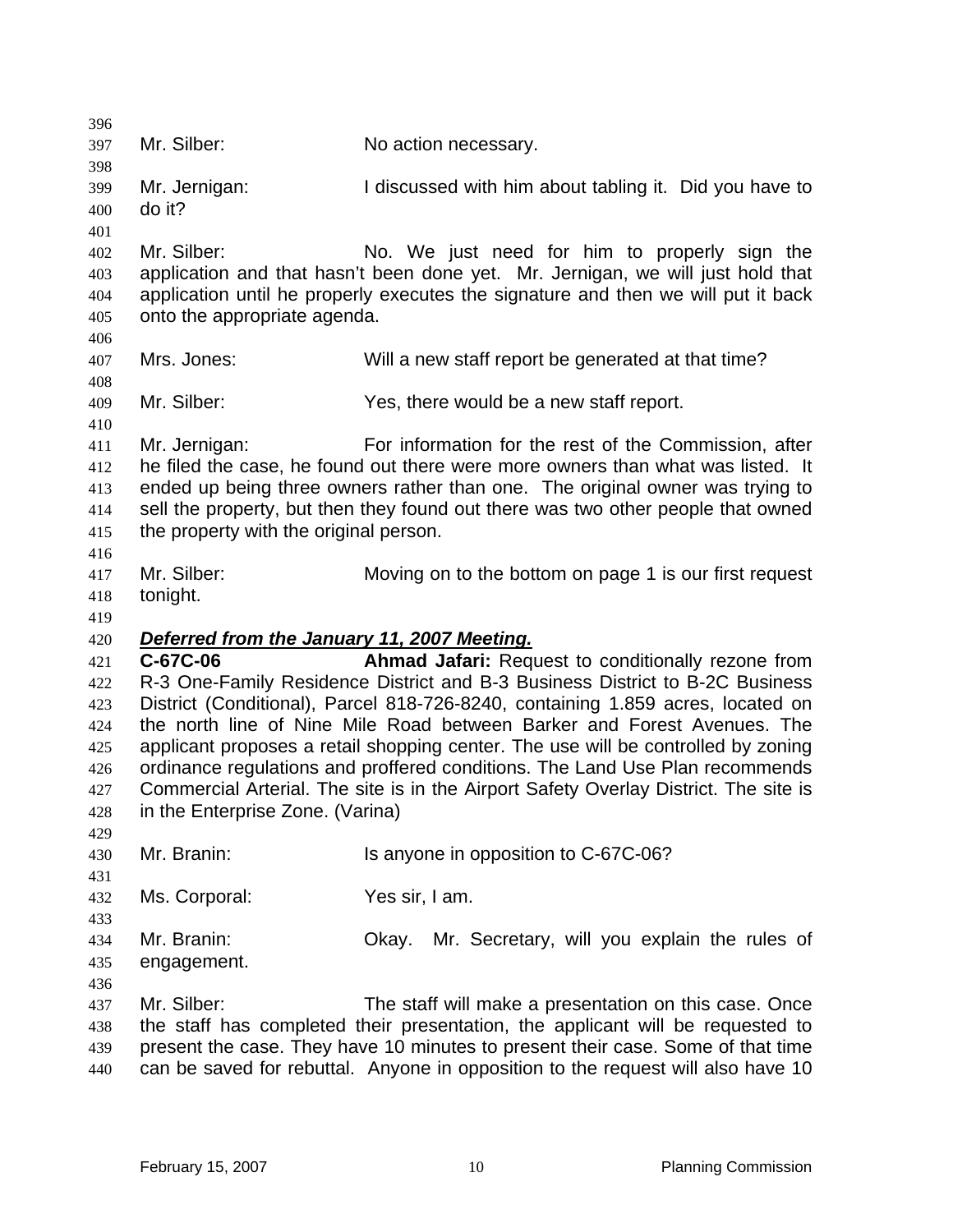minutes to present opposition. That's collectively all who oppose the case. Then 442 the case would be heard in some fashion by the Planning Commission.

Mr. Branin: Good evening, Mr. Sehl.

Mr. Sehl: Good evening. Thank you Mr. Chairman, members of the Commission. The site in question is located on Nine Mile Road across from the New Bridge Square Shopping Center and is currently vacant. The applicant is proposing to rezone the property to B-2C, Business District (Conditional), to permit the construction of a retail shopping center.

The front portion of the site is zoned B-3, Business District, with the rear portion of the site adjacent to the Robin Park neighborhood, zoned R-3, One-Family Residences District The property is bounded by B-3 zoned property to the east and west, with R-3 zoned property also located to the east, as well as to the North.

The 2010 Land Use Plan recommends Commercial Arterial uses for the site, which is located in the Enterprise Zone. The site is also part of the Nine Mile Road Special Strategy Area. The proposed use is consistent with the Commercial Arterial designation in the Land Use Plan and the guidelines of the Nine Mile Road SSA.

The site is located in the Newbridge Sub-Area of the Nine Mile Road Special Strategy Area, which is intended to serve as a transition between the commercial areas of Fairfield Commons Mall and Highland Springs. The Newbridge Sub Area outlines several strategies and design guidelines in an attempt to achieve the vision of the Nine Mile Road Special Strategy Area. These guidelines and strategies recommend that retail uses be limited to small-scale convenience retail and service industries, preferably in areas already zoned for such use; providing sidewalk along roads that connect to Highland Springs; and protecting residential areas from commercial areas through the use of landscaping, increased setbacks, fencing, careful site design, and other means.

The proposed request is not entirely consistent with these recommendations, as it expands retail uses outside of the shopping center area on Nine Mile Road, as described in the Newbridge Sub-Area guidelines. Therefore, careful consideration must be given to the design of the site to minimize the disturbance to the adjoining residences.

The applicant has submitted proffers including limiting the uses permitted on the site to those allowed in the B-1 Business District, except for restaurants, which will be regulated as they are in the B-2 District. Additionally, the applicant is prohibiting 11 uses otherwise permitted in the B-2 and B-3 districts, limiting building materials to glass, stucco, and brick in earth tone colors, and proffering this site plan. The applicant is also restricting outdoor speaker systems, the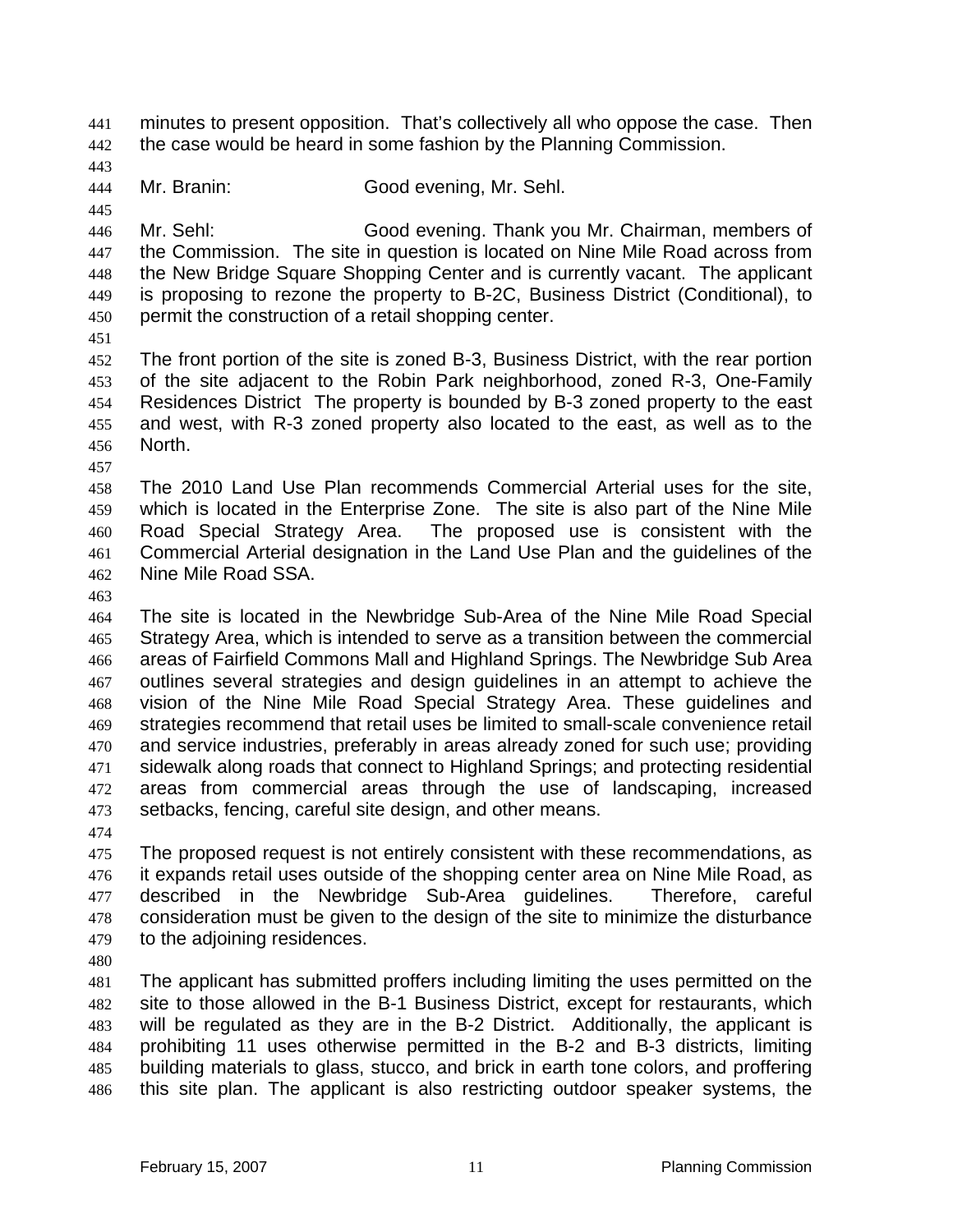hours of refuse removal, parking lot cleaning, and construction. A 7-foot high vinyl fence is proffered to be constructed along the adjacent residential properties.

The proffered conceptual plan shows a parking area located along Nine Mile Road with a building located to the rear of the site. As shown on the concept plan, the storm water management system for the site will be provided underground. The conceptual plan shows a 25-foot transitional buffer to the adjacent residential areas and indicates that the existing billboard on the site will be removed.

The applicant has proffered these pictures as an example of the architectural style of the proposed building, as well as detailing the materials to be used on the building, which include brick and stucco.

 The applicant held a community meeting on January  $4<sup>th</sup>$ . At that meeting, residents voiced concerns regarding uses, fencing and buffering, hours of operation, and the general traffic situation in the area. The applicant has since amended the proffers to address these and staff's concerns. 

These revised proffers show a commitment to quality and provide protection to the adjacent residential area. This request conforms to the Commercial Arterial designation on the 2010 Land Use Plan and meets the guidelines of the Nine Mile Road Special Strategy Area. Staff supports this request. This concludes my presentation. I'd be happy to answer any questions you might have.

 Mr. Branin: Do any Commissioners have any questions for Mr. Sehl? Mr. Jernigan: Mr. Sehl did a very thorough job on this. I don't have any. Mr. Branin: Thank you, Mr. Sehl. Would you like to hear from the applicant? Mr. Jernigan: Yes I would, please. Mr. Branin: Will the applicant come forward?

Ms. Thurber: Good evening. My name is Elizabeth Thurber. I'm the engineer for the applicant. The obvious part about this property is that it was zoned in two different zones and the zones weren't consistent with one another. Because of transitional uses, it would be very hard to develop the property in terms of the current zoning. Therefore, he has requested it all be put under one zone.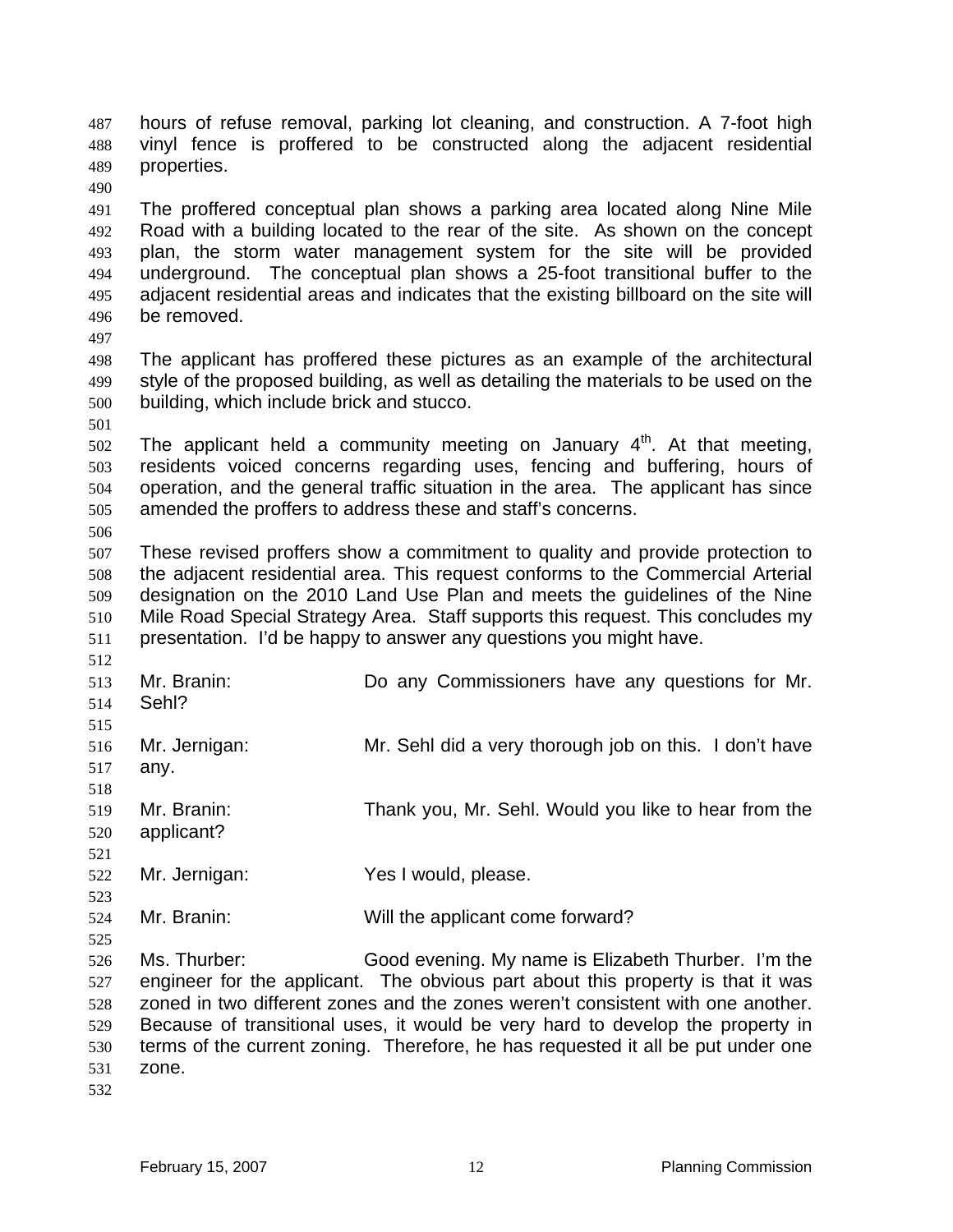Mr. Branin: May I ask one question? Do you request any time to be held for rebuttal? Ms. Thurber: Yes. We'll want to rebut. I guess three minutes, four minutes. Mr. Branin: Three minutes? Ms. Thurber: Yes. The proposal is for approximately 11,375- square-foot small retail shopping center with perhaps six bays. In particular, he was interested in putting in some restaurants and some uses that would serve the surrounding community. At our community meeting, the major concern appeared to be preventing unwanted people from getting behind the building and crossing over into the residential areas, so my client proffered a 7-foot vinyl fence attached to the building so that no one could cross over from his property into the other property. Also, that he would sweep up all the trash that might result, and that he would put some landscaping in to make it more amenable to the residential areas. All the lighting is directed away from the residential areas and no loud speakers. Basically, he met with almost every request that the citizens had of him at the public meeting that we held. I don't know if I have anything else to say. We feel like we've met all the possible concerns that the citizens can possibly have on this site. Anybody have any questions for me? Mr. Branin: Do any Commissioners have any questions? Mr. Jernigan: I just want to add one thing. Staff had originally wanted this building moved closer to the road, but we felt for safety reasons that it would be better to keep the building set back as far as it was, therefore cutting down traffic to the rear of the building. Elizabeth, I think also that they're supposed to have a fence on the side where the truck comes around. Ms. Thurber: Right. The whole back property adjacent to the residential areas will have a 7-foot fence. Mr. Jernigan: I'm speaking of where they drive through. Is that in there or not, where the trucks drive through? Ms. Thurber: No, no. The police department didn't want any of that. Mr. Jernigan: Okay. The police. Right. Okay. That's all the questions I have. Mr. Branin: Do you want to hear from the opposition then? As you get to the microphone, if you would state your name for the record.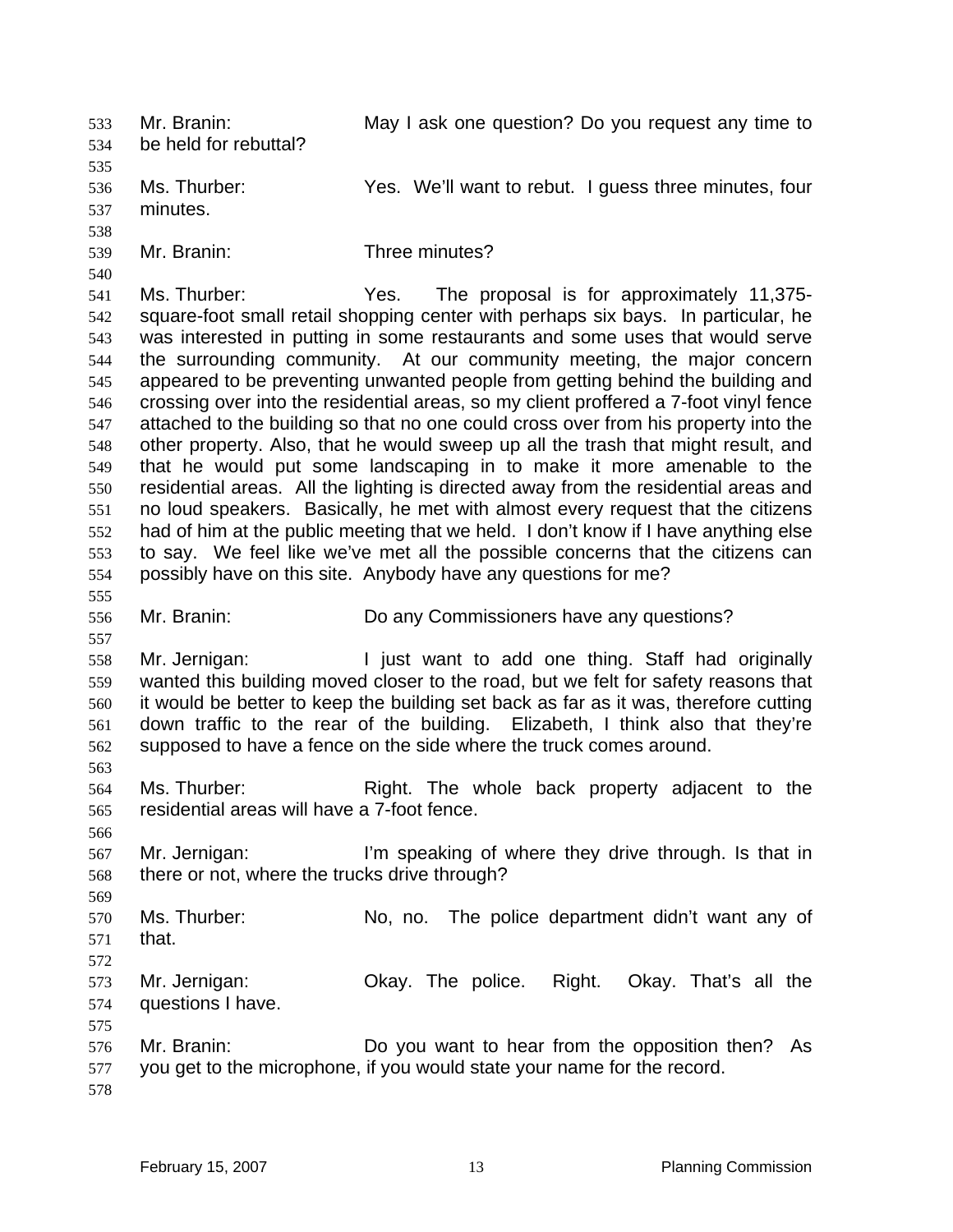Ms. Corporal: Good evening, my name is Tameera Corporal. I am the resident of 4 Forest Avenue. I am the property that is actually going to be bordering this proposal. The reason why I'm here in front of you all this evening is to state a few concerns that I have. Yes, they did address the majority of the concerns that were in the previous meeting. I was at the previous meeting and the majority of the concerns came from me. They were addressed; however, there are a few things that I wanted to just get on record before you all made your decision here this evening. The main thing was, I did a little research about the Nine Mile Road Special Strategy Area program that you all have going on. This property is in the Newbridge area and from what I read, the Newbridge area was supposed to be maintaining residential properties, not necessarily so much for commercial. That was supposed to be strictly there to maintain residential property. With that being said, I do not understand why we are going to have a strip mall, something of that magnitude directly bordering my property. That's what this is going to do. I just purchased my home May  $31<sup>st</sup>$  and I do have concerns with the fence being there. Yes, it will protect people that are actually at the strip mall from coming into my property, but it won't protect people from coming onto my property to try to gain access to this strip mall. Not to mention, the back of this building will be exactly what's bordering my property. That means all delivery trucks and so on and so forth will be going back where my property is located. Another thing, too. I noticed in this Nine Mile Road Special Strategy Area thing, it was it specified that retail uses should be limited to "small-scale convenience retail and service businesses, preferably in areas already zoned for such uses." I understand that part of this area is already zoned for this type of use. Right now, my neighbors are a Family Dollar Store and a car dealership. I have no problems with either because they are small-scale businesses and they do not bring a lot of problems and issues and loitering and so on and so forth to my property. It is still a very respectable property, even with that bordering my property. I feel as though this will cause problems in my neighborhood, not just with my property bordering that, but also all the properties adjacent to me with all the additional foot traffic, and with all the additional traffic from other areas coming in to be in this area. Not to mention it's already congested over there because we have a strip mall directly on the other side of Nine Mile that consists of a major grocery store—Food Lion—and also some other restaurants and so on and so forth. So, we already have a lot of traffic in and out of that area. I think this would make it even more congested. This would not comply with criteria you have here because it will make so it's no longer a good place to live. It will be too much traffic and too much of everything. I think we need to have a smaller business there. I agree a business does need to be there; it does not need to be a vacant lot. I do agree with that. However, I just don't believe it should be quite on this scale. I think this may be a little bit too large for that area. Like I said, there's already a shopping center directly across the street. I just wanted to have that on record.

Mr. Branin: Ben, could you come up and change the picture so we can see the properties as well? Thank you. Ma'am, which house is yours?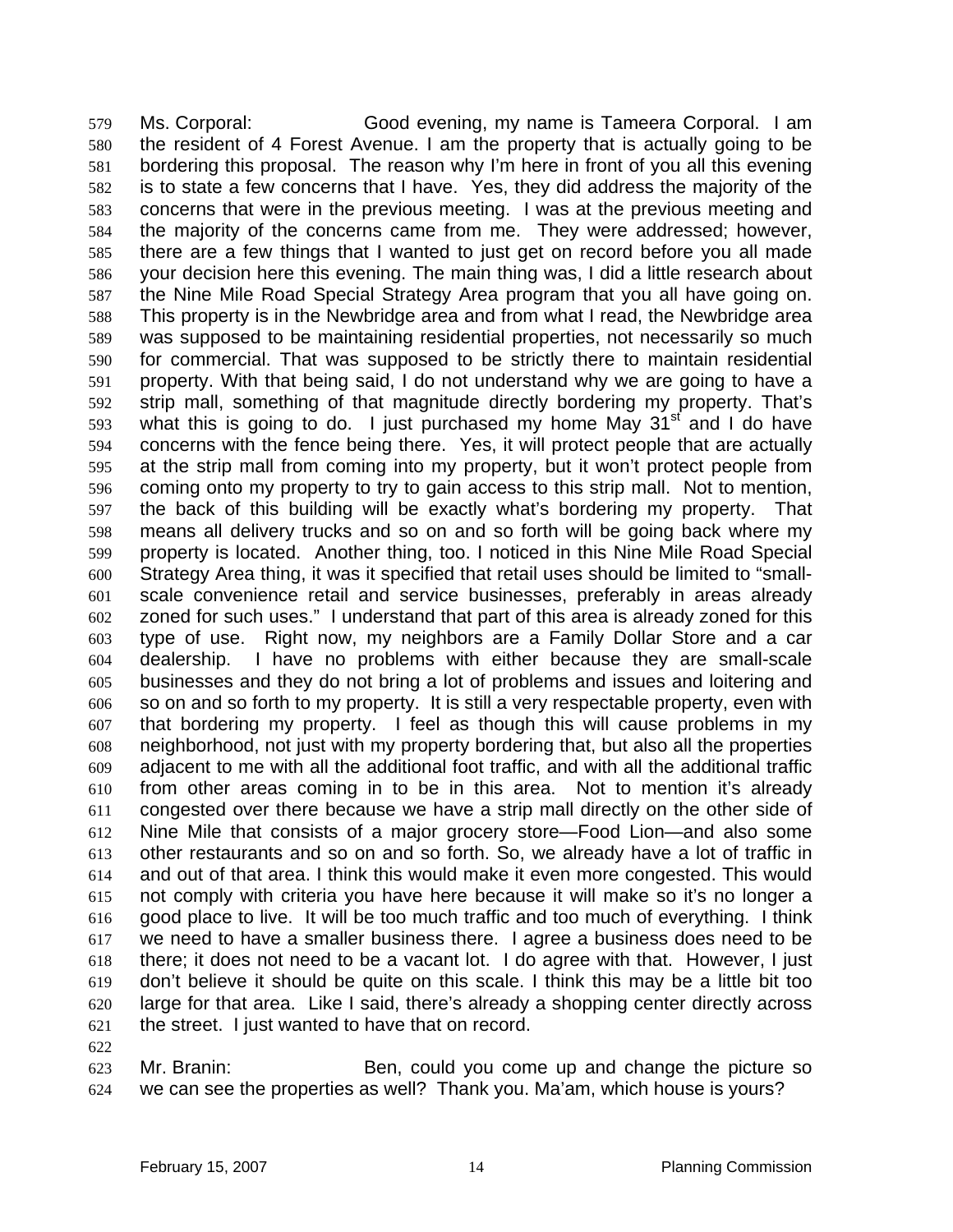| 625 |               |                              |
|-----|---------------|------------------------------|
| 626 | Ms. Corporal: | My house is 4 Forest Avenue. |
| 627 |               |                              |
| 628 | Mr. Jernigan: | Number 4.                    |
| 629 |               |                              |
| 630 | Ms. Corporal: | It's #4 here. I also own 2.  |
| 631 |               |                              |
| 632 | Mr. Branin:   | You own 2 and 4.             |
| 633 |               |                              |
| 634 | Ms. Corporal: | Yes sir. Yes sir, I do.      |
| 635 |               |                              |
| 636 | Mr. Branin:   | Is a fence there currently?  |

Ms. Corporal: No sir, there is no fence. Right now, the only property that borders my lot is that car dealership that's right here on Nine Mile, right in the front of B-3, I'm assuming this is. No, not B-3. Right here next to B-3. That's the only thing that actually borders my property right now. I can see Family Dollar from my deck. Like I said, neither one of these businesses gives any problems, any issues, or anything like that. Not even the strip mall across the street at Food Lion. That does not bring any problems into our neighborhood. I do believe that if we have a strip mall that is actually bordering these properties, like what they are proposing this evening, I think there will be problems. Not necessarily initially, but eventually there will be problems and it will cause deterioration of our neighborhood. I'm really concerned for that. Like I said, I'm new to the neighborhood. I think it's an excellent neighborhood. I think I made a great purchase. I'm very happy there. I don't want to feel as though I have to leave because things are getting out of hand at the strip mall. That is all I wanted to have on record this evening before you all make your decision. Thank you for hearing me. Good night. 

- Mr. Jernigan: You don't have to leave yet, Ms. Corporal. You know that B-1 with the conditions that they're proffering, with the exception of the restaurants, it's the least intense that we have in the County, which is your smallest businesses. That's what they proffered to do.
- 

- Ms. Corporal: I understand that, sir, but at the same time, it's not one business. You're building a strip mall, which can consist of what? I think they were saying they were going to have like four or five spaces, six or seven spaces or something like that? That's a lot of stores going in one location. Not to mention this is going to be a pretty big area. This is not just going to be like a restaurant or a Family Dollar or something like that. It's going to be the equivalent of that Food Lion and all those others across the street.
- 

Mr. Jernigan: I don't think you're going to have as much traffic as you have at the Food Lion. Would you agree that the building that they're proposing is an asset to the area?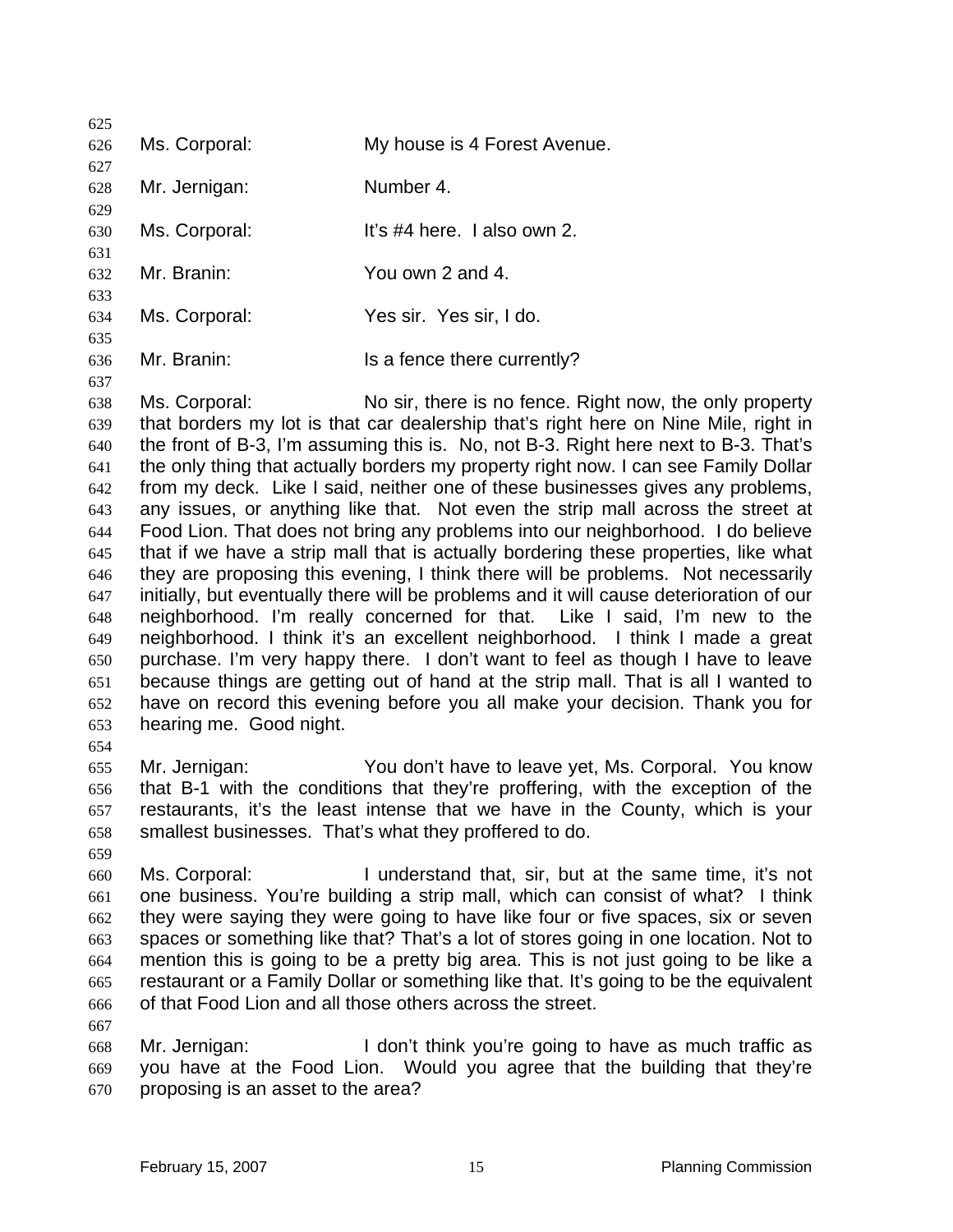Ms. Corporal: Not that area, no sir. Mr. Jernigan: First of all, talking about the Special Strategy Area and in there talking about residential. On Nine Mile Road, they're not going to build any more houses fronting Nine Mile Road. That area was already zoned B-3. The R-3 property behind it, if they just use that front portion, that rear portion would be landlocked. At the neighborhood meeting, they had proffered a 6-foot fence and you requested a taller fence, so they can give you a 7-foot fence. Ms. Corporal: Yes sir, but actually at the meeting, I requested an 8- foot fence. Mr. Jernigan: Well, we talked seven or eight and you said you'd like to have eight. I actually feel that 8 is a little too tall. Seven feet is a pretty good fence. Most cases we have, six foot is about what we do, but the developer did satisfy your wishes, give you a— Ms. Corporal: Yes sir, I did agree that he did address the majority of the concerns I have, but no, not all of them. Mr. Vanarsdall: What kind of fence did you want there? Ms. Corporal: I wanted an 8-foot fence, but I wanted one with no holes or anything in it so no one could feel as though they could scale it. Mr. Vanarsdall: Solid fence. Ms. Corporal: Yes sir, yes sir. Nothing that they could even look at and attempt to want to scale. I am very concerned with possible discrepancies going on in the strip mall, based on the type of business they want to bring in. I just don't want there to be any problems on my property. I don't want anybody to do something over there, scale the fence, and kick in my back door. That is my primary concern here, sir. I live alone. I am a single young lady and I just bought my first home and I do not want to feel afraid in my home. I'm sure you all can understand that. Mr. Jernigan: I think that fence will keep any problems in there, but I also did keep the building back to keep the traffic down from behind it so people wouldn't be walking around and having parking behind the building. Ms. Corporal: In a vehicle. A lot of people walk up and down Nine Mile Road, sir. Every day and every evening when I come home, when I'm going to work, I see people walking up and down Nine Mile Road. I don't know if they're going to bus stop. I don't know what they're doing, but I don't want there to be another opportunity for something to happen. I'm not saying that there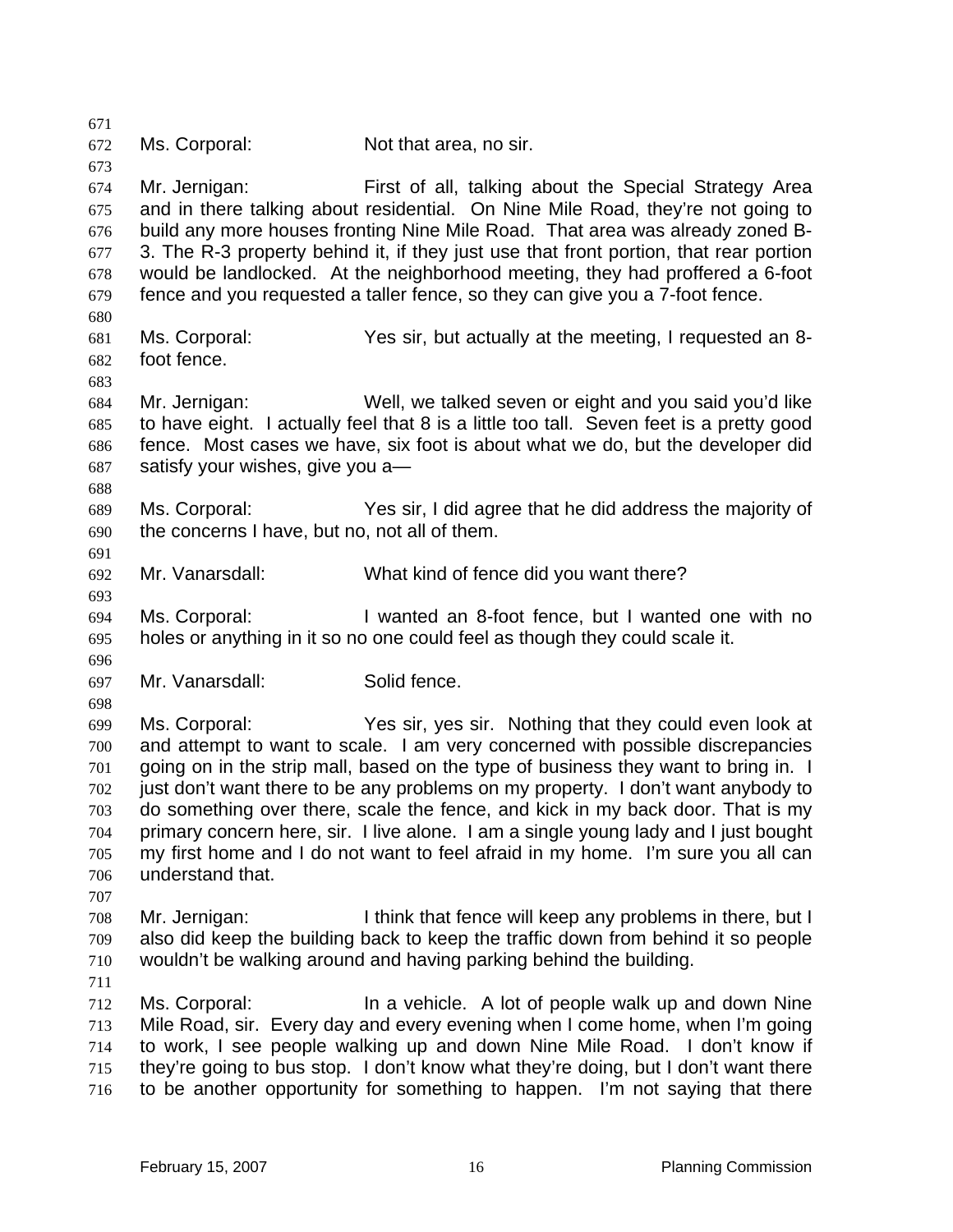shouldn't be anything there at all. I'm just saying this scale of business I think may be a little bit too much for that area. That's all I'm saying. I'm not here to argue or any of that. Mr. Jernigan: Okay. I don't have any more questions. Mr. Archer: Mr. Jernigan, do you know if any proposed businesses have surfaced yet as to what would go here? Mr. Jernigan: The reason they wanted to keep B-2 for the restaurant is in case it is a Papa John's or some pizza establishment that may have delivery. That's the reason they kept B-2 for the restaurants and B-1 for the rest of the slots. 731 Mr. Archer: I ask that because maybe at some point in time, Plan of Development time or whatever, if we knew what uses where going to be there, we could find a way to take the less intense uses and move them to where the B-3 piece is now so that the more satisfactory ones would be next to where the residential portion is. I don't know if that's possible to do, but it's something to consider, I think. Mr. Jernigan: Ben, would you show the architectural again, please? Mr. Sehl: The zoning line goes through right about in this area, with the B-3 along the frontage of Nine Mile Road. The building is located back here. It's a little difficult to see. This is the actual building. Ms. Corporal's property is here. I think that is where the concern is. The actual existing B-3 zoning is along Nine Mile Road in this area. Mr. Jernigan: Mr. Archer, like I had said earlier, staff wanted us to move the building closer to the front, but I held it in the back to keep all the parking in the front so we wouldn't have people around the back of the building. I felt that was safer. Mr. Archer: That's a good point. Mr. Jernigan: Okay. I don't have any more questions. I thank you for coming. Ms. Corporal: Yes sir. Thank you. Mr. Branin: Yes ma'am. Do you want to come down and make some comments? Ms. Thurber: One of the things that was very evident during the meeting with the other citizens was staff had asked us to move the buildings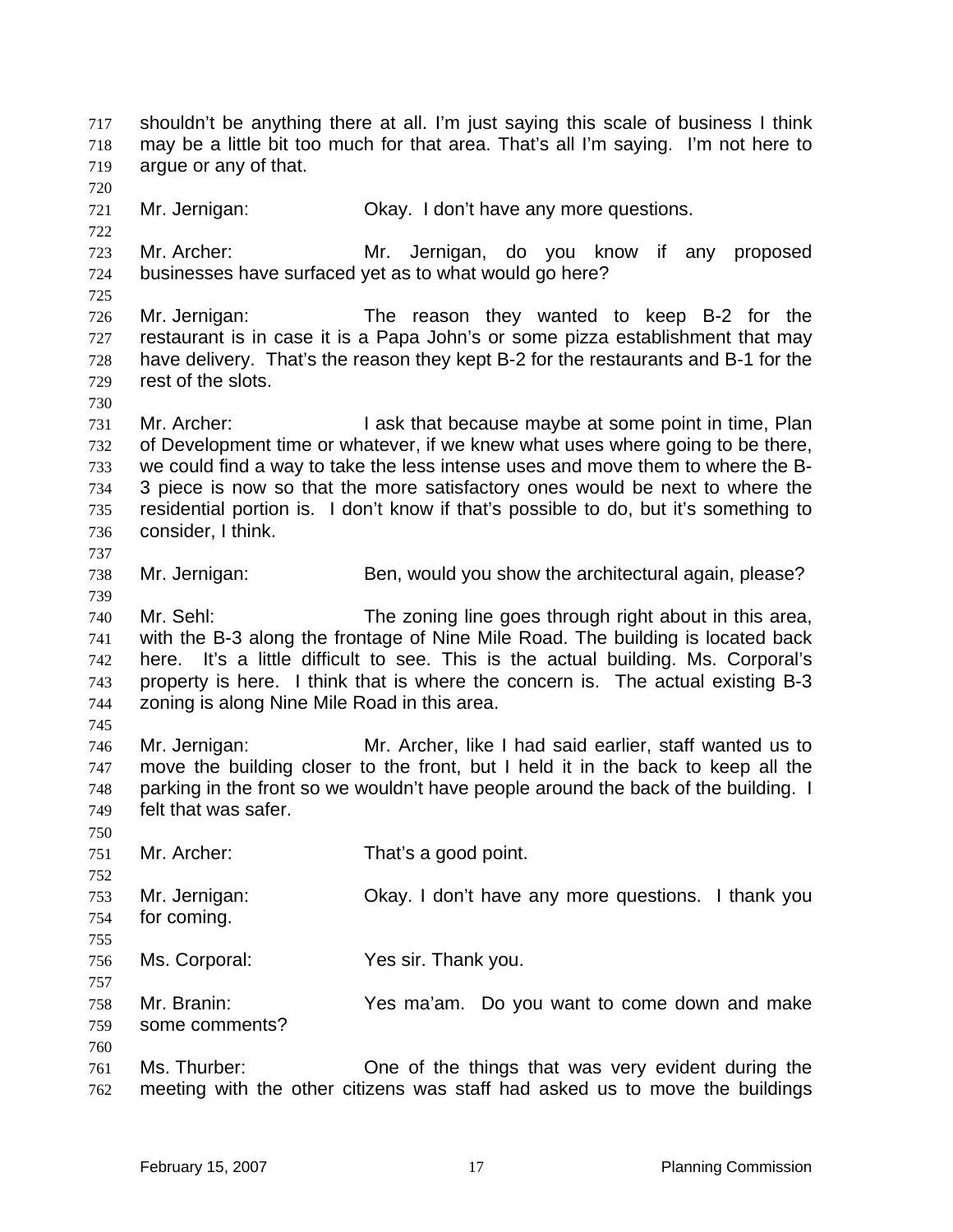forward. They had a great deal of concern about people being in the back of the building closer to the residents. If we move the building forward, the parking would have to go towards the back. Also, the applicant, my client, proffered that he would restrict the hours of deliveries, trash removal, street sweeping. All of those would be restricted so really, there's not going to be traffic in the back in the evenings. Again, the front of the property is zoned B-3, which permits 24- hour operation of businesses, permits almost any use that you all have. He has proffered away all of that. If you look at the architectural plan and the materials of the building he's proffered, it's far superior to what's out there now. The 772 Family Dollar, if you've been by there, is not the most beautiful site you're ever going to see, and neither is the car sales place that's right next to him. My client believes that this is a far superior application and is an asset to the community. As far as the uses, my client is attempting to find people who have small restaurants. A coffee/donut shop was another issue that came up, and that's not 777 permitted under the other zoning. That's why we asked for the restaurant uses to be the same as the B-2 zone. Also, things like a laundrymat, services that would be useful. A hair salon. The types of things that would be useful to the people that live behind there. We did try to meet with all those requirements. Again, the biggest problem everybody seemed to have was keeping people on the site and not allowing them to get to the back of the residential areas. The fence should stop that. We even talked about gating it off, but again, the police department didn't think that was secure. They don't like to mess with the gates and that kind of thing. It's not very large, as 11,000 square feet for a commercial space is not an exceptionally large retail use by any stretch of the imagination. The suites that would be involved in this are small. These are going to be very small businesses. They're not going to be large businesses.

Mr. Vanarsdall: How would you address the fence that she'd like to have?

Ms. Thurber: That she wants an 8-foot fence? Well, the main thing that I would say is there's not fencing between some of the other uses that are eight feet high now.

Mr. Vanarsdall: She made very good sense as to why she needed it. Why wouldn't you be willing to—Or maybe you are willing to put a fence there.

- Mr. Jernigan: The fence is going there, Ernie.
- Ms. Thurber: We are putting a 7-foot high fence.
- Mr. Vanarsdall: Oh, you are? I thought she said—
- 806 Ms. Thurber: It's a vinyl, solid fence.
-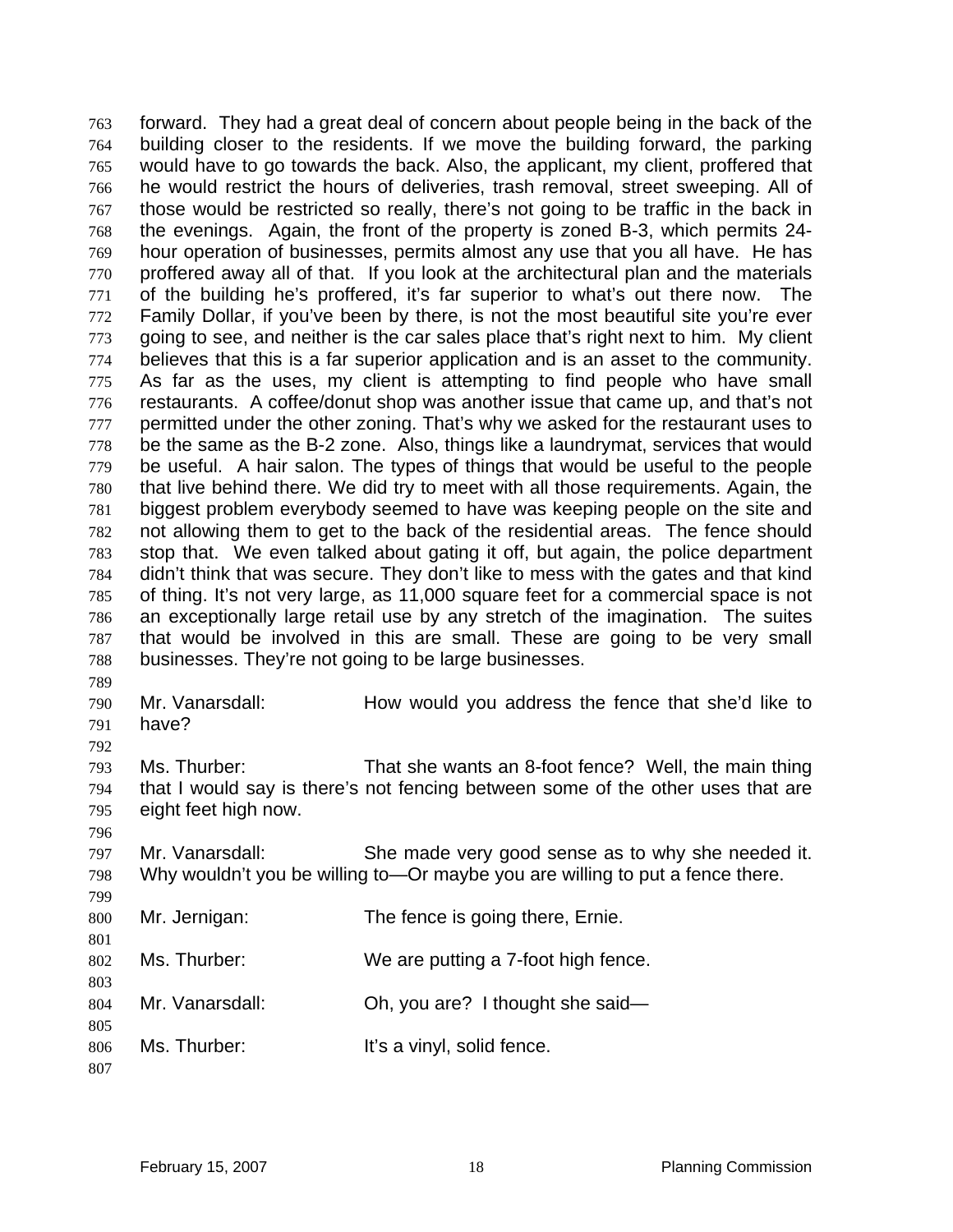| 808<br>809<br>810               | Mr. Jernigan:                                                     | They were going to put a 6-foot fence and she wanted<br>a 7- or 8-foot fence. I thought the seven was enough.                                                                                                                    |
|---------------------------------|-------------------------------------------------------------------|----------------------------------------------------------------------------------------------------------------------------------------------------------------------------------------------------------------------------------|
| 811<br>812                      | Mr. Vanarsdall:                                                   | I misunderstood what she said.                                                                                                                                                                                                   |
| 813<br>814                      | Ms. Thurber:<br>aren't going to be able to get around the fence.  | The fence also attaches to the building so the people                                                                                                                                                                            |
| 815<br>816<br>817               | Mr. Vanarsdall:                                                   | Is it a solid fence?                                                                                                                                                                                                             |
| 818<br>819<br>820<br>821        | Ms. Thurber:<br>the manufacturer, is easy-                        | It's a sold, vinyl fence. It's vinyl because an issue<br>came up at the community meeting about potential graffiti and vinyl, in talking to                                                                                      |
| 822<br>823                      | Mr. Vanarsdall:                                                   | Looks better and lasts longer.                                                                                                                                                                                                   |
| 824<br>825                      | Ms. Thurber:                                                      | It's easier to keep graffiti off it.                                                                                                                                                                                             |
| 826<br>827<br>828               | Mr. Jernigan:                                                     | Elizabeth, before we had the neighborhood meeting,<br>how many letters did you send out to the neighborhood?                                                                                                                     |
| 829<br>830                      | Ms. Thurber:                                                      | 160 letters went out.                                                                                                                                                                                                            |
| 831<br>832                      | Mr. Jernigan:                                                     | Okay. I had her saturate everybody.                                                                                                                                                                                              |
| 833<br>834                      | Ms. Thurber:                                                      | We sent letters to everybody.                                                                                                                                                                                                    |
| 835<br>836                      | Mr. Jernigan:                                                     | I think we had around 10 people at the meeting.                                                                                                                                                                                  |
| 837<br>838                      | Mr. Branin:                                                       | Anyone have any other questions for the applicant?                                                                                                                                                                               |
| 839<br>840<br>841<br>842        | Mrs. Jones:<br>landscaping. Is that correct?                      | I just wanted to say that it looks to me on what we<br>have before us now that you are also planning to do a significant amount of                                                                                               |
| 843<br>844<br>845<br>846<br>847 | Ms. Thurber:<br>also.                                             | Yes. I guess if we put in fences and certain walls, we<br>could reduce the buffer width and we chose not to do that. We kept it. I think it's<br>shown here at 25 feet all the way around with the fence and then with the trees |
| 848<br>849<br>850               | Mrs. Jones:<br>some visual relief.                                | That'll go a long way to giving Ms. Corporal, I think,                                                                                                                                                                           |
| 851<br>852<br>853               | Mr. Silber:<br>fence would be tied into the side of the building? | This plan is somewhat hard to read. You said the                                                                                                                                                                                 |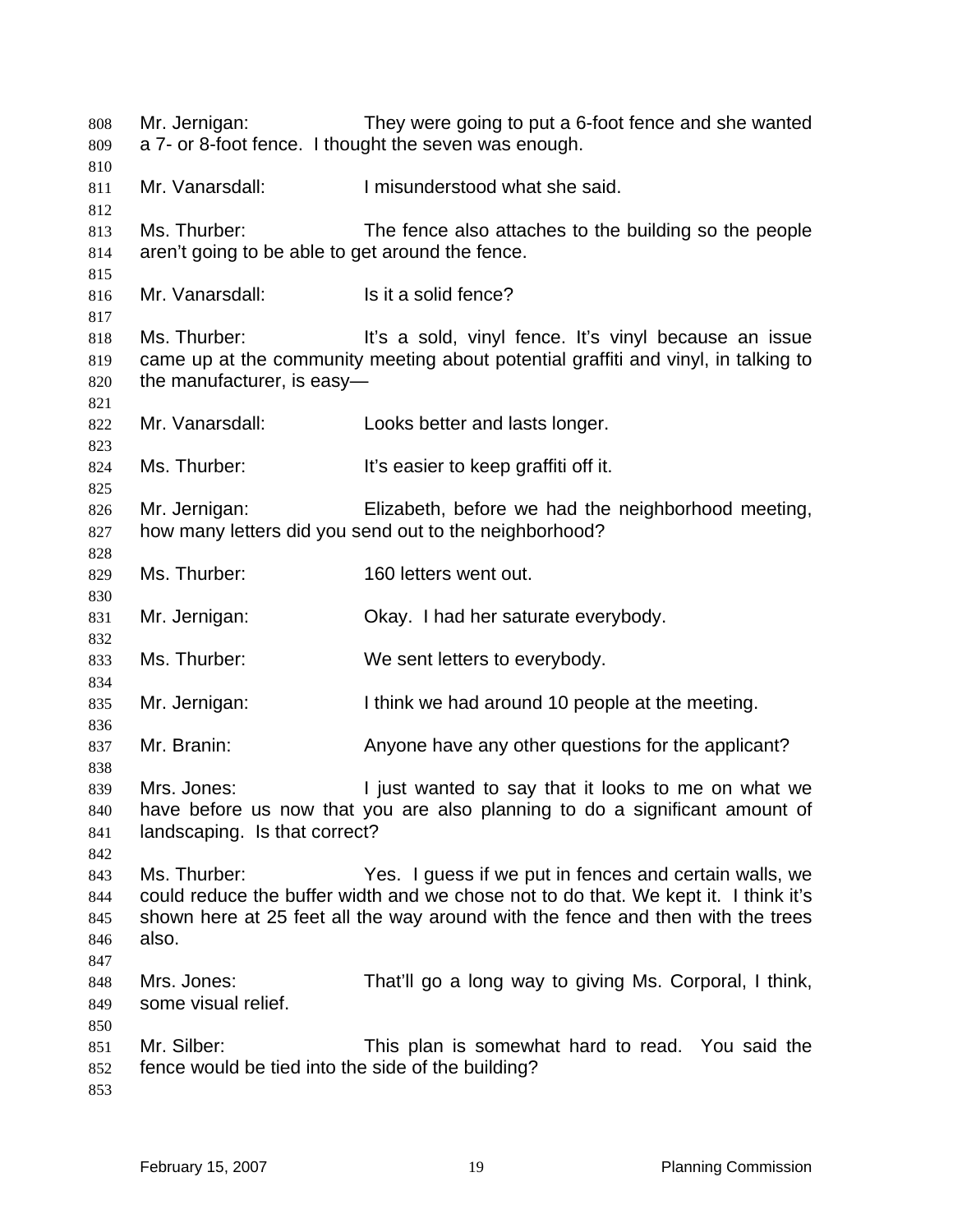Ms. Thurber: There's a proposed vinyl fence. The actual location of the fence, we were debating back and forth, should it be on her side or our side where the trees go. In other words, do the trees go next to her? We said we'd decide that at the time final site plan, but it said we would attach it to the building. The fence is going to here and we're going run it to the building and attach it to these building corners so that somebody can't run back here and then just kind of go around the fence.

- 862 Mr. Silber: Access to the rear of the building would be achieved on the other side?
- 

865 Ms. Thurber: Right. The dumpsters and everything have been located as far away from Ms. Corporal's property as we could. Again, the hours of the deliveries are restricted so there should not be people out here in the evenings. That's in the proffers that we restricted street cleaning, trash removal, and construction is even restricted to certain hours during the construction of the building. Deliveries are all restricted. We don't see that people are going to be back here because of the building. The hours of operation of the businesses themselves are restricted, of course, under this zone. Whereas the current zone in the front is 24-hour operations, these have to be closed at midnight, I believe.

Mr. Branin: Okay, thank you.

Mr. Jernigan: Mr. Chairman, with that, I don't have any more questions from anybody. We worked on this case and Mr. Sehl's done a fine job on it. This is B-3 unrestricted. We reminded Ms. Corporal of that, as she is new to the area, that B-3 unrestricted, you have something move up on the front of that property that would be 24 hour, and they could do that by right. The applicant has proffered what I think is a good looking building. We have B-1 conditions, B-2 in the restaurant. I'm satisfied with it at this point, so I am going to move for approval of case C-67C-06**,** Ahmad Jafari, to send to the Board of Supervisors for their approval.

Mrs. Jones: Second.

Mr. Branin: Motion made by Mr. Jernigan and seconded by Mrs. Jones. All in favor say aye. All opposed say no. The motion carries.

**REASON:** Acting on a motion by Mr. Jernigan, seconded by Mrs. Jones, the Planning Commission voted 5-0 (one abstention) to recommend the Board of Supervisors **grant** the request because it removes unconditional business zoning from the property, the proffered conditions would assure a level of development not otherwise possible, and it is not expected to adversely impact surrounding land uses in the area.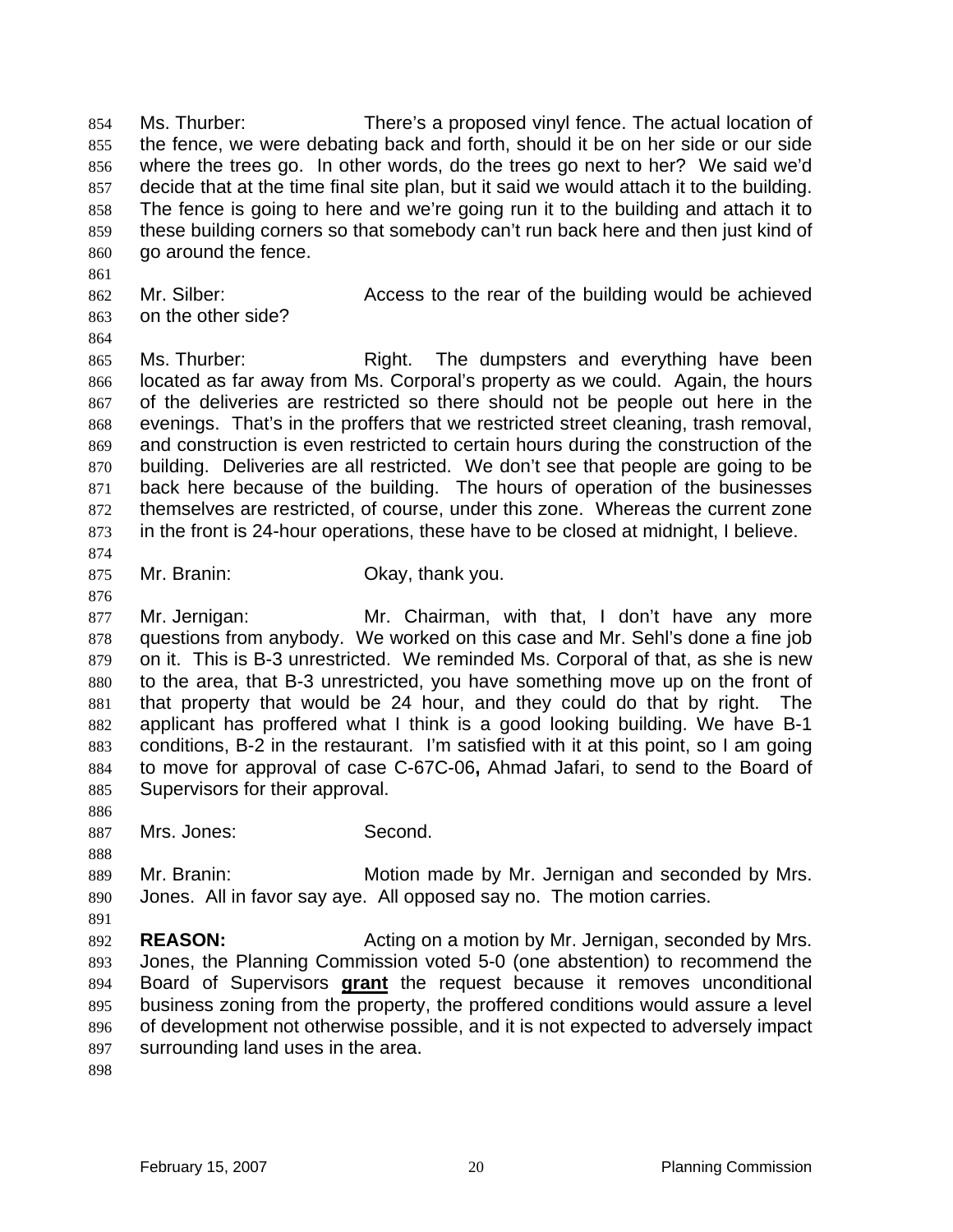#### *Deferred from the January 11, 2007 Meeting.*

**C-51C-06 Caroline L. Nadal for Collins/Goodman Development, LLC:** Request to conditionally rezone from A-1 Agricultural District to B-2C Business District (Conditional), Parcel 814-717-0480 and Part of Parcel 813-717-7951, containing approximately 10.19 acres, located at the south intersection of S. Laburnum and Gay Avenues. The applicant proposes retail uses. The uses will be controlled by proffered conditions and zoning ordinance regulations. The Land Use Plan recommends Office. The site is in the Airport Safety Overlay District.

Mr. Branin: Good evening, Mr. Lewis. Is anyone in opposition to C-51C-06? No one. Okay, Mr. Lewis.

Mr. Lewis: Thank you. This is a request to rezone 10.19 acres from A-1 to B-2C to allow construction of a community shopping center. The site is located across Laburnum Avenue from the proposed Shops at White Oak Village and across Gay Avenue from Laburnum Park Shopping Center. The Lawndale Farms subdivision borders the property's southern boundary.

The 2010 Land Use Plan recommends Office for the subject property. This designation is not consistent with the request; however, because of the evolving development character of the area, staff believes commercial use could be a reasonable alternative at this site if potential impacts on surrounding properties are properly mitigated.

The applicant has submitted this unproffered conceptual plan showing approximately 69,000 square feet of retail and restaurant space. In an effort to provide compatibility with surrounding properties, the applicant has submitted revised proffers dated February 13, 2007. You should have those right now. Major aspects of these proffers include the following: commitment to a list of quality building materials on all sides of all buildings; no pole signs, changeable message signs, or inflatable or other attention-getting devices; a site coverage limit of 75%; 25-foot irrigated landscape buffer along Gay and Laburnum Avenues (The Gay Avenue buffer could be reduced to 15 feet to accommodate future right-of-way dedication for road improvements); a 35-foot transitional buffer and 6-foot vinyl fence along the southern property line adjacent to residential properties; a number of B-2 uses have been prohibited because of incompatibility with the surrounding area; because of the orientation of Retail Building A, the applicant has committed to provide supplemental landscaping or another screening method to de-emphasize any potential bay doors facing Laburnum Avenue (any doors would also be painted to blend with the building). Although not included in the revised proffers, the applicant has indicated willingness to provide sidewalks along both Gay and Laburnum Avenues.

Public Works requested a revised traffic study from the applicant, which has not yet been completed. The applicant has provided a letter indicating the revised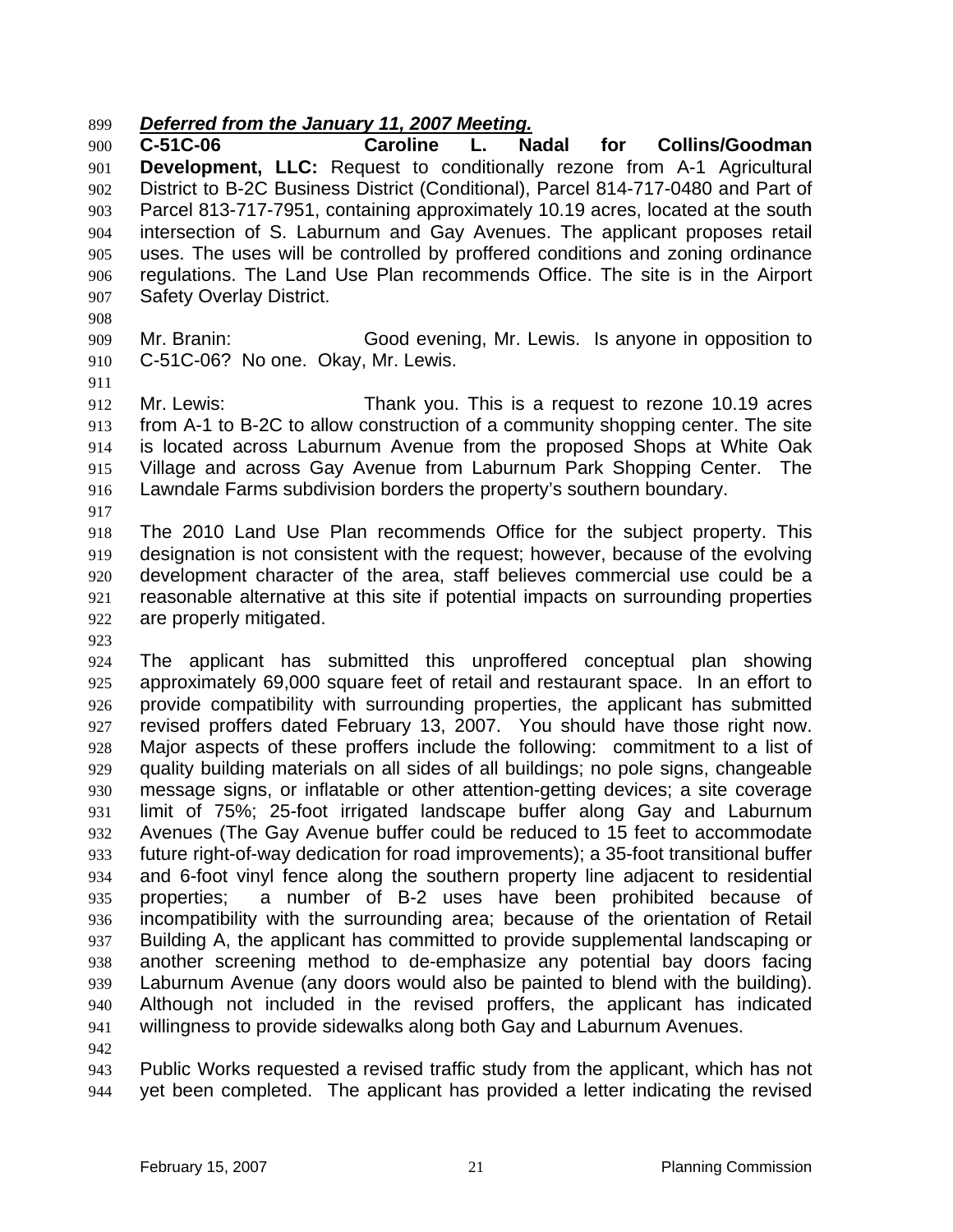study will be submitted in adequate time for review prior to the Board hearing. The applicant's stated expectation is that Gay and Laburnum Avenue improvements associated with the development of White Oak Village would accommodate any potential increase in traffic volume associated with this request.

The proffers ensure many elements of quality development and could help mitigate potential impacts on the adjacent neighborhood. This request could be further strengthened by shifting the rear of the buildings and service access farther from the neighborhood. Staff believes this request may be reasonably compatible with the surrounding properties, and if this additional commitment were made by the applicant, staff could fully support this request. This concludes my presentation. I'll be happy to take any questions.

- Mr. Branin: Commissioners, do you have any questions for Mr. Lewis?
- 

Mr. Jernigan: Mr. Lewis, thank you for the job you did on this. I don't have any questions.

Mr. Branin: Would you like to hear from the applicant? Can we have the applicant?

Ms. Nadal: Good evening Mr. Chairman, members of the Commission. My name is Caroline Nadal and I am here on behalf of the applicant, Collins/Goodman Development.

I am happy to answer any of your questions. I do have a prepared presentation, but a lot of it was covered by Mr. Lewis. I'll just quickly show you some additional photographs of the development.

As Mr. Lewis covered, this is going to be a 10-acre commercial retail site consisting of approximately 70,000 square feet of retail space. As you can see, there'll be a couple medium-box stores with retail shops here and restaurant out-pads. Staff's concern is primarily with this buffer that is along Lawndale Farms, which is the residential community to the rear. We have provided an enhanced buffer of 35 feet. As well, as have proffered to plant it to a Transitional Buffer 35, and we've provided a 6-foot vinyl fence along the residential portion. Staff has requested that we go to 50 feet. However, given the relatively small dimensions of the site and the configuration of it, in an effort to meet our parking requirements, we've had to design the site in a way that largely along this buffer area, we're able to provide a 50-foot buffer. But there are a couple pinch points, one being right here and right here where we're going to have to drop to a 35- foot buffer.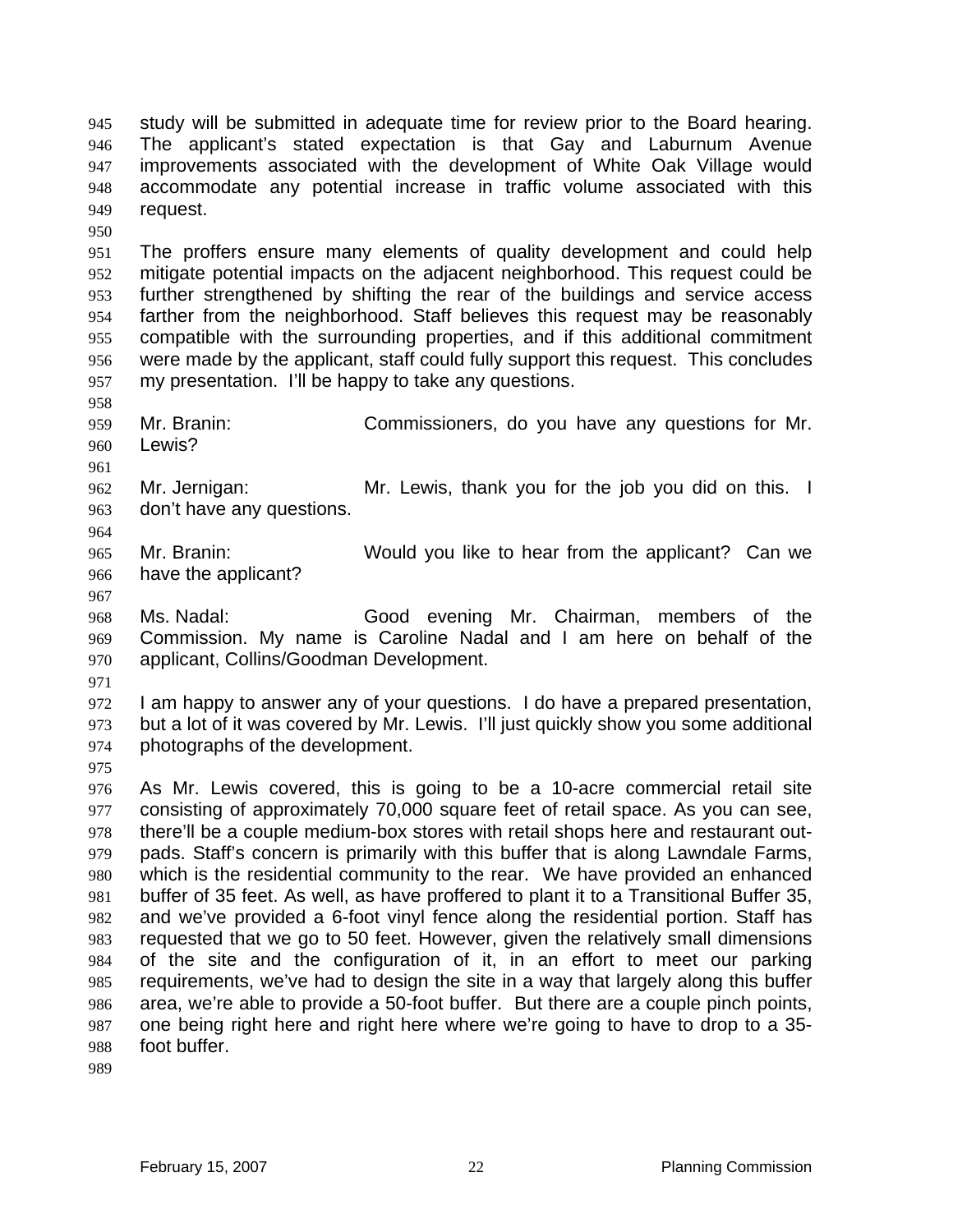990 We did have a neighborhood meeting on this on January  $17<sup>th</sup>$  and had several members of the community come from Lawndale Farms, none of whom expressed any concern about the buffer and seemed pleased that we were going to have it heavily planted. At that time, we hadn't even discussed a vinyl fence. That has just been a recent addition. We haven't faced any opposition from any surrounding neighbors. In addition, specifically the people who are impacted have expressed favor as opposed to being concerned about this buffer.

I have a few examples of sites that Collins/Goodman has done to give you an idea of the architectural elements and the building materials. You can see they use very high-quality building materials and have some interesting roofline features. The stores that will go here will be something similar to what you see here.

This is also to show you the rear of the store. This is an example of a store at another one of their retail shops. Obviously, it wouldn't be quite like this, but you can see that there's a high-quality material used on the rear, no cement block, and that we would have a much larger buffer, a lot more vegetation, and then a fence. 

Mr. Lewis went through a number of these proffers; I don't need to reiterate them. I do want to tell you that we have worked very closely with staff on this and Collins/Goodman is committed to providing an exceptionally high-quality development. It's going to enhance this area. It will compliment White Oak Shopping Center across the street. With that, if you have any questions, I'm happy to answer them.

1017 Mr. Branin: Any questions for Ms. Nadal?

Mr. Jernigan: Thank you, Caroline.

1021 Mr. Vanarsdall: I have a question for you. "No speakers that can be heard beyond the boundaries of the shopping center." How do you know you won't be able to hear them? Who tests that kind of decibel?

Ms. Nadal: I'm not sure. I could ask the engineer how that's tested. If you happen to know that, Stacy.

Mr. Vanarsdall: That's always been a question that's never been answered. We had one at one time that you couldn't hear the music at the edge of the Huguenot Bridge. The band had never started playing, so how do you know you couldn't hear it?

Mr. Lewis: I think the intent of this proffer was that we weren't really looking to derive a specific performance, how it is measured, but simply that if it is audible at the property line it becomes an enforcement issue that can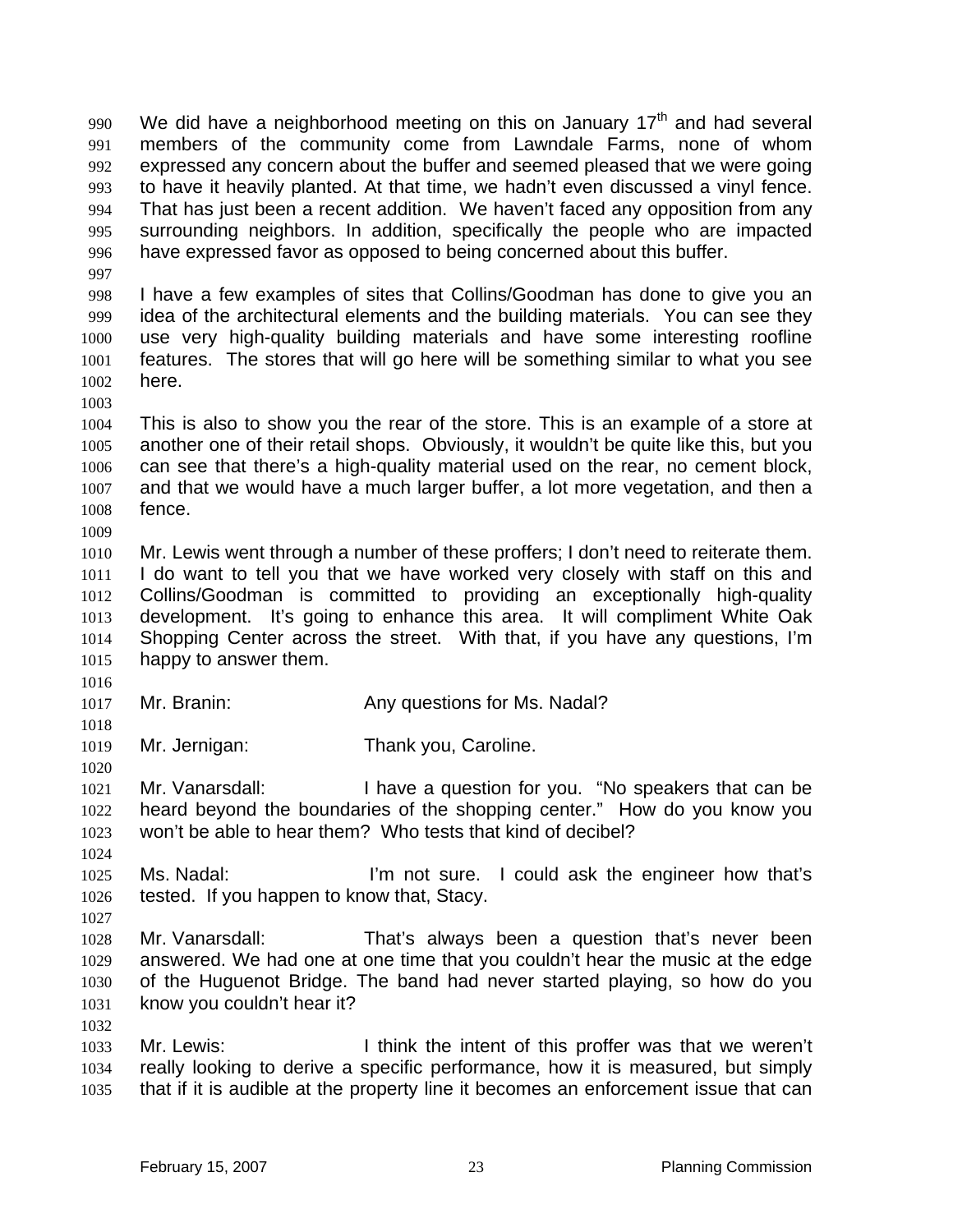be enforced and then corrective measures can be taken to make sure that it's no longer audible at the property line. We didn't want to get into a specific decibel level because you get into ambient background noises and issues you and I have dealt with in the past. Mr. Vanarsdall: Okay. Thank you. Ms. Nadal: Do you all have any further questions? Mrs. Jones: Where are the dumpsters on this site plan? 1047 Ms. Nadal: I don't believe they're shown on the site plan. No. We proffered to screen them with complimentary materials. Mr. Branin: The bump-outs. Ms. Nadal: The bump-outs. These would be bay areas back here and there would be screened trash receptacles, recycling containers, stuff like that. We've proffered not only to screen them all, but to also use complimentary materials on that screening so it'll remain as attractive as it can. Mrs. Jones: Trash trucks will be able to make that? Ms. Nadal: Yes, Mrs. Jones. Mrs. Jones: There's noise and, obviously, you have tried to address that with the proffers and the hours. Mr. Jernigan: When we had the neighborhood meeting on this, we only had a few people show up and those that showed up were supportive of it. Originally, they were going to do a 50-foot planting in a 35-foot buffer. Everybody was okay with that. I'm actually the one that told them that they needed to put the fence up because I didn't want to have people later in date walking through people's yards to get in there. Actually, the two pinch points, this 35 is where they showed earlier. Most of this has 40 to 50 feet of clear buffer through there. Livingston spoke of positioning of the building. The tenant that they're talking to right now, which is looking pretty good, is sensitive to keep as much parking space as they can. If we adjust these buildings more than what it is right now, we may lose that restaurant pad that's up on Gay Avenue. Like I said, they are sensitive for the parking. The only issue that we had was that we do not normally have a bay door facing a major thoroughfare. With that, they have proffered that the two small overhead doors that would be on the Laburnum side of the building would be screened and the doors will be painted to match the façade of the building. Where it comes up to the brick line, it'll be the color of brick, and above that, it'll me the color of the EIFS. I don't have any more questions. Thank you.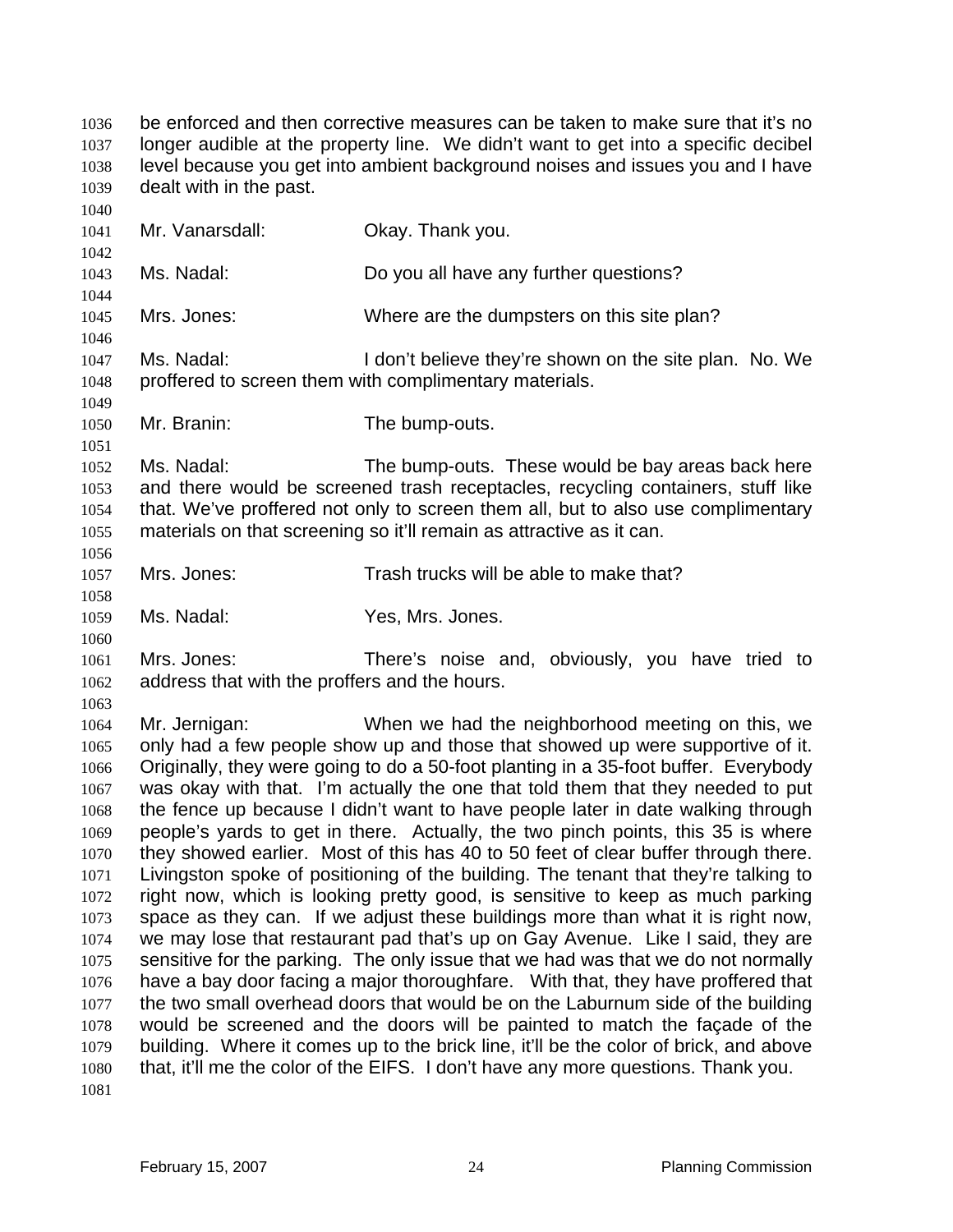Mr. Branin: Does anyone else have any other questions for the applicant? None. 

Mr. Jernigan: Mr. Chairman, with that, I would like to move for approval of case C-51C-06, Collins/Goodman Development, LLC, to be sent to 1087 the Board of Supervisor for their approval.

Mr. Vanarsdall: Second.

Mr. Branin: Motion made by Mr. Jernigan and seconded by Mr. Vanarsdall. All in favor say aye. All opposed.

Mr. Jernigan: I have one question. Livingston, we don't have to waive the time limits.

Mr. Branin: None? Okay. That motion carries.

**REASON:** Acting on a motion by Mr. Jernigan, seconded by Mr. Vanarsdall, the Planning Commission voted 5-0 (one abstention) to recommend the Board of Supervisors **grant** the request because it is reasonable in light of the Business zoning in the area and the proffered conditions will provide appropriate quality assurances not otherwise available.

# *Deferred from the January 11, 2007 Meeting.*

**C-2-07 Eugene Fitz:** Request to rezone from A-1 Agricultural District to R-3 One-Family Residence District, Parcel 828-722-6529, containing 1.009 acres, located on the southwest line of Midage Lane approximately 900 feet northwest of Hanover Road. The applicant proposes to construct an additional single-family dwelling. The R-3 District allows a minimum lot size of 11,000 square feet and a maximum gross density of 3.96 units per acre. The use will be controlled by zoning ordinance regulations. The Land Use Plan recommends Suburban Residential 1, 1.0 to 2.4 units net density per acre. The site is in the Airport Safety Overlay District.

1116 Mr. Branin: Is anyone in opposition to C-2-07? One, two, three. Okay. Do you all need a review of—No, you guys have it. Mr. Lewis, hello again.

Mr. Lewis: Good evening Mr. Chairman. This is a request to rezone a one-acre parcel at 1411 Midage Lane from A-1 to R-3 to allow a two-lot subdivision and construction of one new single-family residence. The property is bordered by R-4 zoning to the west and A-1 zoning to the east.

The request and its proposed two units per acre is consistent with the 2010 Land Use Plan, Suburban Residential 1 designation, which recommends 1 to 2.4 units per acre.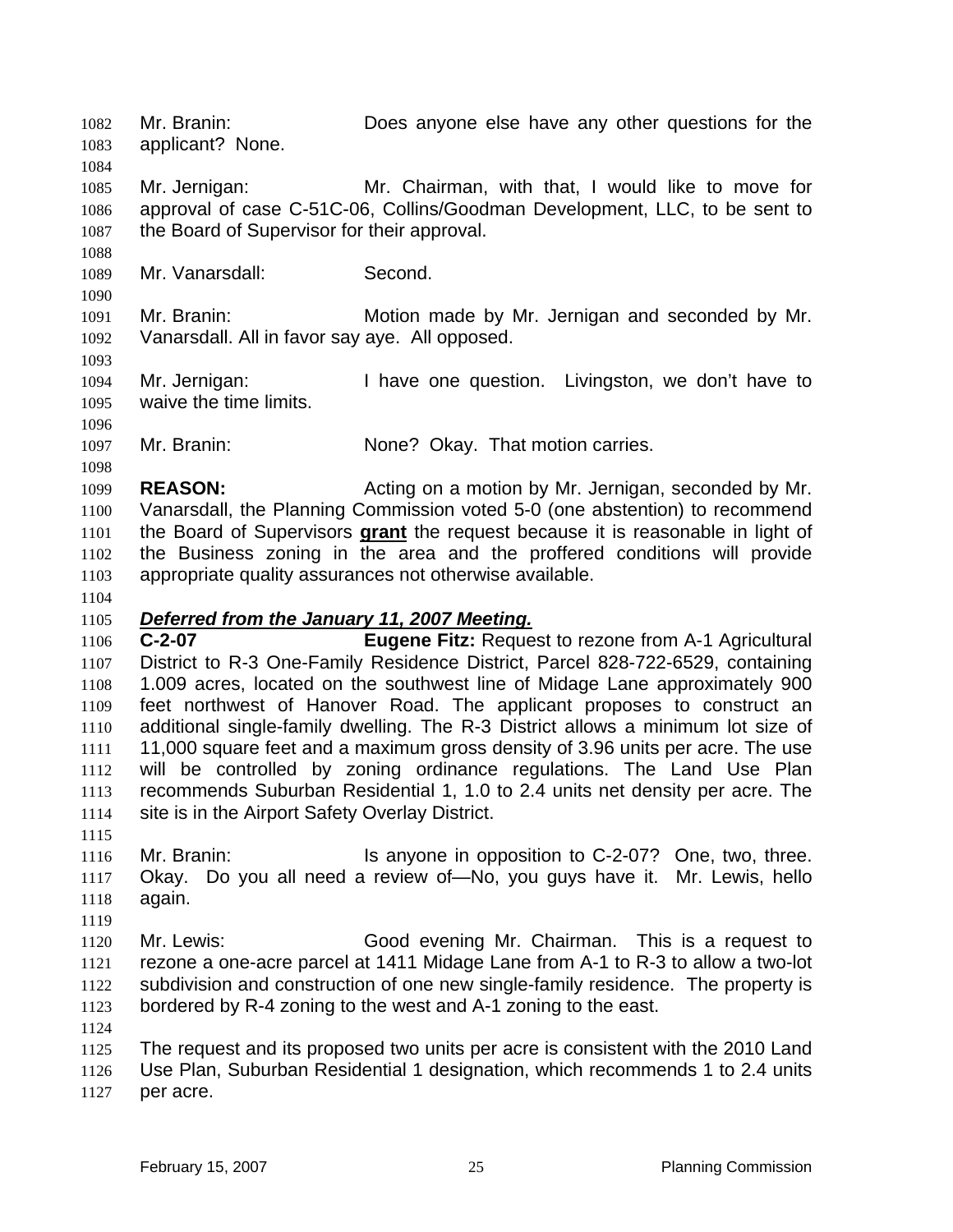This case was deferred at the Commission's request last month to allow the applicant time to speak further with surrounding residents and address their petition of opposition. The applicant has recently provided staff with signatures of six surroundings residents, including the next-door neighbor at 1417 Midage Lane, stating they are not opposed to this request. One of these residents has since notified staff, asking to be removed from this list. Because the proposed project, as described, is consistent with the 2010 Land Use Plan, and the scale and style of the development would be compatible with the area, staff supports the request. This concludes my presentation. I'll be happy to take any questions. 

Mr. Branin: Any questions for Mr. Lewis? 

Mr. Jernigan: I don't have any, Mr. Chairman. 

Mr. Branin: None? Okay.

Mr. Jernigan: I'd like to hear from the applicant.

Mr. Branin: Can we hear from the applicant? Please state your name for the record?

- 
- Mr. Fitz: My name is Gene Fitz. I would like to request time for
- rebuttal.

Mr. Branin: How many minutes, Mr. Fitz?

Mr. Fitz: Three or four, five minutes. As Mr. Lewis stated, I purchased this land back in August of '06. It has an existing house on it. The placement of the house, as you can see in the drawing—If you're looking at the property from the road, it's to the right. So, if you cut the property in half, it sits directly in the middle of that one half. I refurbished that house. It took me about five months to do it. I think if you ask any of the neighbors, it looks far better than it did before and it definitely improves the value of the neighborhood. What I intend to do on the vacant lot, if I'm allowed, is to build one house, probably a rancher, 1600 square feet, which approximates the size of the surrounding houses as well. The architecture and everything will conform with the other houses in the neighborhood. Before the process started, I went to all the neighbors, to—Well, not all the neighbors. I went to most of the neighbors who either bordered the land or would be in sight of that land from their house. None of them were opposed. I had no opposition at all, so I started the process. In 1169 fact, when we had the meeting on the 11<sup>th</sup> of January, going into the meeting, no one knew of any opposition until the time of the meeting. Since that time, as Mr. Lewis stated, I discussed the issues that the neighbors had. I was able to talk with them and address their issues. In fact, once I finished talking to them, they felt very comfortable with what I wanted to do. They are not opposed to it. I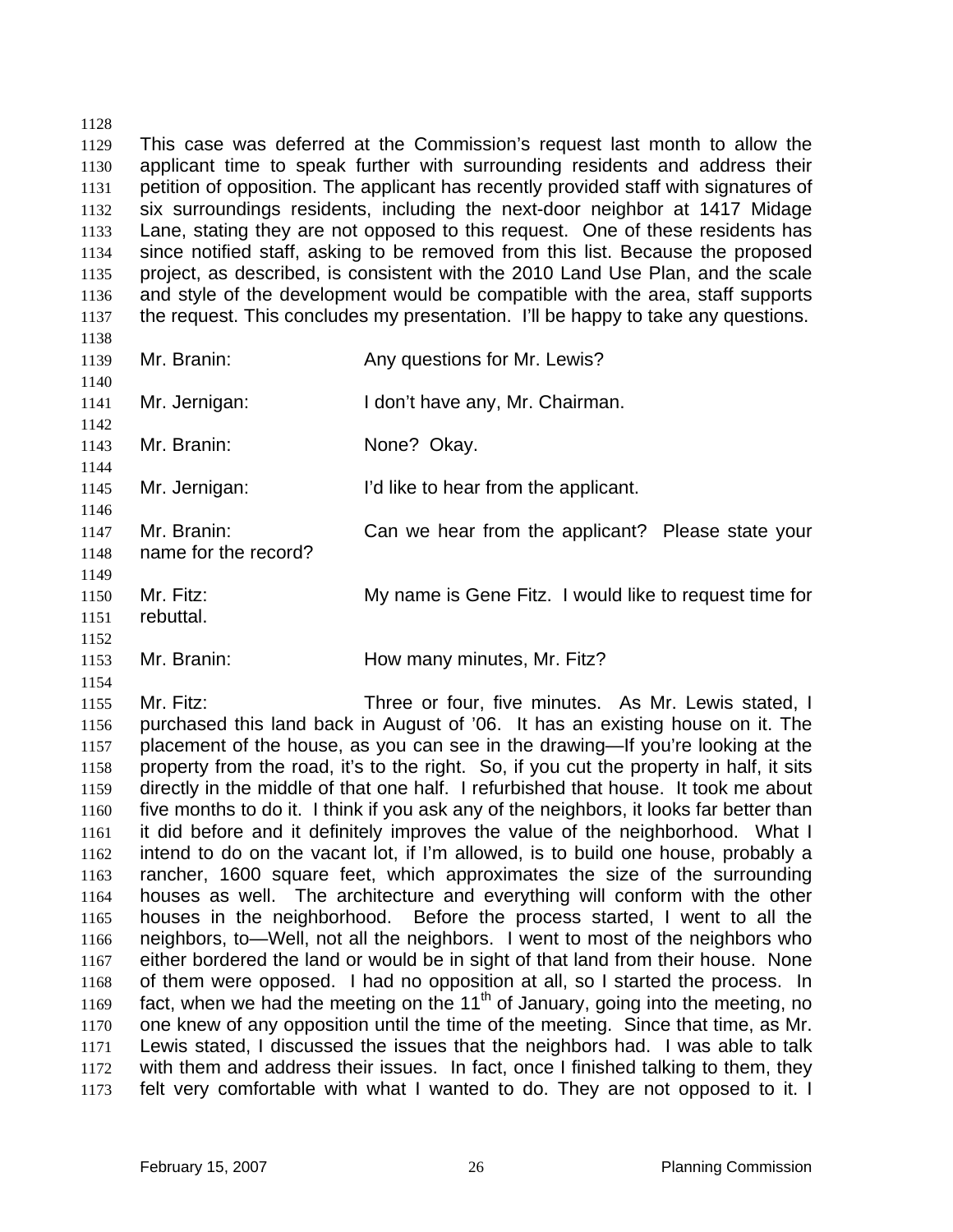wasn't aware of anyone taking their name off of it, but I got six of the neighbors to sign it, so even with one removed, just about all of the neighbors do not oppose it. I think what triggered the opposition at first was some misinformation that they were told and maybe the lack of the ability to be able to research it themselves. Like I said, after discussing it with them, they felt very comfortable with it and do not oppose it. 1183 Mr. Vanarsdall: Are you going to live in the house yourself? 1185 Mr. Fitz: No sir, I am not. I plan to sell the house. Mr. Jernigan: The question was, do you live in the other house now? Mr. Fitz: No. Currently, I rent that to a family. It's a small two-bedroom house. It's a little over a thousand square feet with a detached two-car garage. Mr. Vanarsdall: You say you're going to live in the other house? 1196 Mr. Fitz: I am not, sir. Mr. Branin: Anybody else have any questions for Mr. Fitz? None? Okay. Thank you, Mr. Fitz. May we hear from the opposition? Mr. Krumwiede: Mr. Chairman, committee members. I spoke before you last month requesting denial of this request. Mr. Jernigan: Sir, would you state your name? Mr. Krumwiede: Oh, I'm Robert Krumwiede. I'm at 1422 Midage. I spoke last month requesting denial of this request. My reasons stand. I'm still 1208 opposed to it. I moved into the neighborhood because it has one-acre lots. My life savings are invested in this property. The other properties being built around the area are also going on one-acre lots. I don't think this change would benefit our neighborhood at all. I also have a letter from the property owner who resides behind this property and she is adamantly opposed to any rezoning of this property. I can give you her letter. She would have been here herself tonight, except she's tending to a family emergency. 1216 Mr. Branin: Sir, would you pass the letter up? Mr. Krumwiede: Her property would be the one directly behind it right here. She is opposed, and like I said, she would have been here herself except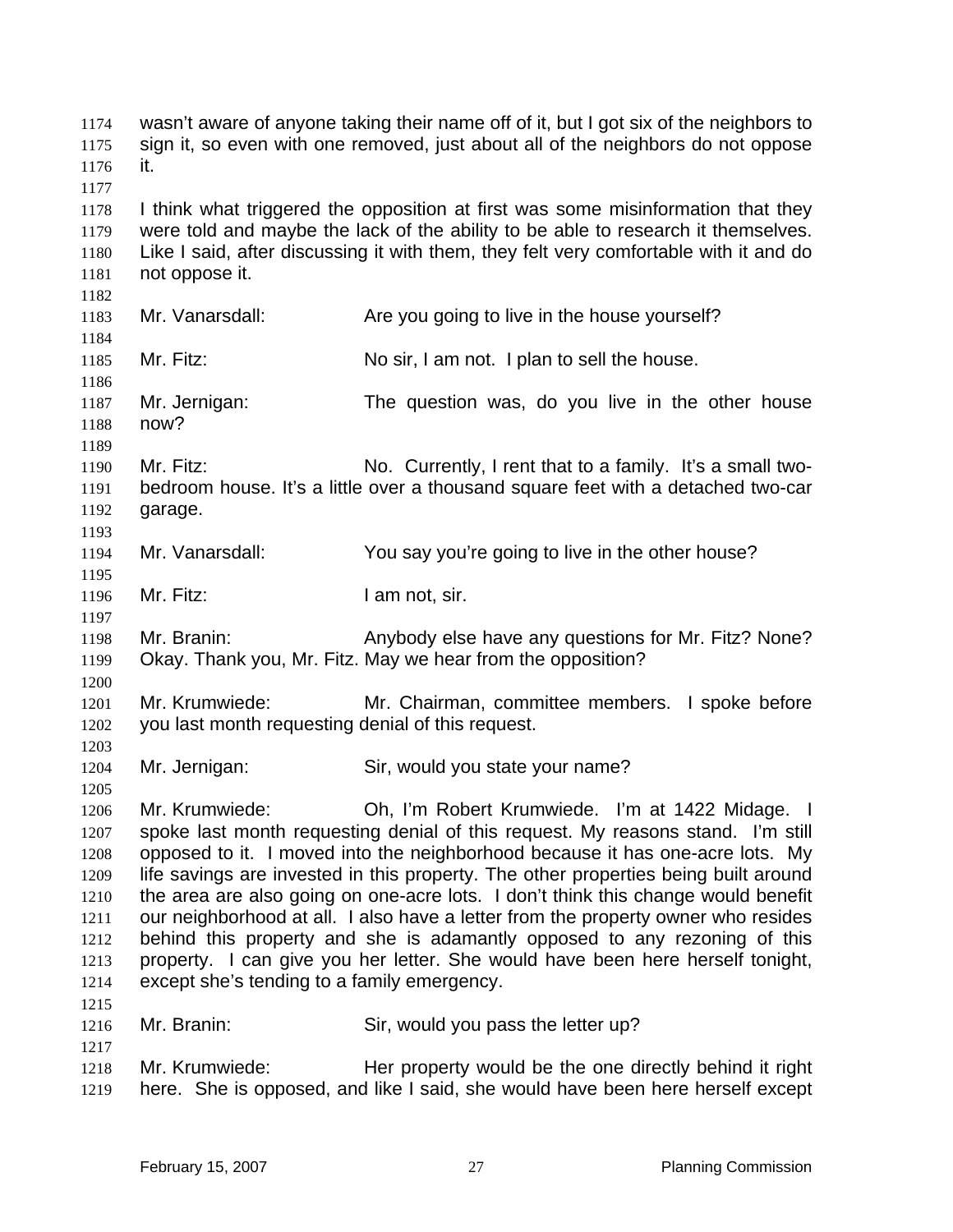she's tending to a family emergency. I also talked to the owner of this property and he said yes, he did sign the request to have it approved because he believed that everybody in the neighborhood had signed it requesting approval and he didn't want to go against what the neighbors wanted. Well, obviously, this is not true because we are not all for this request.

Mr. Branin: Sir, in looking at this house, looking at the slide that's up, will you show me where your house is?

Mr. Krumwiede: My house is right here. I also talked to one of the other homeowners. She said Mr. Fitz visited her twice on Saturday. She's recovering from foot surgery. She had family over. She was a little confused, but yeah, she signed it for basically the same reasons; she didn't want to go against what she thought all the other neighbors wanted to do. She also would have been here tonight, but she's recovering from foot surgery.

1236 Mr. Silber: I didn't catch your last name, I'm sorry.

Mr. Krumwiede: Krumwiede. K-R-U-M-W-I-E-D-E.

Mr. Branin: Anybody have any questions for Mr. Krumwiede? Okay. Is there anyone else in opposition?

1243 Mr. Leake: If I can get Fred to put up a slide. I'm not sure you have it up there. Yes, thank you. Good evening, Mr. Chairman, Commission members. My name is Bill Leake. I live at 1620 Kimbrook Lane, which is across Hanover Road from Midage Lane. I do oppose rezoning case C-2-07. I would not object to the rezoning as much if it was a hardship case, but since it boils down to if someone purchased this property a few months ago to rent it out, then let him do exactly that. They have already rented the house that is on the lot now, regardless of what he states, he will rent this other one, too. It's an investment and an investment only. Now this person wants to split it up and make it two lots. No consideration to these property owners in the area that have lived there for many years and most likely will be there for many years to come. If the County let's its builders, contractors, investors come out and chop up the land and lots that the County has set up a long time ago, then the property owners with large lots, large homes, as you see on these slides, will most likely move away, too. Then more and more property will split up and we'll get more and more rental property. That would just run off the established neighbors and concerned residents.

Rezoning this property will only set a precedent for more investors. Rezoning this property will do nothing for the established A-1 zoning or neighbors, nor would it benefit the County in any way. Yes, I know sometimes property owners need flexibility to change their property for reasonable conditions. This is not a reasonable condition; it's just an investment. All I'm asking is to take everyone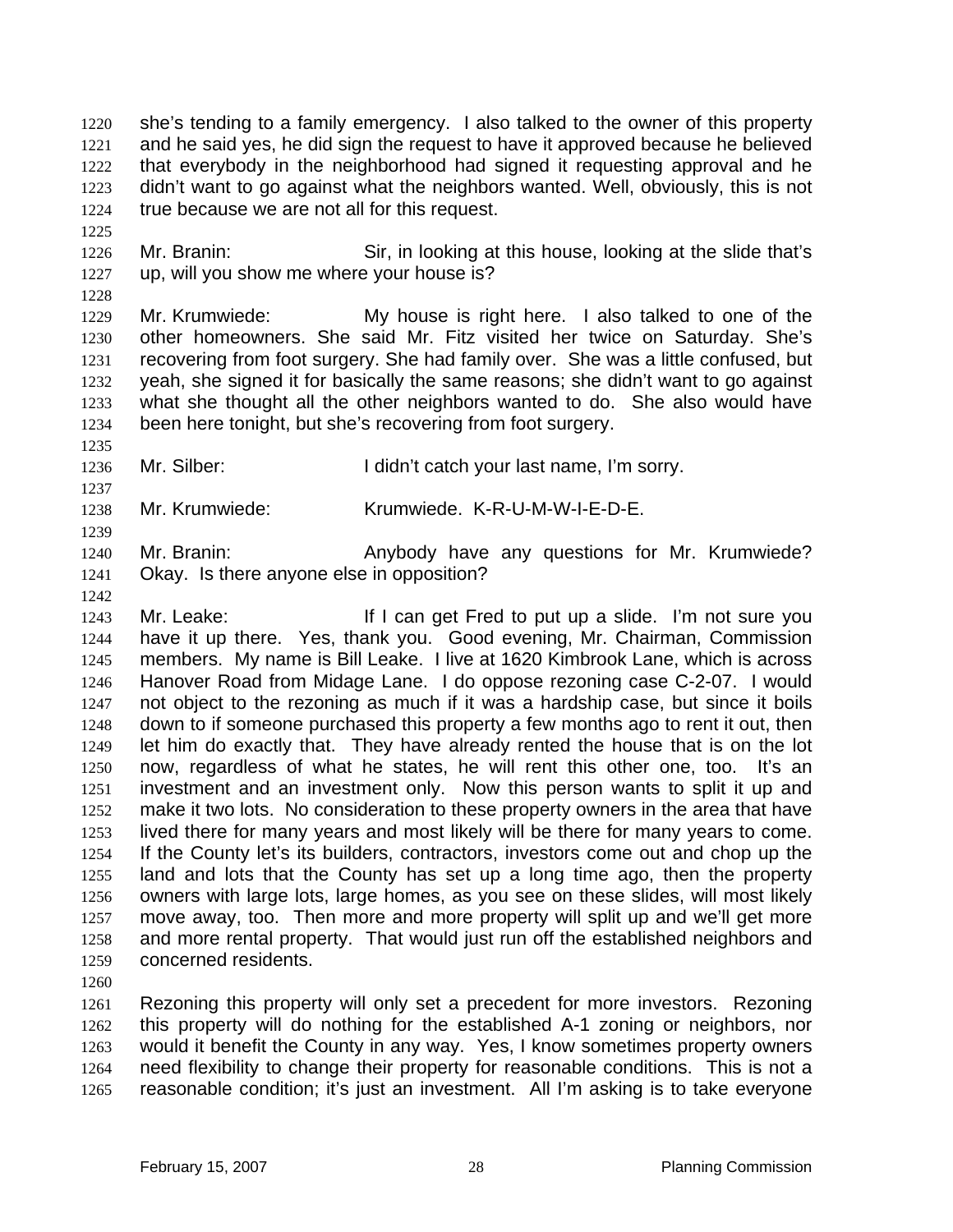into consideration when you make this decision. The residents on Midage Lane and Hanover and east are accustomed to large lots, large homes, acreage, and have a unique country setting, a rural lifestyle. These neighbors were told that the rezoning is like a transition from R-4 to A-1 by allowing R-3 zoning that is somewhat in the middle. In 1960, Midage Lane was a dead-end street. In 1972, when planning this new subdivision, it would have been a good time to make this transition period. This was the time for the transition, as this slide shows. Not this, but this. Don't do after-the fact and take the little space away that these people already have.

Here's a quote from the Henrico website on Community Revitalization: "To stabilize and enhance older neighborhoods and to focus on the needs of older residential and commercial communities." This zoning does neither for the residents. Just say no. Thank you for your time.

Mr. Jernigan: Thank you. Ma'am, you were opposition, too. Did you want to speak?

Mr. Branin: Ma'am, if you're going to speak, I have to get you to stand up and state your name.

Mrs. Krumwiede: I'm Mrs. Krumwiede. I'm the wife of Robert Krumwiede. We moved into the neighborhood a year ago. We moved here from Arizona where we lived in areas where we had small, small lots. We took our life savings and purchased our home on Midage Lane so that we would have some room to spread out and enjoy the country setting. I just feel that the change in this property doesn't benefit any of the neighbors here. It's simply an investment. It would be a different situation if the applicant was actually going to live on the property and this was for him, but it's not. He just bought the property as an investment and is going to turn around and sell it. It doesn't have anything to do with an advantage to any of the neighbors there.

Mr. Branin: Thank you, ma'am. Mr. Fitz, you have some time remaining.

Mr. Fitz: Thank you. Yes, it's true, I do not have intentions to live at this property and it's purely for an investment purpose. I have taken into consideration the issues that were presented to me by the neighbors. I am not there to wreck their neighborhood. These are one-acre lots. They're not big farmlands. They do have some space. The neighbors that are here tonight are not immediate neighbors of this property. Their privacy will not be infringed by any house that goes in here on this lot. By them saying that they enjoy their privacy or whatever, this house will have no affect on their privacy that they enjoy now. The comment was made that I'll be renting it out. No, I have no intention of renting it out. I will be selling the house. That is my intention. I also offered the neighbors to review the plans, if they want to. Some have taken me up on it.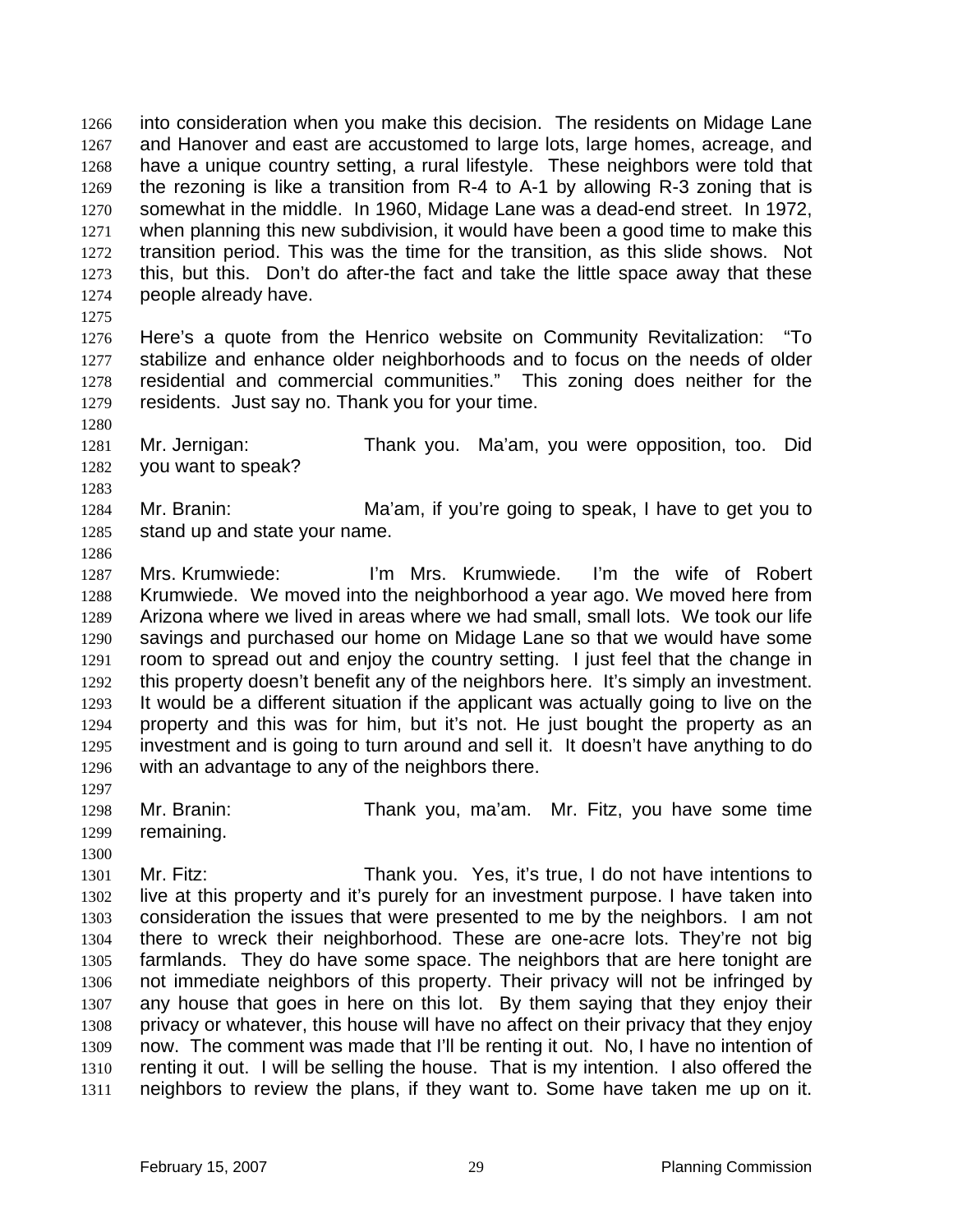They would like to view the plans, so I'm more than happy to share the plans with them, make them comfortable with it. I have not gotten that far yet, as far as developing the plans, but once I get to that level, I'll be more than happy to share the plans with them. The neighbor that is right next door to it was mentioned. When I spoke to him on Sunday, he had no issues with it. In fact, he had talked with a real estate broker friend of his and he was getting the advice to go ahead and approve it. He merely wants to basically go along with the majority of the neighborhood, and the majority of the neighborhood does not object to it. The houses that were shown are the very same houses that I went to, to get these signatures of the people that did not object to it. With that, I conclude my presentation. Mr. Branin: Mr. Fitz, is this the first time you've done this? Mr. Fitz: Yes it is. Mr. Branin: You brought the property with the full intent to subdivide. 1331 Mr. Fitz: No, not to subdivide. I bought it to refurbish the house that was on it. While I was refurbishing it, I got to thinking that this could be a good opportunity to do that. Mr. Branin: Okay. All right. You know the historical value and the feeling in this area of one-acre lots. Mr. Fitz: Absolutely. I want to keep that value as well. Mr. Branin: You want to keep the one-acre feeling out there, but subdivide. Mr. Fitz: Well, I want to respect the area that's out there, so that's why I intended to build something consistent with the property that's out there now. Mr. Branin: Okay. Thank you. Mr. Archer: Excuse me, Mr. Fitz. Did you say you had already refurbished the existing house? Mr. Fitz: Yes I have. Mr. Archer: Okay. Mr. Jernigan: That's leased.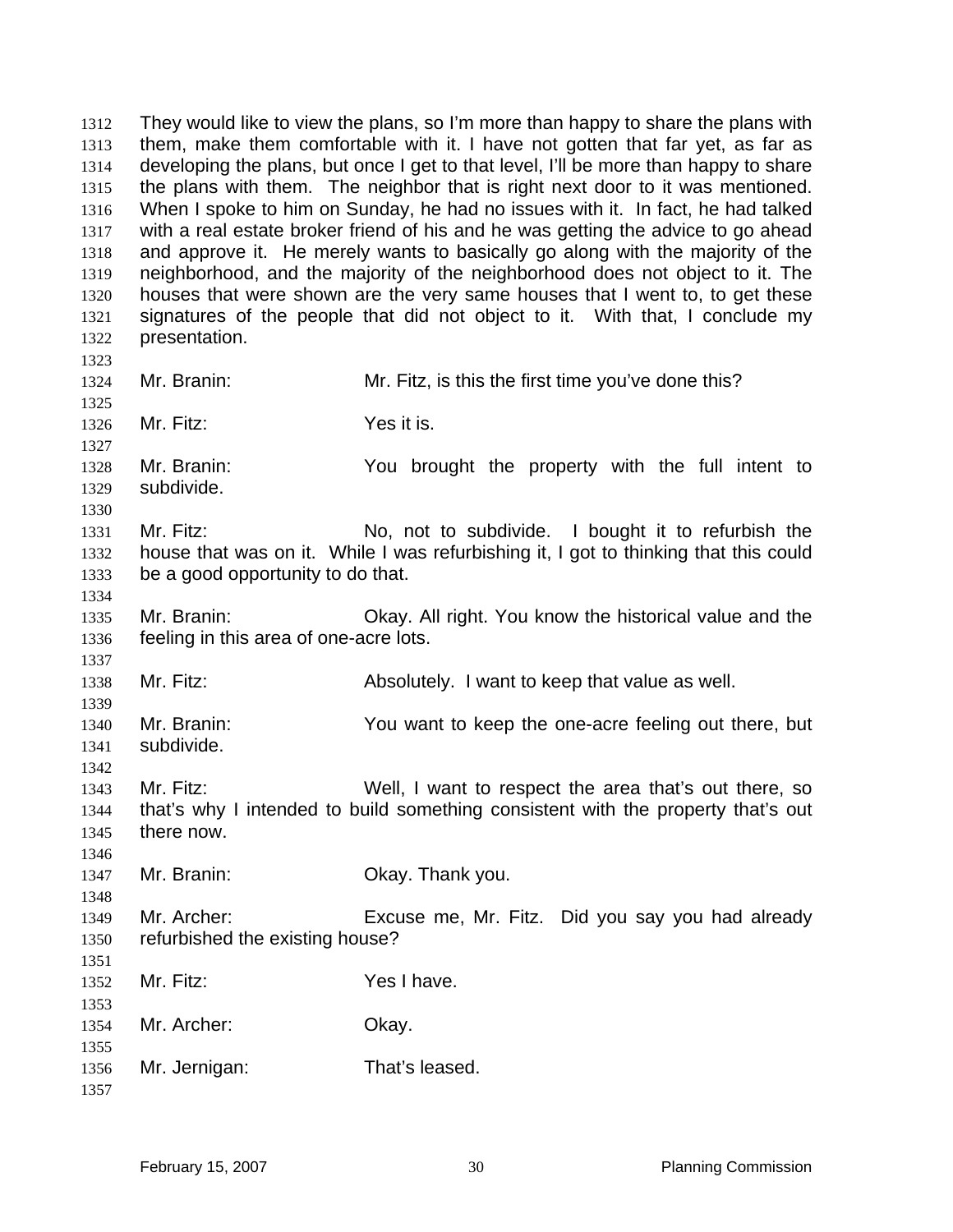Mr. Fitz: Correct. They signed a one-year lease. Mr. Jernigan: All right, thank you. Mr. Branin: Does anyone else have any other questions? Okay. Mr. Jernigan: Mr. Fitz called me some time during the middle of last year and asked me to come down and look at this property. So, I went down and looked at it and I told him at that point—What he wanted to do is, basically, a lot 1367 split. The property is A-1. He did have enough room to rezone it and put another house on it. I also told him at that time that he had to have the blessings of his neighbors and also that whatever house was built there would need to be of the same quality or better than what was in the neighborhood to keep up the quality of the neighborhood. He does have some people that do side with him, but there is still opposition. At this point, I don't feel that I can support the rezoning of this property. With that, I am going to move to send case C-2-07 to the Board with recommendation of for denial. Mr. Vanarsdall: Second. Mr. Branin: Motion made by Mr. Jernigan and seconded by Mr. Vanarsdall. All in favor of the denial say aye. All opposed. The motion carries with the denial. **REASON:** Acting on a motion by Mr. Jernigan, seconded by Mr. Vanarsdall, the Planning Commission voted 5-0 (one abstention) to recommend the Board of Supervisors **deny** the request because it represents an increase in density compared to the adjacent one-acre lots, would likely set an adverse zoning and land use precedent for the area, and the applicant failed to meet his burden to shown that the requested changes are in the best interests of the welfare and future of the community. **C-11C-07 Gloria L. Freye for Innkeepers USA**: Request to conditionally rezone from O-2C Office District (Conditional) to B-2C Business District (Conditional), part of Parcels 767-747-9244 and 768-747-2750, containing 3.018 acres, located approximately 175 feet north from the north line of Glenside Drive and 290 feet west from the south line of Bethlehem Road. The applicant proposes a hotel. The use will be controlled by zoning ordinance regulations and proffered conditions. The Land Use Plan recommends Office. (Brookland). 1399 Mr. Branin: Is anyone in opposition of C-11C-07? No? Okay. Mr. Sehl. Ms. Sehl: Thank you, Mr. Chairman, members of the Commission. The applicant is proposing to rezone approximately 3.02 acres to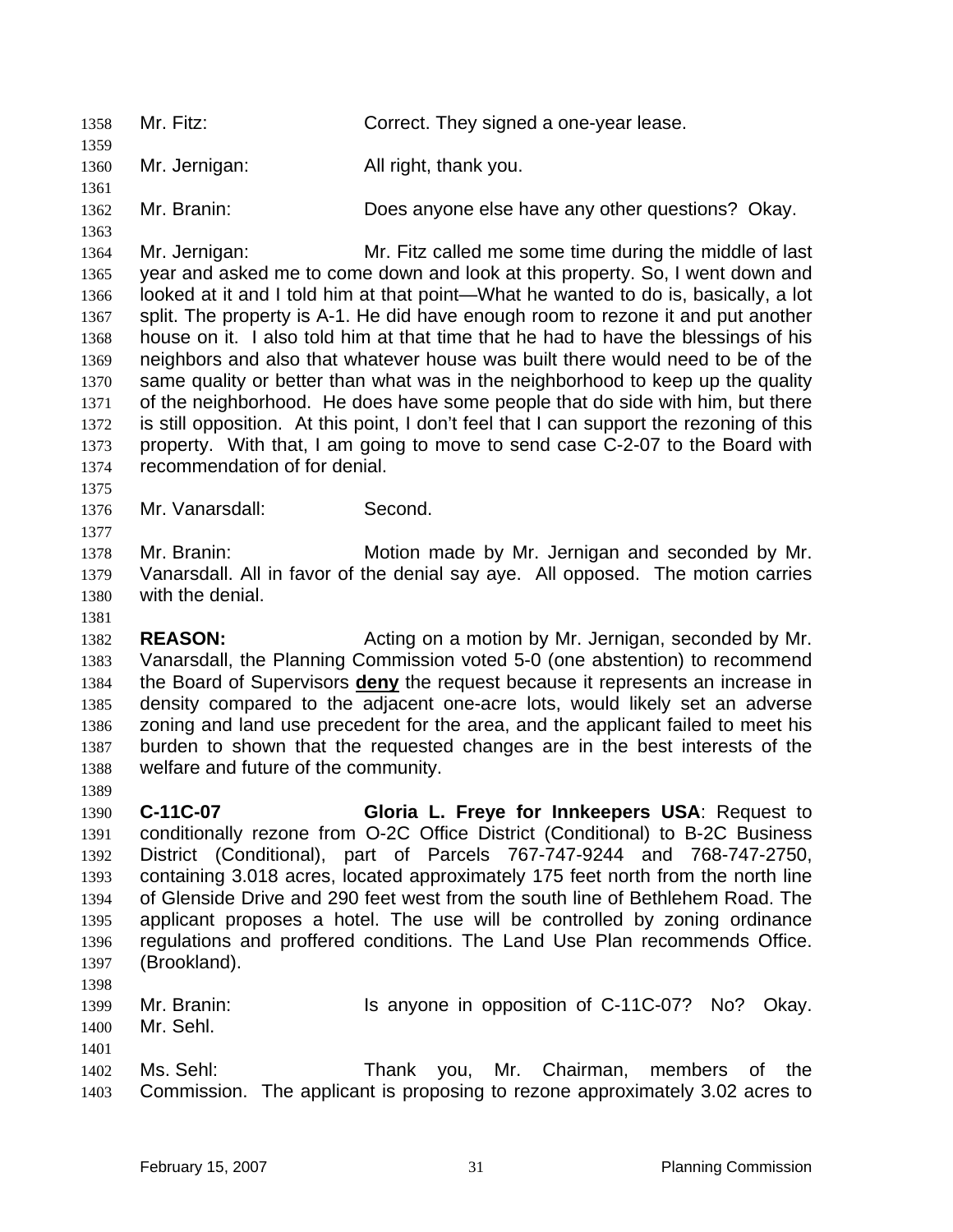permit the development of a hotel. The property is currently zoned O-2C, Office District (Conditional), and is located behind the Skilligalee Restaurant. An office condominium development, also zoned O-2C, is located between the subject site and Bethlehem Road.

The site is designated for Office uses on the 2010 Land Use Plan. The proposed zoning and use are not entirely consistent with this recommendation, but could be appropriate with proper site design and regulation, and could serve as a transition from the commercial zoning along West Broad Street to the office zoning along Bethlehem Road.

The site was part of a large 6-1/2 acre site rezoned to O-2C in May 1985 by zoning case C-28C-85. As part of that rezoning, the Glenside Commons office condominium complex has been developed. The proposed hotel would use access points constructed with the office condominium development to access Glenside Drive and Bethlehem Road. Staff does note that the adjacent owners in the Glenside Commons office condominiums have expressed some concern over those access points. The applicant is proposing to upgrade the entrance from Glenside Drive with street trees, sidewalk and street lighting as part of the proposed proffered conditions.

The applicant is proffering that the use will be limited to a hotel or other O-2 uses, that all mechanical and trash receptacles will be screened, and that any wet BMP on the site would be aerated. The applicant is also proffering this architectural rendering and that any hotel constructed on the site will be constructed of brick and masonry materials.

This conceptual plan is also being proffered by the applicant. The plan shows the previously mentioned access through the office condominium development with the proposed upgrades to the access from Glenside Drive. The landscaping shown on this plan has been proffered by the applicant and a proffered fence is to be constructed by the applicant along the northeastern border of the property in response to an adjacent property owner's request.

The proffers distributed to you this evening show this amendment, and time limits would need to be waived to accept those proffers this evening.

The proposed hotel use would be a logical extension of the commercial zoning located along West Broad Street, in addition to serving as a transition from the more intense zoning along West Broad Street to the Office Zoning located along Bethlehem Drive. The proffered conditions would ensure a form and quality of development not otherwise possible, and should mitigate potential impacts to adjacent properties. Staff supports this requests and I would be happy to try to answer any questions you might have.

Mr. Branin: Does anyone have any questions for Mr. Sehl?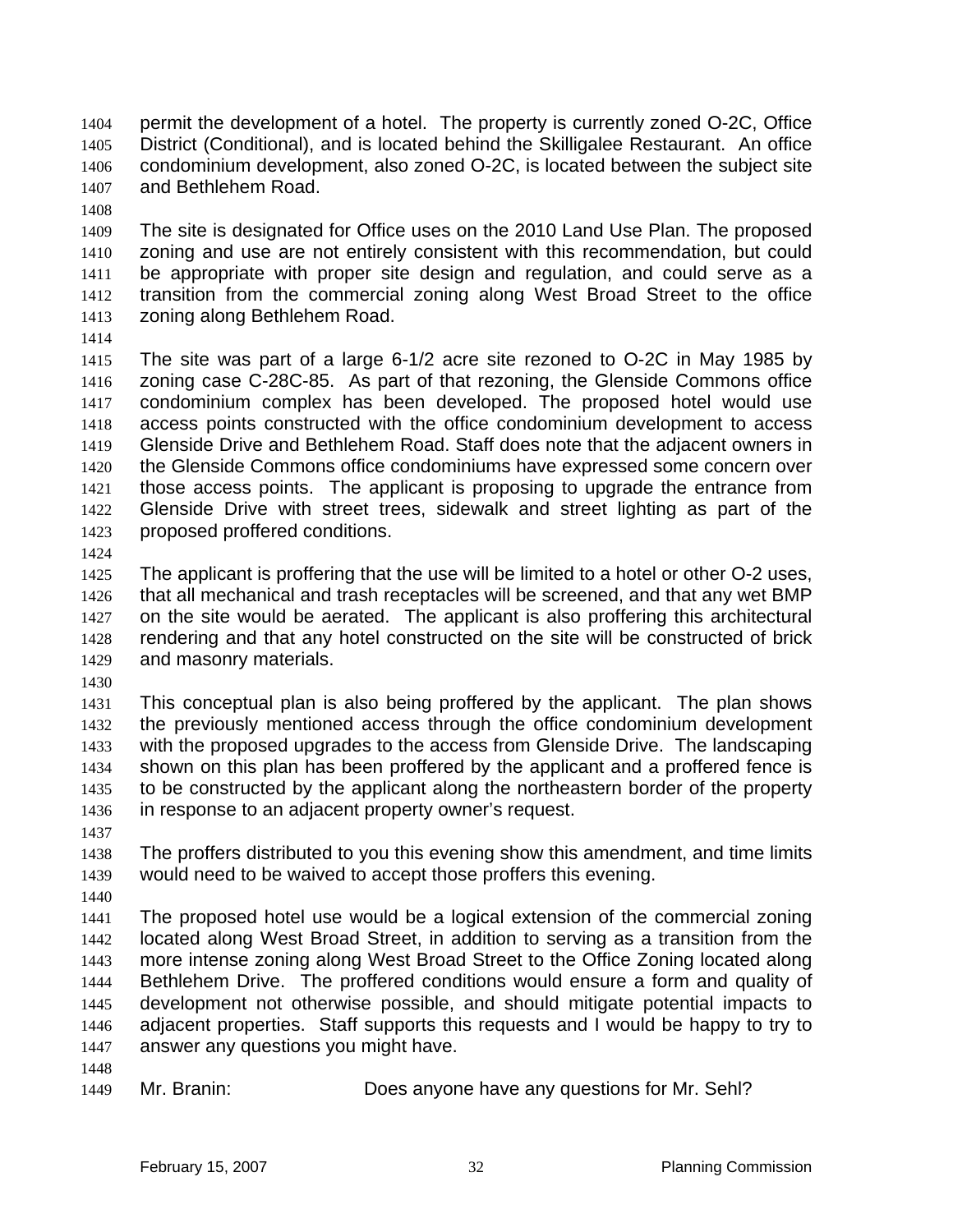Mr. Vanarsdall: Ben and I have talked about this several times, but for fellow Commissioners and Mr. Secretary and Mr. Thornton, the only real change on the proffers just handed out is #15, which changes the original fence from a fence to wall, a permanent brickcrete fence wall of eight feet. I went over there this morning and talked to one of the gentleman and this building that this goes behind is a clinical building and they do a lot of interviewing. They wanted 1457 something behind it to block the noise of the construction. So, the wall will be put up first. Then they wanted something to stay there because of the noise and the swimming pool near there. That's really the only change. Now, when the applicant comes forward, we'll talk about some conditions to put on this case for POD. Ben, thank you for your help on this. 

Mr. Branin: With that, would you like to hear from the applicant?

1465 Mr. Vanarsdall: I certainly would. She's been waiting since 6:30. It would be shame to say no.

- 
- 1468 Ms. Freye It would. Good evening, Mr. Chairman, member of the Commission. My name is Gloria Freye. I'm an attorney for McGuire Woods here on behalf of Innkeepers USA. I would like to take this opportunity to thank Mr. Sehl, Nathalie Croft and other on the staff that have helped us work on the issues with this case. We have also had three meetings with the adjacent owners. We met with them even before we filed so that we could get the issues identified and try to get those addressed. As Mr. Vanarsdall explained, we do have a new one submitted today, which is the 8-foot fence to address the concerns of those four condominium owners, as the rear of their offices would back up to the side of the hotel.
- 

We have made a commitment to those condominium owners to also submit our Plan of Development to them for review and to consider their input before we file the POD as well. So, at that time, we'll be talking to them about construction access. We'll talk with them about construction hours, cleaning the drive aisles, and issues like that that they have raised. The commitment that we've made to Mr. Vanarsdall is that when that POD comes before the Commission, that the commitments that we make with the neighbors, we will have as conditions and notes on the POD.

Mr. Vanarsdall: We do have to waive the time limit on it.

Ms. Freye: Yes sir, we do need to ask that you waive the time limits, accept the revised proffers. We would ask that you recommend approval. We'll be glad to answer any questions.

 Mr. Branin: Anybody have any questions for Ms. Freye? None?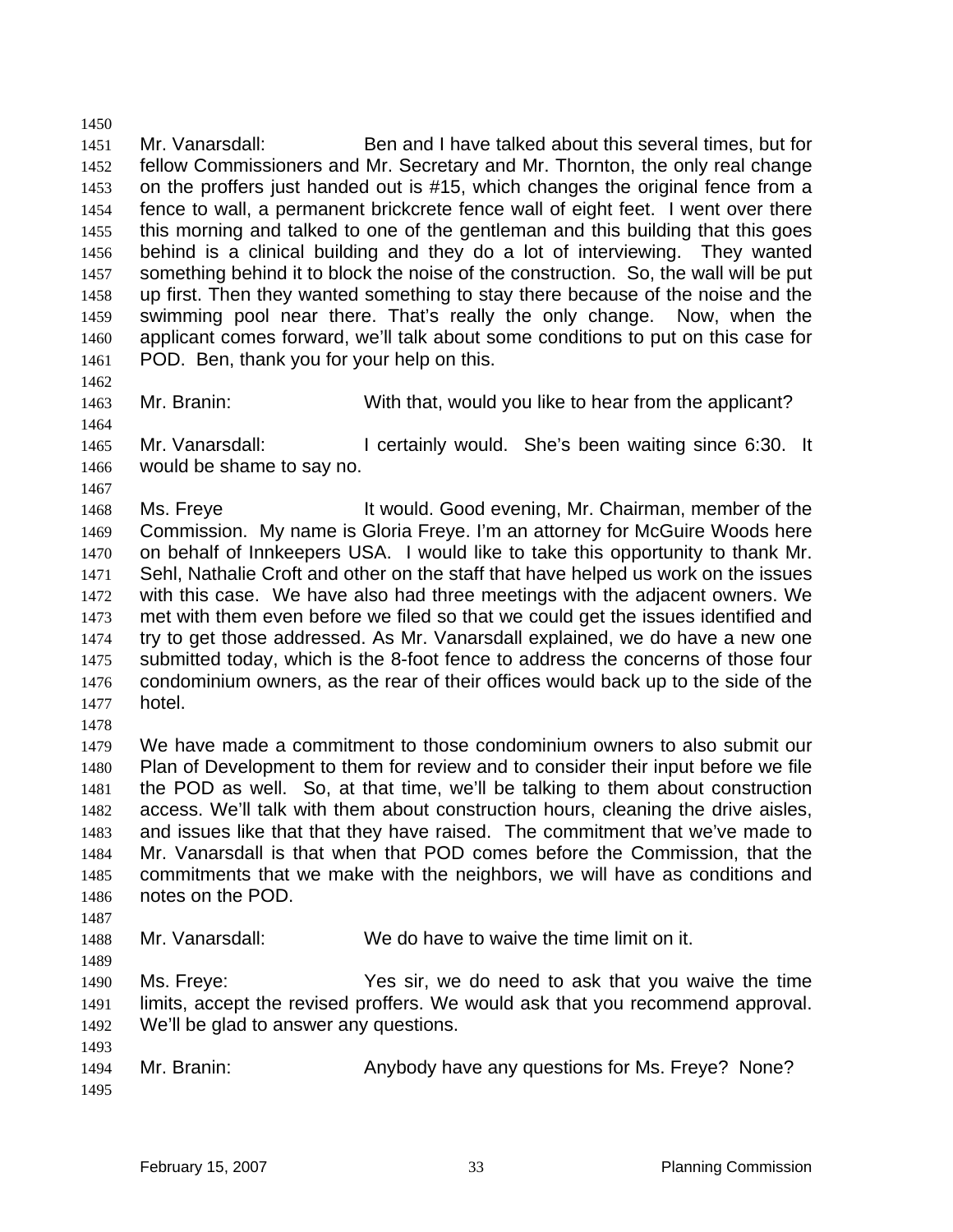1496 Mr. Vanarsdall: I don't have any. We talked about it today.

Mr. Branin: Mr. Vanarsdall, if you want to do your time limits.

Mr. Vanarsdall: I would like to have Mr. Jennings come up, if he's here. Excuse me, before you start, Mike. We did not have a lot of opposition to this. This is an office condo. If you don't know where it is, it's behind the Skilligalee. There's an entrance from Bethlehem and one from Glenside. These people were just a little surprised it was going to be anything over there other than some more office condos. The one good thing they told me this morning, this got everybody in those condos talking to each other and now they know who their neighbor is and everything. They're very satisfied with it. What I did, I called Mike earlier this week and asked him to take a look at some other way traffic could come in and go out, and maybe re-route it. He did that and he'll report it now.

Mr. Jennings: Good evening. I'm Mike Jennings, Traffic Engineer for Henrico County. Mr. Vanarsdall did call me, I think Monday or Tuesday of this week. I looked into this case to see if there were alternatives for access to this site. We looked at it. The only alternatives would be a deal with Skilligalee or a deal with K-Mart. I don't see that being any better access to this facility. It may even encourage some cut-through traffic over to Broad Street, stuff like that. The only other option would be to purchase the property to the northwest, which would be tough to put on this property owner. So, looking at access to this parcel, the plan when the office condos came in was for them to provide access to this parcel. That was the original intent and it is the best access to this site. 

Mr. Vanarsdall: This morning, one of the gentlemen said he thought it would be an excellent idea to come from K-Mart in there. I told him Mr. Jennings, the Traffic Engineer, said that would be a shortcut, that everybody would use that as a shortcut to either Bethlehem or to Glenside, and that wouldn't work. So, he said, "Why couldn't you close off the other end?" I said we have to have two ingress/egress. So, he was satisfied with that. I appreciate you coming tonight. I want to get that on the record, Ben. There's no opposition here to the case.

Mrs. Jones: Are there cross-access agreements in place?

Ms. Freye: Mrs. Jones, there are.

1535 Mr. Branin: I have a question for Mr. Vanarsdall. On proffer #8 in regards to signs, I understand them being ground-mounted, but is 15 feet going to be necessary on Bethlehem Road? I think it's a great use of the piece of property. I think it's a great building, but the signage is a little excessive, in my opinion.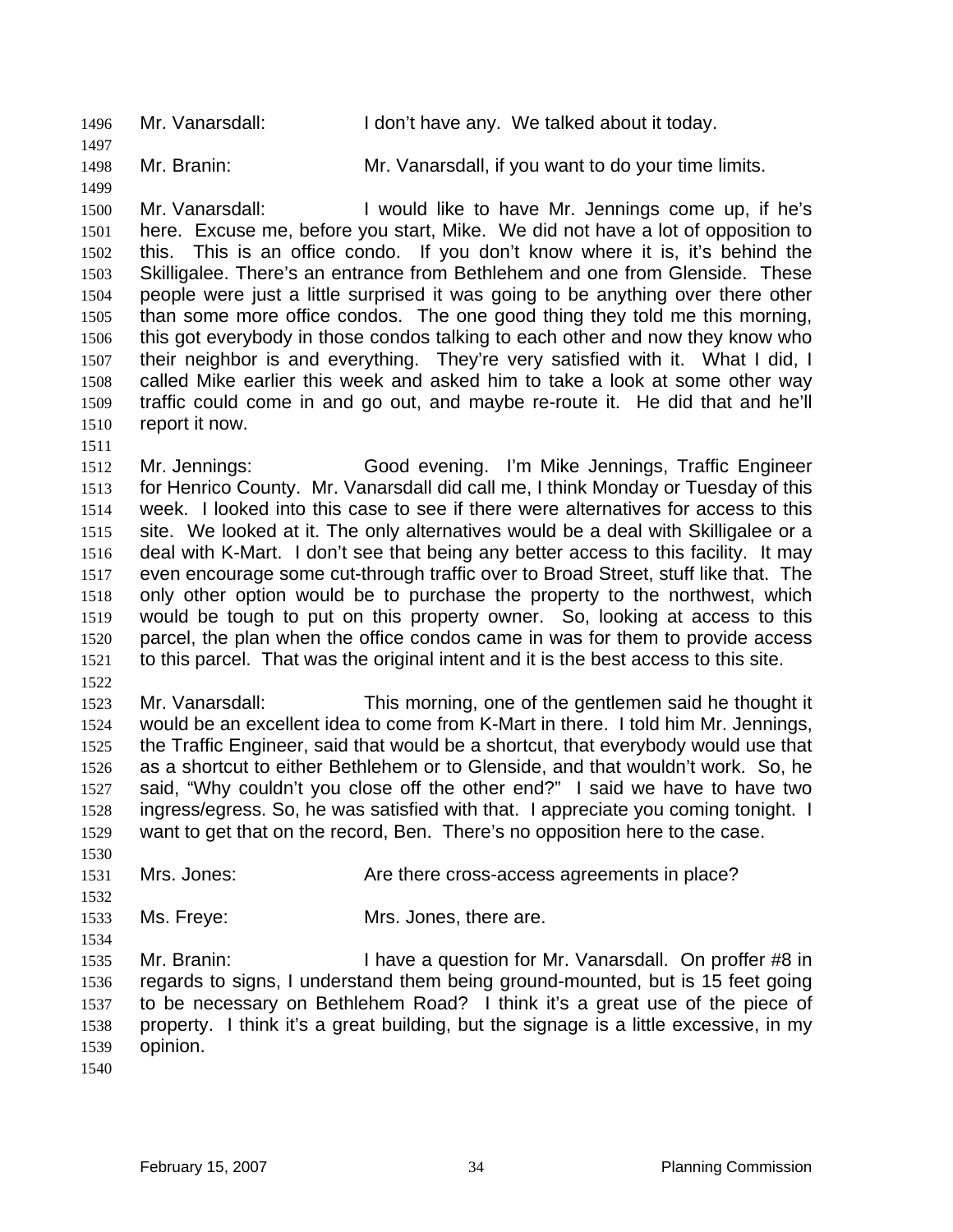Ms. Freye: Mr. Branin, I hear you. That is simply repeating the proffer that's already on the current zoning. It was just carried over from the former zoning. So, to the extent that the company comes back with a signage plan, we can revisit that. This would not exceed, and I feel certain that we work with the company for a smaller sign. This is just carried over from the existing zoning. Mr. Branin: Like I said, I think it's a great use of the land. Mr. Vanarsdall: Thank you. 1552 Mr. Branin: I would hope to see it lower. Anybody have any other questions for the applicant? None. Mr. Vanarsdall, you have a time limit. Mr. Vanarsdall: At POD time, we're going to have a condition that the contractor will be asked to have a truck wash on the site to wash the trucks and keep the mud off the street. I talked to Jeff Perry, who is our environmentalist, head of that department. He said that Public Works does that now, but they can't do a very good job of it because they can't be around everywhere there's mud on a street. They will say get the mud off the streets and they do get off the streets. By the time they get back over here, there's more mud on there. There are a lot of contractors now putting these truck washes on their property. We'll have that a condition at POD time. Also, it will do well to put a condition that the ingress/egress can only be on Bethlehem Road. That will keep them from coming out on Glenside past the Skilligalee. Ms. Freye, in addition to construction traffic, but "development and construction traffic." That's about all I have. With that, I will recommend approval to the Board of Supervisors C-11C-07, Innkeepers USA. Mr. Branin: Motion made by Mr. Vanarsdall and seconded by— 1572 Mr. Vanarsdall: I knew that because brought it up myself. I move to waive the time limits on the proffers. Mr. Jernigan: Second. Mr. Branin: Back up. Motion made by Mr. Vanarsdall to waive the time limits. Seconded by Mr. Jernigan. All in favor say aye. All opposed say no. Mr. Vanarsdall: I move that C-11C-07, Gloria Freye for Innkeepers USA be recommended to the Board of Supervisors for approval. Mr. Archer: Second. Mr. Branin: Motion made by Mr. Vanarsdall and seconded by Mr. Archer. All in favor say aye. All opposed say no. That motion carries.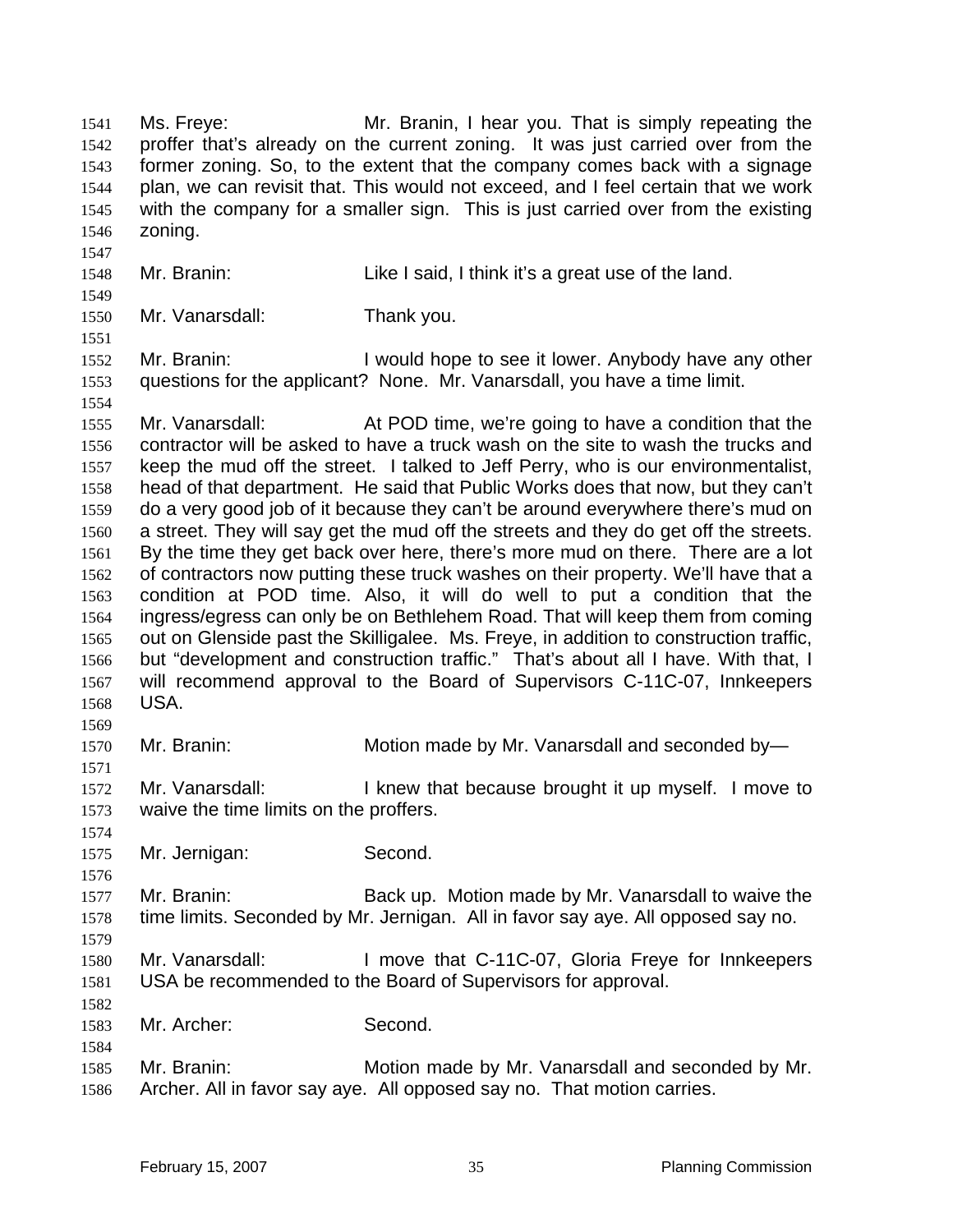**REASON:** Acting on a motion by Mr. Vanarsdall, seconded by Mr. Archer, the Planning Commission voted 5-0 (one abstention) to recommend the Board of Supervisors **grant** the request because it is a logical extension of the zoning pattern in the area and the proffered conditions would provide a level of development not otherwise possible.

# *Deferred from January 11, 2007 Meeting.*

**C-55C-06 Caroline L. Nadal for First Centrum of Virginia, Inc.:** Request to conditionally rezone from O-1 Office District and C-1 Conservation District to R-6C General Residence District (Conditional), Parcel 783-772-1148, containing 8.7 acres located on the west line of Brook Road (U.S. Route 1) at its intersection with Presbytery Court. The applicant proposes age-restricted multi-family dwellings. The R-6 District allows a minimum lot size of 2,200 square feet per family for multi-family dwellings and a maximum gross density of 19.80 units per acre. The use will be controlled by zoning ordinance regulations and proffered conditions. The Land Use Plan recommends Office and Environmental Protection Area.

1606 Mr. Branin: Is anyone in opposition to C-55C-06? No opposition.

Ms. Croft: Good evening. Thank you. Approximately 3.9 acres of the property are zoned C-1 Conservation District, which corresponds to the 100-year floodplain, and the remaining 4.8 acres are zoned O-1 Office District. The site is improved with a one-story office building proposed to be demolished.

To the west is A-1 zoning, the Little Five Azalea Farm. To the east is O-2 and C-1 zoning, the Magnolia Manor Professional Offices. The Chickahominy River and Hanover County are to the north, and O-1 zoned undeveloped land is to the south.

The 2010 Land Use Plan recommends Office and Environmental Protection Area for the site. The request is not consistent with this designation; however, an age-restricted development could be acceptable due to the proximity to Brook Road and service facilities in the area.

The applicant is requesting to develop age-restricted multi-family dwellings with an attached clubhouse under R-6C General Residence District (Conditional) zoning. A conceptual plan showing two access points from Brook Road has been proffered. The plan includes amenities such as areas for outdoor recreation, a fountain, a clubhouse, and enhanced landscaping. Staff does note the conceptual plan is dependent upon the Board of Supervisors vacating the existing Presbytery Court right-of-way since a portion of this right-of-way is shown as open space on the proffered plan. To date, no application for such vacation has been received; however, the applicant has submitted a letter of intent regarding this issue.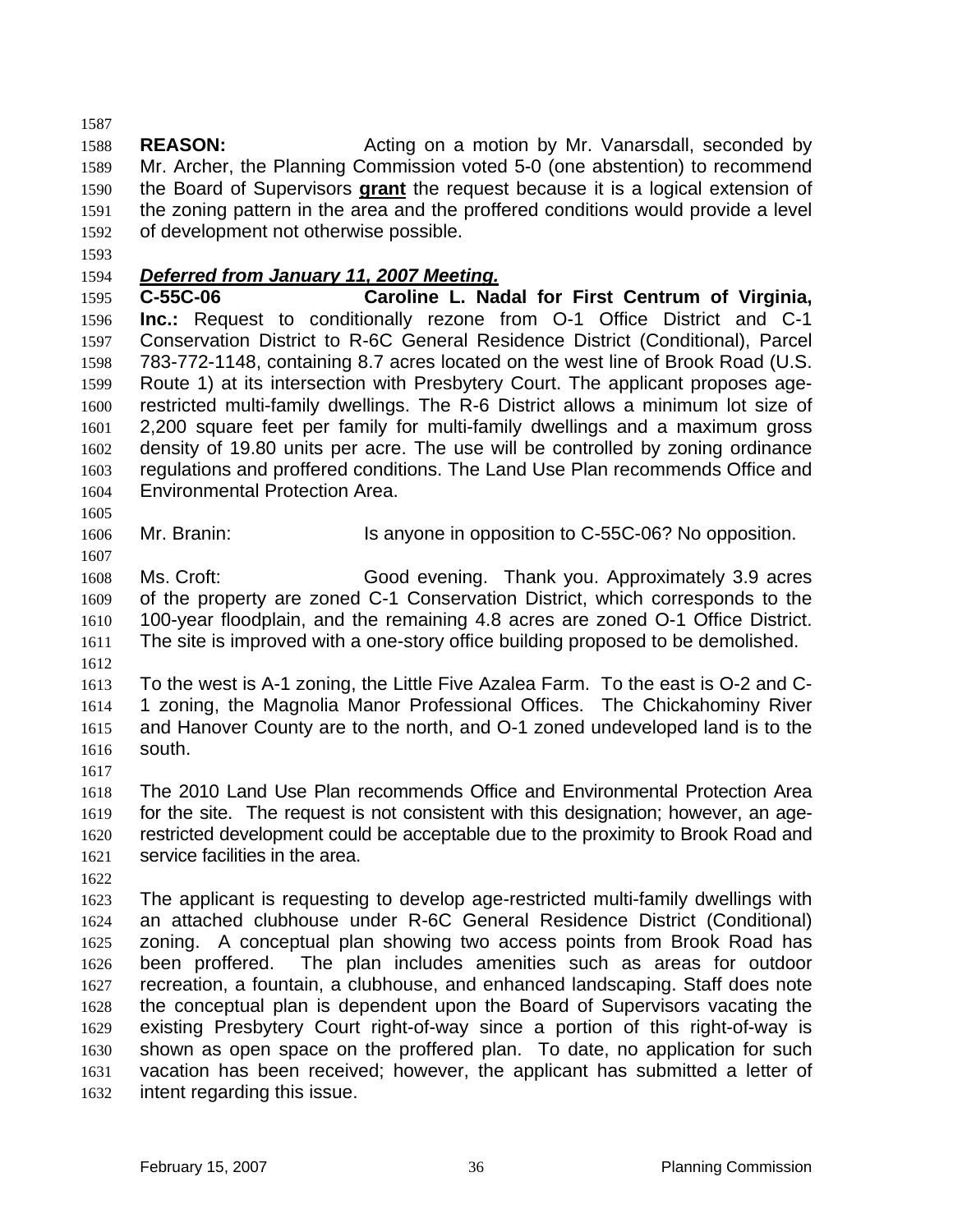| 1633 |                                                                                                                                                                                  |  |  |
|------|----------------------------------------------------------------------------------------------------------------------------------------------------------------------------------|--|--|
| 1634 | Revised proffers were received tonight and are being distributed.                                                                                                                |  |  |
| 1635 | Proffers related to the overall site design include:                                                                                                                             |  |  |
| 1636 |                                                                                                                                                                                  |  |  |
| 1637 | A 5'-wide sidewalk constructed throughout the interior of the site and<br>$\bullet$                                                                                              |  |  |
| 1638 | connected to the existing sidewalk on Brook Road;                                                                                                                                |  |  |
| 1639 | Any above-ground wet BMP would be integrated into the site design as a<br>$\bullet$                                                                                              |  |  |
|      |                                                                                                                                                                                  |  |  |
| 1640 | water feature amenity;                                                                                                                                                           |  |  |
| 1641 | A clubhouse with at least 4,000 square feet including a fitness center; and<br>۰                                                                                                 |  |  |
| 1642 | Rezoning of floodplain areas on the property to C-1 Conservation District.<br>$\bullet$                                                                                          |  |  |
| 1643 |                                                                                                                                                                                  |  |  |
| 1644 | A proffered elevation has been submitted and provides several quality features                                                                                                   |  |  |
| 1645 | including balconies and a heavily-articulated roofline. Other proffers pertaining to                                                                                             |  |  |
| 1646 | the buildings include:                                                                                                                                                           |  |  |
| 1647 |                                                                                                                                                                                  |  |  |
| 1648 | Exterior materials in conformance with the proffered elevations;<br>۰                                                                                                            |  |  |
| 1649 | A maximum height of 60 feet for any residential building, which would require<br>$\bullet$                                                                                       |  |  |
| 1650 | a special exception, and a maximum height of 45 feet for any clubhouse; and                                                                                                      |  |  |
| 1651 | A sound coefficient rating of no less than 54 on the interior separation walls                                                                                                   |  |  |
| 1652 | and floor/ceiling assemblies of residential units.                                                                                                                               |  |  |
| 1653 |                                                                                                                                                                                  |  |  |
| 1654 | The applicant has also proffered monument-style entry signage shown here.                                                                                                        |  |  |
| 1655 |                                                                                                                                                                                  |  |  |
| 1656 | Overall, the proposed age-restricted multi-family development could be appropriate                                                                                               |  |  |
| 1657 | for the site, and the request is not expected to adversely affect the pattern of zoning                                                                                          |  |  |
| 1658 | and land use in the area. The applicant has proffered a conceptual plan and                                                                                                      |  |  |
| 1659 | building and signage elevations that provide for a higher quality of development                                                                                                 |  |  |
|      |                                                                                                                                                                                  |  |  |
| 1660 | than would otherwise be possible. For these reasons, staff supports this request.<br>Time limits would need to be waived on the 5 <sup>th</sup> revised proffers received today. |  |  |
| 1661 |                                                                                                                                                                                  |  |  |
| 1662 |                                                                                                                                                                                  |  |  |
| 1663 | I would be happy to answer any questions you may have.                                                                                                                           |  |  |
| 1664 |                                                                                                                                                                                  |  |  |
| 1665 | Any questions for Ms. Croft?<br>Mr. Branin:                                                                                                                                      |  |  |
| 1666 |                                                                                                                                                                                  |  |  |
| 1667 | Mr. Archer:<br>Ms. Croft, the Letter of Intent does have to be                                                                                                                   |  |  |
| 1668 | supplanted by an actual condition before the Board can pass this? Is that what I                                                                                                 |  |  |
| 1669 | understand?                                                                                                                                                                      |  |  |
| 1670 |                                                                                                                                                                                  |  |  |
| 1671 | Ms. Croft:<br>I don't believe so. I think the unresolved piece is that                                                                                                           |  |  |
| 1672 | the proffered plan is dependent upon Presbytery Court being vacated. Where                                                                                                       |  |  |
| 1673 | Presbytery Court is today is shown as open space on the plan. To accept this                                                                                                     |  |  |
| 1674 | proffered plan, the Board would have to vacate the right-of-way.                                                                                                                 |  |  |
| 1675 |                                                                                                                                                                                  |  |  |
| 1676 | Mr. Archer:<br>I guess what I'm saying is without that, this can't be                                                                                                            |  |  |
| 1677 | done. Is that correct?                                                                                                                                                           |  |  |
| 1678 |                                                                                                                                                                                  |  |  |
|      |                                                                                                                                                                                  |  |  |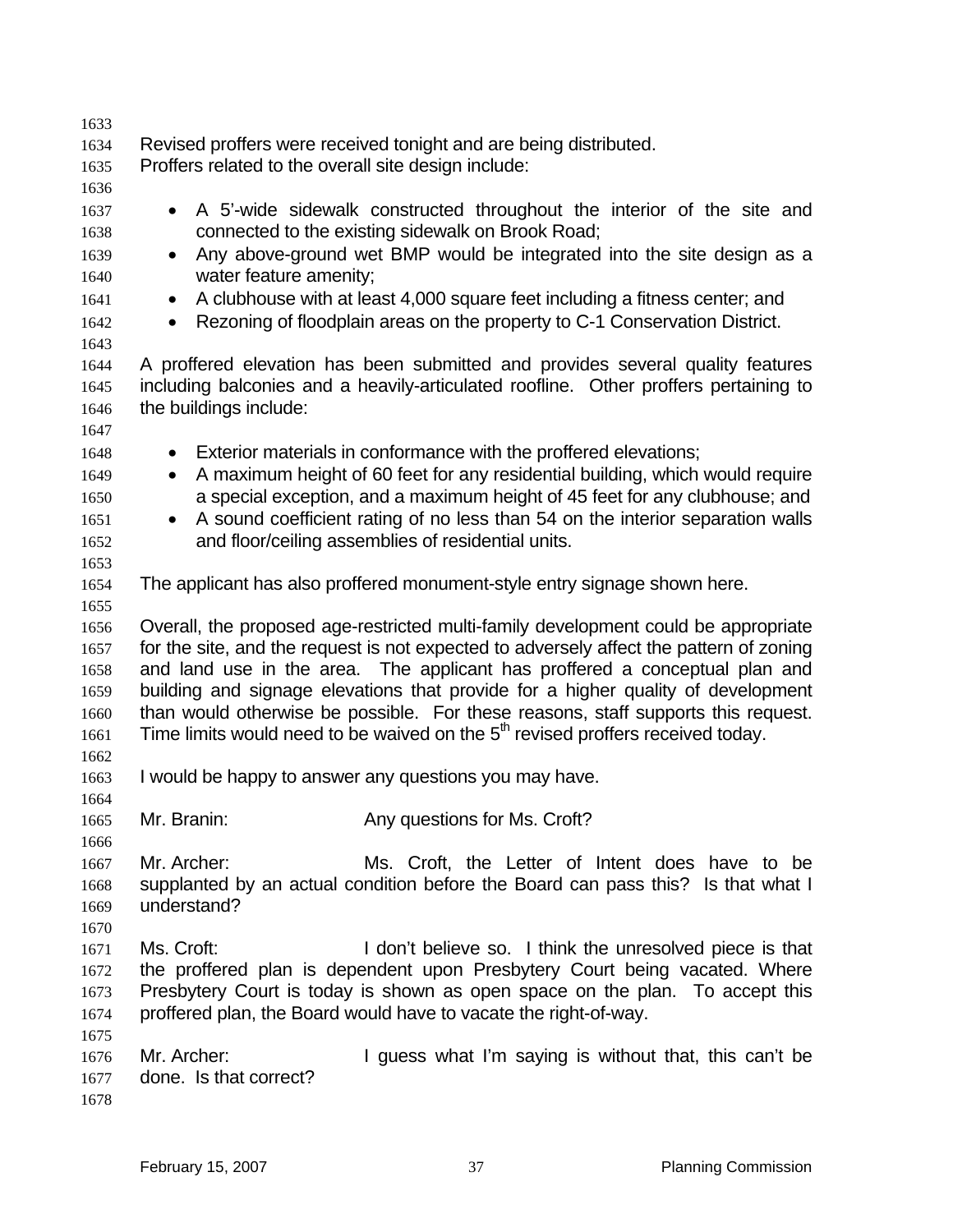| 1679<br>1680 | Mr. Silber:                                           | I think what we're saying is-                                                                                                                   |
|--------------|-------------------------------------------------------|-------------------------------------------------------------------------------------------------------------------------------------------------|
| 1681         | Mr. Archer:                                           | I don't mean tonight, but I mean ultimately.                                                                                                    |
| 1682         |                                                       |                                                                                                                                                 |
| 1683<br>1684 | Mr. Silber:                                           | Yes sir. They're committing to the vacation of this right-<br>of-way. If the right-of-way is not vacated, they will not be able to develop this |
| 1685         |                                                       | property as proposed. They have committed to requesting the vacation of this right-                                                             |
| 1686         |                                                       | of-way. I think staff is bringing it to your attention that this has not been vacated yet,                                                      |
| 1687         | but it's intended by the applicant to do so.          |                                                                                                                                                 |
| 1688         |                                                       |                                                                                                                                                 |
| 1689         | Mr. Archer:                                           | Okay. What happens if the Board says no?                                                                                                        |
| 1690         |                                                       |                                                                                                                                                 |
| 1691         | Mr. Silber:                                           | The Board says no to the vacation? Does this require                                                                                            |
| 1692         | Board action on this vacation?                        |                                                                                                                                                 |
| 1693         |                                                       |                                                                                                                                                 |
| 1694         | Ms. Croft:                                            | Yes it does. I believe Mike Jennings can maybe                                                                                                  |
| 1695         |                                                       | answer questions a little more thoroughly on that than I could.                                                                                 |
| 1696         |                                                       |                                                                                                                                                 |
|              | Mr. Silber:                                           | I was just reading this letter that you have handed us. I                                                                                       |
| 1697         |                                                       |                                                                                                                                                 |
| 1698         |                                                       | thought it indicated that the process would be a ministerial one.                                                                               |
| 1699         |                                                       |                                                                                                                                                 |
| 1700         | Mr. Archer:                                           | I don't have any reason to believe that they won't.                                                                                             |
| 1701         |                                                       |                                                                                                                                                 |
| 1702         | Mr. Silber:                                           | Most vacations are done depending on how the right-of-                                                                                          |
| 1703         | way was dedicated.                                    |                                                                                                                                                 |
| 1704         |                                                       |                                                                                                                                                 |
| 1705         | Ms. Croft:                                            | I did bring that to Ms. Nadal's attention, and she is                                                                                           |
| 1706         | aware of the fact that it would require Board action. |                                                                                                                                                 |
| 1707         |                                                       |                                                                                                                                                 |
| 1708         | Mr. Silber:                                           | Okay.                                                                                                                                           |
| 1709         |                                                       |                                                                                                                                                 |
| 1710         | Mr. Archer:                                           | Okay. I just want to make sure we understand that.                                                                                              |
| 1711         |                                                       |                                                                                                                                                 |
| 1712         | Mr. Jernigan:                                         | Ms. Croft, these are market-based rates? This isn't a                                                                                           |
| 1713         | Section 42?                                           |                                                                                                                                                 |
| 1714         |                                                       |                                                                                                                                                 |
| 1715         | Ms. Croft:                                            | No sir. They are proposed as market-rate housing, but                                                                                           |
| 1716         | there is no proffer that would require that.          |                                                                                                                                                 |
| 1717         |                                                       |                                                                                                                                                 |
| 1718         | Mr. Branin:                                           | Any other questions for Ms. Croft? None? Would you                                                                                              |
| 1719         | like to hear from the applicant?                      |                                                                                                                                                 |
| 1720         |                                                       |                                                                                                                                                 |
| 1721         | Mr. Archer:                                           | Just for a second.                                                                                                                              |
| 1722         |                                                       |                                                                                                                                                 |
| 1723         | Mr. Branin:                                           | Mr. Theobald, Mr. Archer says you have one second.                                                                                              |
| 1724         |                                                       |                                                                                                                                                 |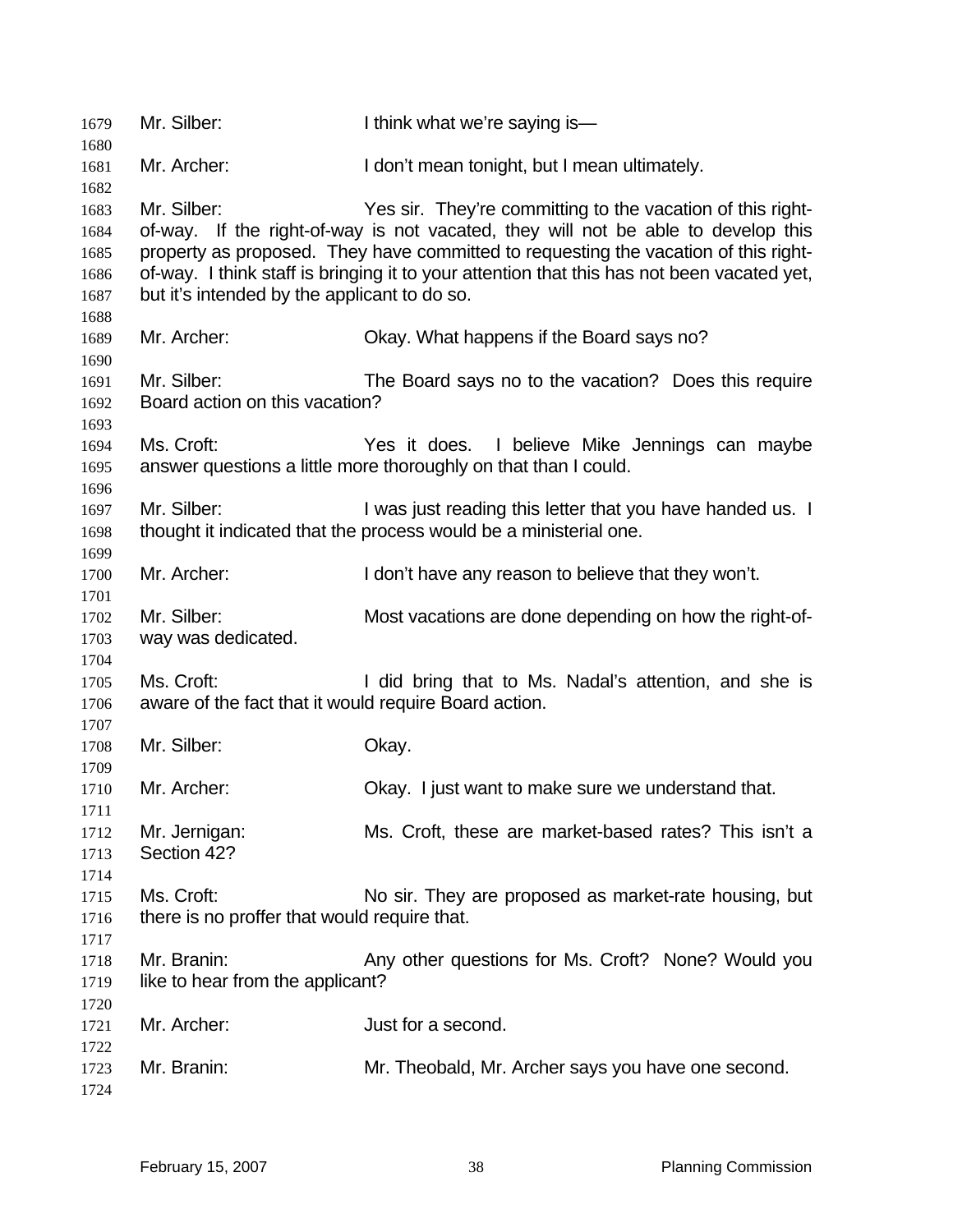Mr. Theobald: I'll reserve a half a second for rebuttal. Mr. Chairman, ladies and gentlemen, I'm Jim Theobald, here this evening on behalf of First Centrum. I'm happy to make a presentation or answer your question, Mr. Archer. 

Mr. Archer: Mr. Theobald, I just want to make certain that we have an understanding about what has to happen with this waiver, so you won't get stymied, I guess is what I'm saying, at this point. I don't know of any reason why it wouldn't be granted, but it's something we need to think about.

Mr. Theobald: This cul-de-sac only serves this property. It serves no adjacent properties whatsoever. We're buying this property from the Presbytery. Certainly, you wouldn't want to vacate the road before you knew if you were going to get your rezoning. I think if the Board of Supervisors approves the zoning, that's a pretty big clue that they're going to vacate the road.

1740 Mr. Archer: I sort of suspect that. I just want to make sure if I understand that.

Mr. Theobald: Yes, and we have contacted Mr. Jennings just to make 1744 sure we were teed up to follow through on this.

Mr. Archer: That's all the questions I have.

Mr. Branin: You've contacted Mr. Jennings?

Mr. Theobald: Yes.

Mrs. Jones: May I ask a quick question? Sorry, Mr. Theobald. I'd like you just to address, for a moment, the 60-foot height. I realize that the challenges of this site make a lot of it un-buildable, but can you talk about why that is a good fit for this part of the County? Is there anything else in that area that makes you think this would blend well with what's going on?

Mr. Theobald: That's a four-story building. As you can see from the concept plan, a substantial portion of the site is impacted by a floodplain. Certainly, if you're going to provide amenities in senior living, you need a certain number of those to make a project viable. This is about 118 units, we calculate, after we take into account the redesigned FEMA floodplain. This was a highly-amenitized project, so the four stories, it's all served by elevators, they're all at-grade units with wide doors, wide hallways, and call alarm systems, etc. It's really a very self-contained site. With the Chickahominy River and Hanover County to the north, it seems appropriate to concentrate senior living with these types of amenities. In this location, it's terrific for goods and services near Virginia Center Commons and the medical office buildings that serve the area. You couldn't achieve enough density to merit an investment on this unless you went up in the air. I think it's consistent with what you're seeing along Brook Road with all the existing commercial and office.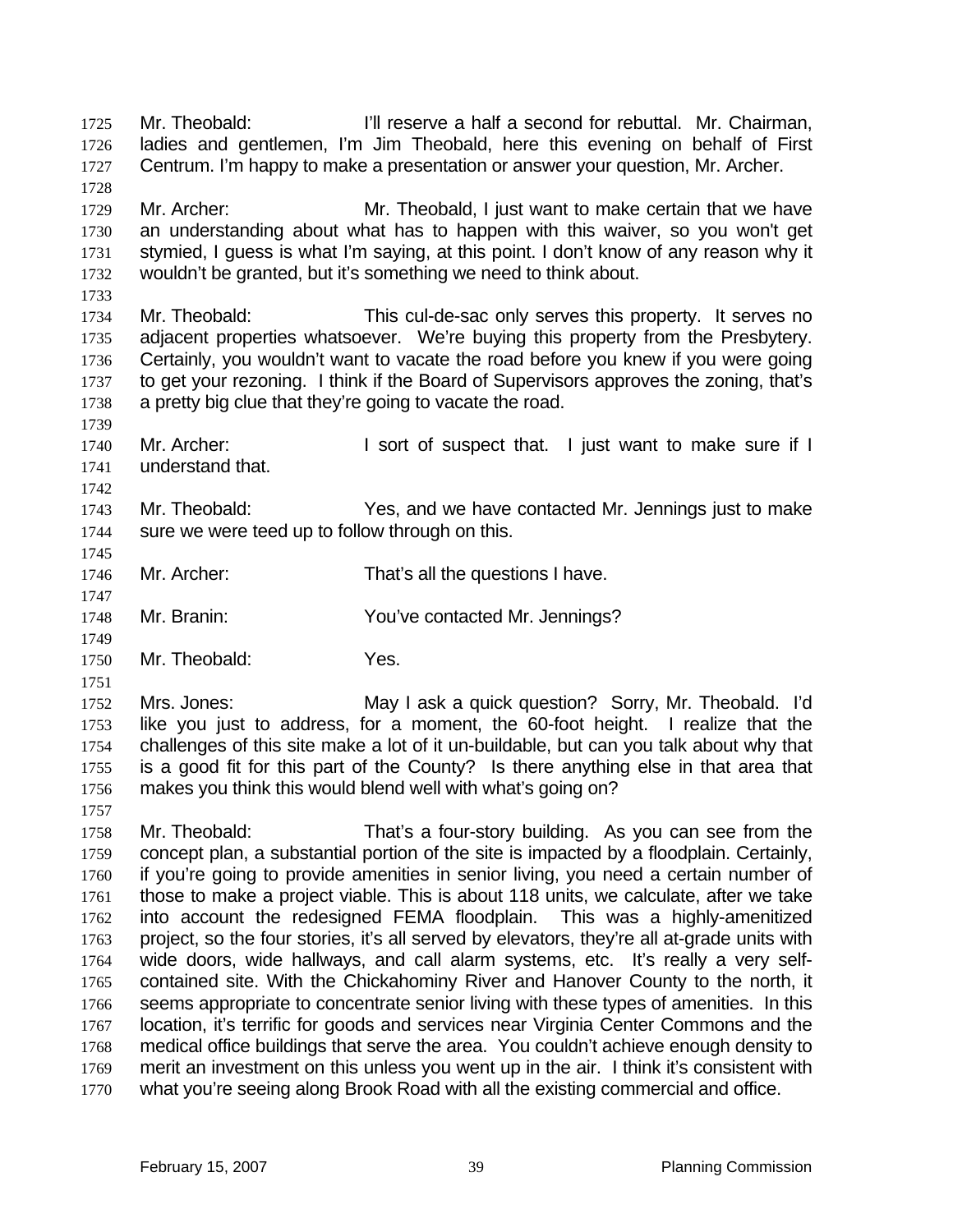Mrs. Jones: The number of units. You said 118; I've seen 113. Is that spelled out? Mr. Theobald: It's not capped. It's dependent upon the final floodplain determination. The allowable density in R-6 will be calculated net the floodplain through your ordinance. We've done a pretty definitive study of that floodplain, as has the County, having just gone through that. We believe when that's applied, the maximum potential density permitted by your ordinance would be about 118 units. 1780 Certainly no more, and possibly less. Mrs. Jones: Okay. Thank you. Mr. Theobald: You're welcome. Mr. Branin: Any other questions of Mr. Theobald? Mr. Archer. Mr. Archer: Okay. Well, before I move on this, I'd like to thank Ms. Croft for a lot of hard work she put into this, and also Ms. Nadal. You generated a lot of paper. I think burned up my printer. This came a long way. We met on this several times when it begun, and I really didn't think we could do it, to be honest with you. There's been a lot of cooperation and they've really given us the things we asked for. If you have not visited the site, it's sort of an out-of-the-way place. It's not much else that you can do next to it on either side. What I think makes this one appropriate for age-restriction, is all the amenities that are close to it. There are shopping centers, Ukrop's, and Virginia Center on the other side. Of course, as you go to the north, there's not much else that can be done up there. Even though you've heard me say many times that it is hard with multi-family, I think in this particular instance and with the quality of what it seems like we're going to build, it just seems to be a very good project that was well worth it. So, with that, I first move to waive the time limits on C-55C-06. Mr. Jernigan: Second. Mr. Branin: Motion made by Mr. Archer and seconded by Mr. Jernigan. All in favor say aye. All opposed say no. The motion carries. 1808 Mr. Archer: All right. With that, I will move that C-55C-06, First Centrum of Virginia, Inc., be sent to the Board of Supervisors with a recommendation for approval. Mr. Vanarsdall: Second. Mr. Branin: Motion made by Mr. Archer and seconded by Mr. Vanarsdall. All in favor say aye. All opposed say no. The motion carries.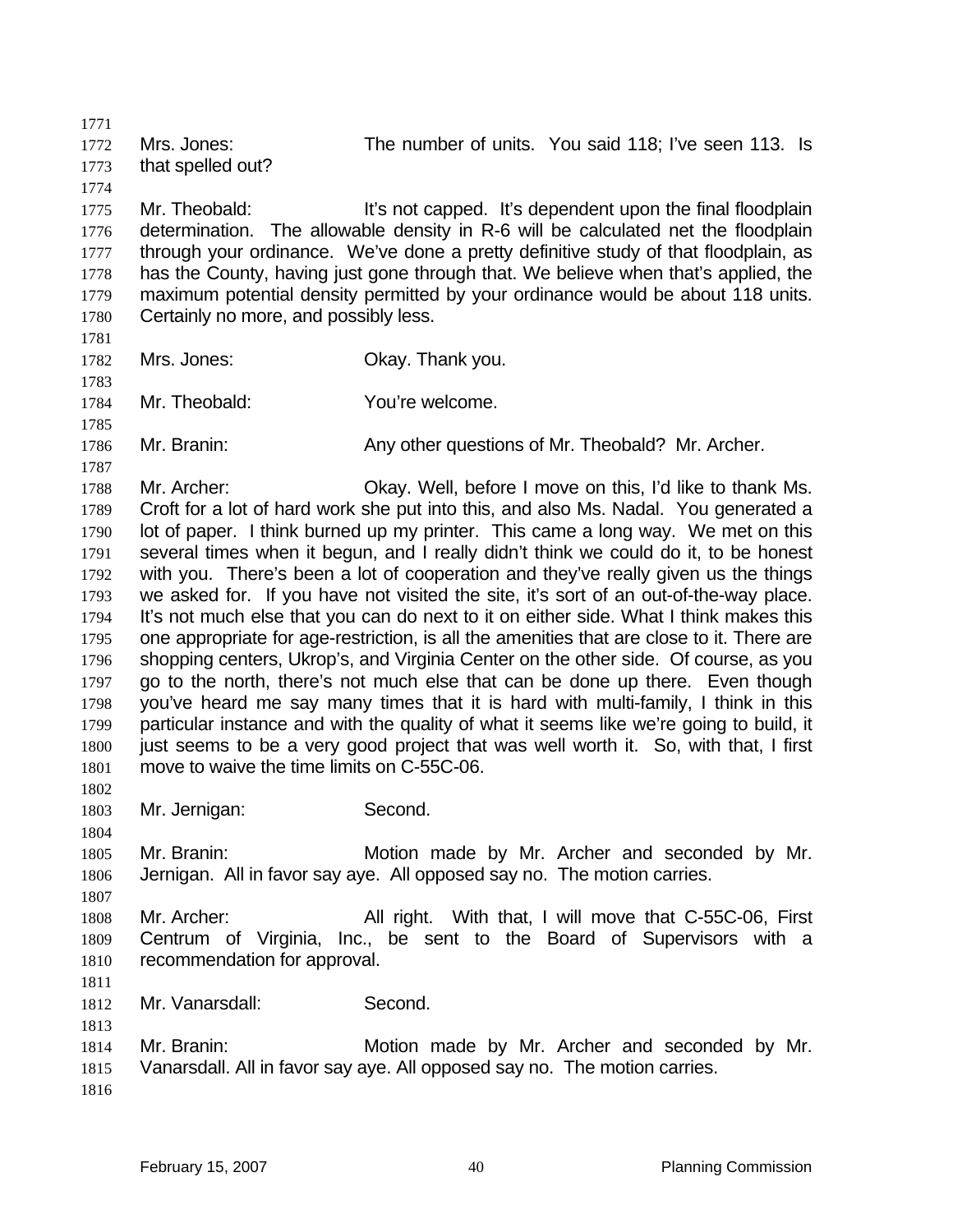**REASON:** Acting on a motion by Mr. Archer, seconded by Mr. Vanarsdall, the Planning Commission voted 5-0 (one abstention) to recommend the Board of Supervisors **grant** the request because it would not be expected to adversely affect the pattern of zoning and land use in the area, it is appropriate residential zoning at this location, and the proffered conditions would provide for a higher quality of development than would otherwise be possible.

**C-12C-07 Young You:** Request to conditionally rezone from B-3C Business District (Conditional) to B-3C Business District (Conditional), Parcels 801- 732-1911 and 801-732-2625, containing .988 acre, located on the east line of Mechanicsville Turnpike (U. S. Route 360) approximately 501 feet south of Harvie Road (out parcel within Oak Hill Plaza shopping center). The applicant proposes a car wash. The use will be controlled by proffered conditions and zoning ordinance regulations. The Land Use Plan recommends Commercial Concentration. The site is in the Enterprise Zone.

1833 Mr. Branin: Is anyone in opposition to C-12C-07? No one. Mr. Coleman.

Mr. Coleman: Mr. Chairman, member of the Commission. This request would rezone a pad site in the Oak Hill Plaza Shopping Center to B-3C to operate a car wash.

The existing zoning does not permit a freestanding car wash. The applicant proposes to build and operate an express car wash that would include a canopy-covered vacuum area and a 3,000 square foot building containing a single wash/dry tunnel, an office, and a customer waiting area. The applicant indicated two (2) employees would typically be working on a shift. The applicant submitted several proffers to regulate the operation, architecture, and site design of the car wash, and major aspects include:

- 
- The only B-3 use permitted would be the car wash. Several objectionable uses are prohibited;
- Operating hours would be limited to between 6:00 a.m. and 11:00 p.m.;
- 1851 A proffered site plan and elevations;
- 1852 The building would be constructed primarily of earth tone colored split-face block, glass, and a standing seam roof;
- Outside storage and vending would be prohibited.

Additional proffers would regulate signage, access to Mechanicsville Turnpike, lighting, and other items.

The applicant addressed most of the items outlined in the staff report; however, staff continues to recommend the applicant address the following items: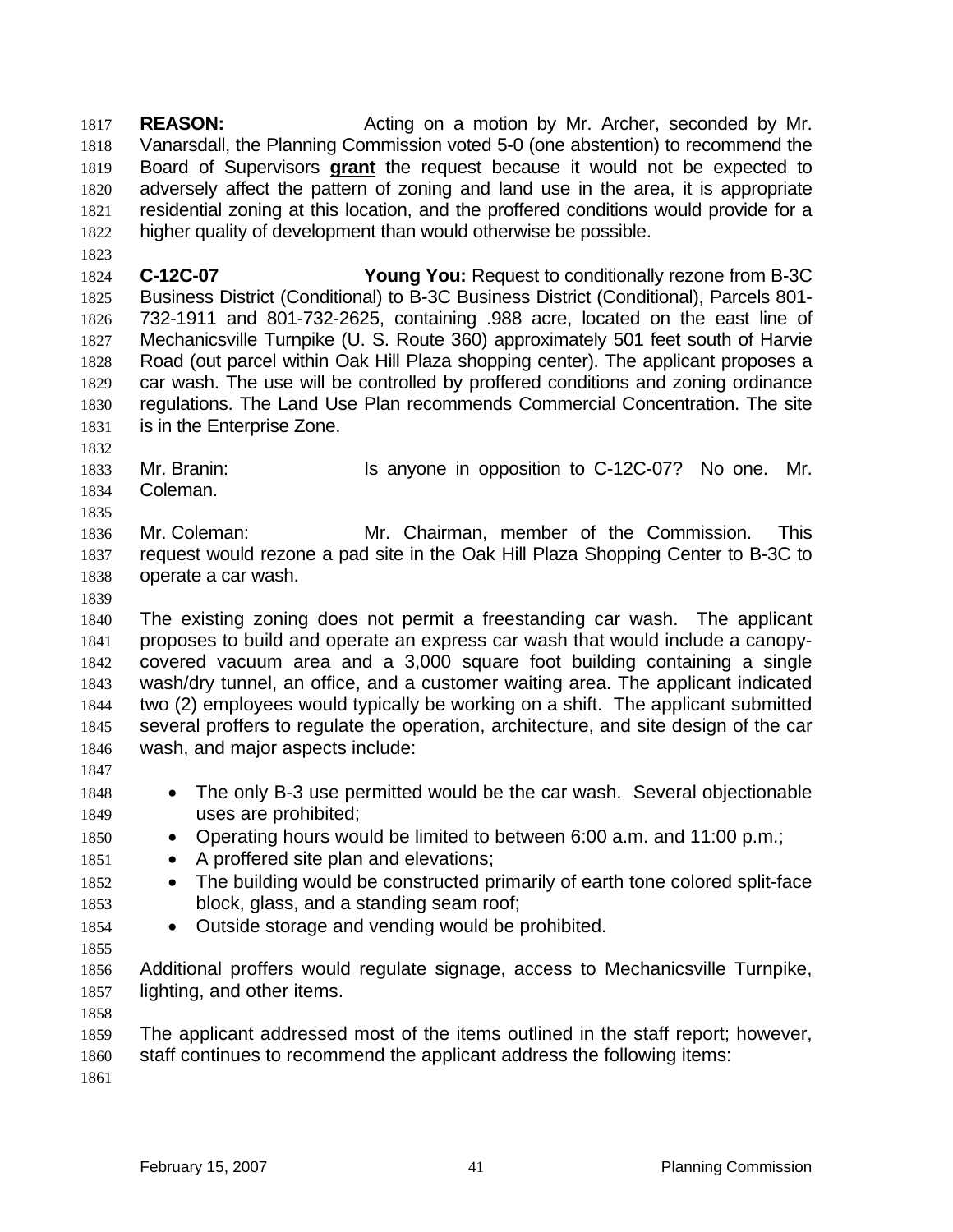- The conceptual plan shows a canopy over a large vacuum area. The applicant should provide an elevation and other details on the canopy.
- Staff also encourages installing additional windows or other architectural features facing Mechanicsville Turnpike to break up the visual mass of the building.
- 

The site is designated Commercial Concentration in the 2010 Plan. Properly designed to remain an integral part of the shopping center, this proposal could be consistent with this designation. The property fronts Mechanicsville Turnpike and is within the County's Enterprise Zone and is also designated as Redevelopment Corridor 6. By promoting quality site design and building materials, this proposal could accomplish the objectives of these designations.

In summary, the applicant submitted proffers offering several assurances of a quality development. If the applicant could address the remaining items concerning the architecture, staff could recommend approval of this request.

- That concludes my presentation. I would be happy to answer any questions.
- 

- If necessary, the time limits would need to be waived.
- Mr. Branin: Any questions for Mr. Coleman from the Commission?

Mr. Archer: Mr. Coleman, you and I discussed this today. Perhaps it would be good if you would explain to the rest of the Commissioners what is meant by, "an express carwash." I know you have it down here in your notes. Or maybe I can. This is a manned carwash, but they won't be touching the car. It's a drive-thru. It has the dryer and everything enclosed in the facility, sort of like you see at an Amoco station. The employees that will be on site would be there for whatever services they might need to render. I guess as car washes go, this is kind of a step between Car Pool and the automatic washes. Did I leave out anything, Tom?

- Mr. Coleman: In the revised proffers, the applicant addresses an issue raised in the staff report to try to define what is an express car wash. You'll note in revised proffer #1, it does have, "an express car wash shall be herein defined to include the following." It lists those items.
- Mr. Archer: That's all the questions I have, but I would like to speak to the applicant.
- 

- Mr. Branin: May we hear from the applicant. Thank you, Mr. Coleman.
- Mr. Cook: Good evening, my name is Tom Cook. I'm with Potts, Minter, and Associates, representing Young You. If there are any questions that you have about—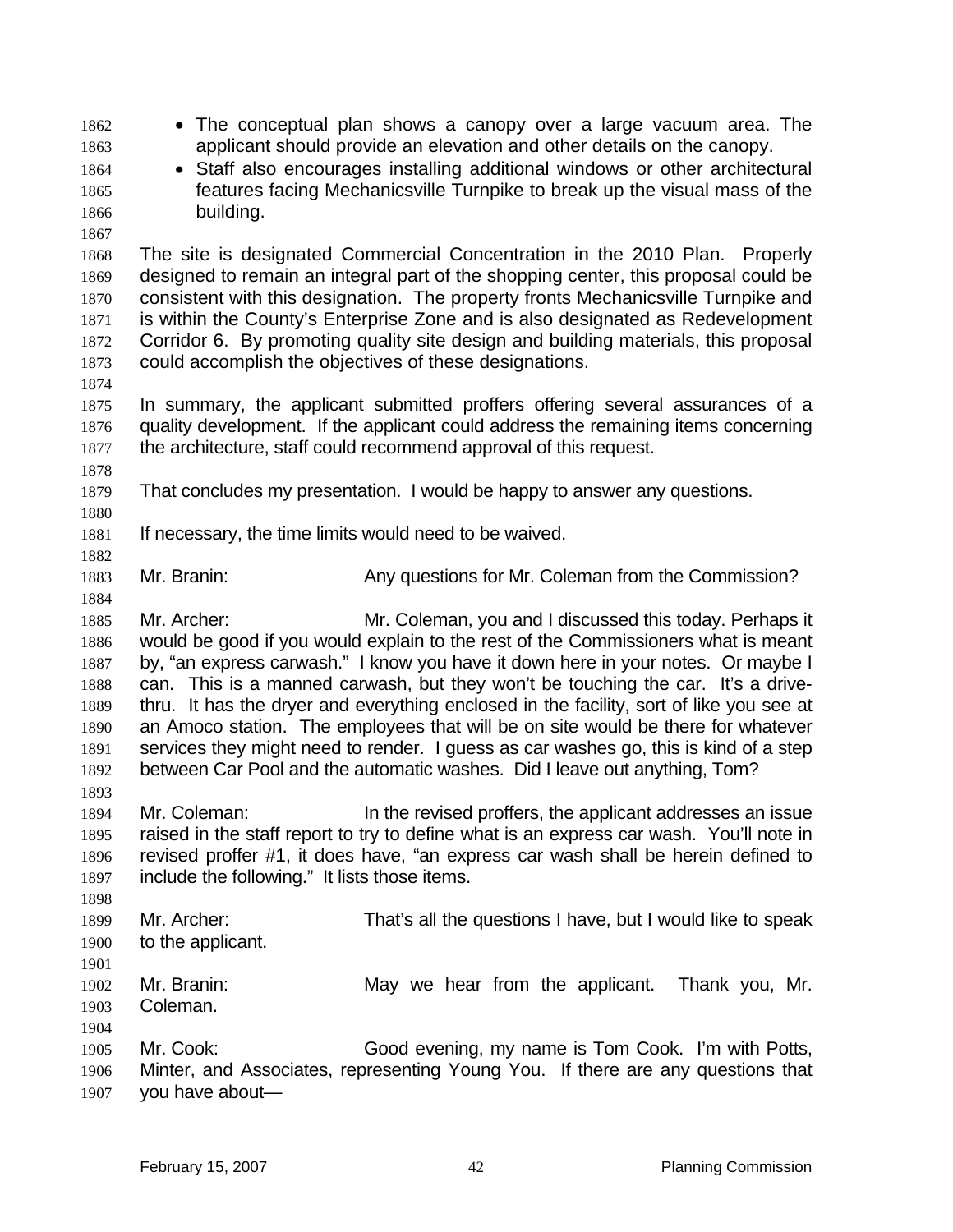Mr. Archer: Good evening, Mr. Cook. I called you down, in given the staff report, Mr. Coleman indicated a couple of things that we think we need to have in order to be able to give this final approval. None of them seem to be too far out of the ordinary. Do you think you can get that done between now and the time that, if we approve this, it goes to the Board of Supervisors, which will be in about a month? Mr. Cook: Absolutely. Mr. Archer: Okay. So, you're willing to go along with the suggestions that he's made. Mr. Cook: That Tom made? Mr. Archer: That Tom made. Mr. Cook: Yes. Mr. Archer: Having to do with the canopy and the additional windows and features that would make it look attractive. Mr. Cook: The client has agreed to that. 1932 Mr. Archer: Just want to be sure. I don't have any more questions about this. For those of you who know this area pretty well, over in front of the shopping center, there's a lot of space that's not parking spaces. It exists between the buildings that are there and the road. Right now, they don't do too much of anything except catch excess trash and paper and stuff that people put there. That shopping center, the buildings are built quite a distance off 360. Due to that and also we don't have a lot of car washes in that area, I feel like this could be an enhancement to the Oak Hill Shopping Center. Mr. Coleman told me later he had also heard from some of the adjacent businesses and they would be delighted to have this facility, as it might increase their business; and I can see how it would. So, if no one else has any questions, then to have on record for Mr. Cook the recommendations that you're willing to agree with. I would move to send this along to the Board of Supervisors with recommendation of approval. Mr. Branin: Okay, Mr. Archer. Do you want to do your time limits first? Mr. Archer: I'm sorry. We do have to waive the time limits. Motion to waive the time limits. Mr. Vanarsdall: Second.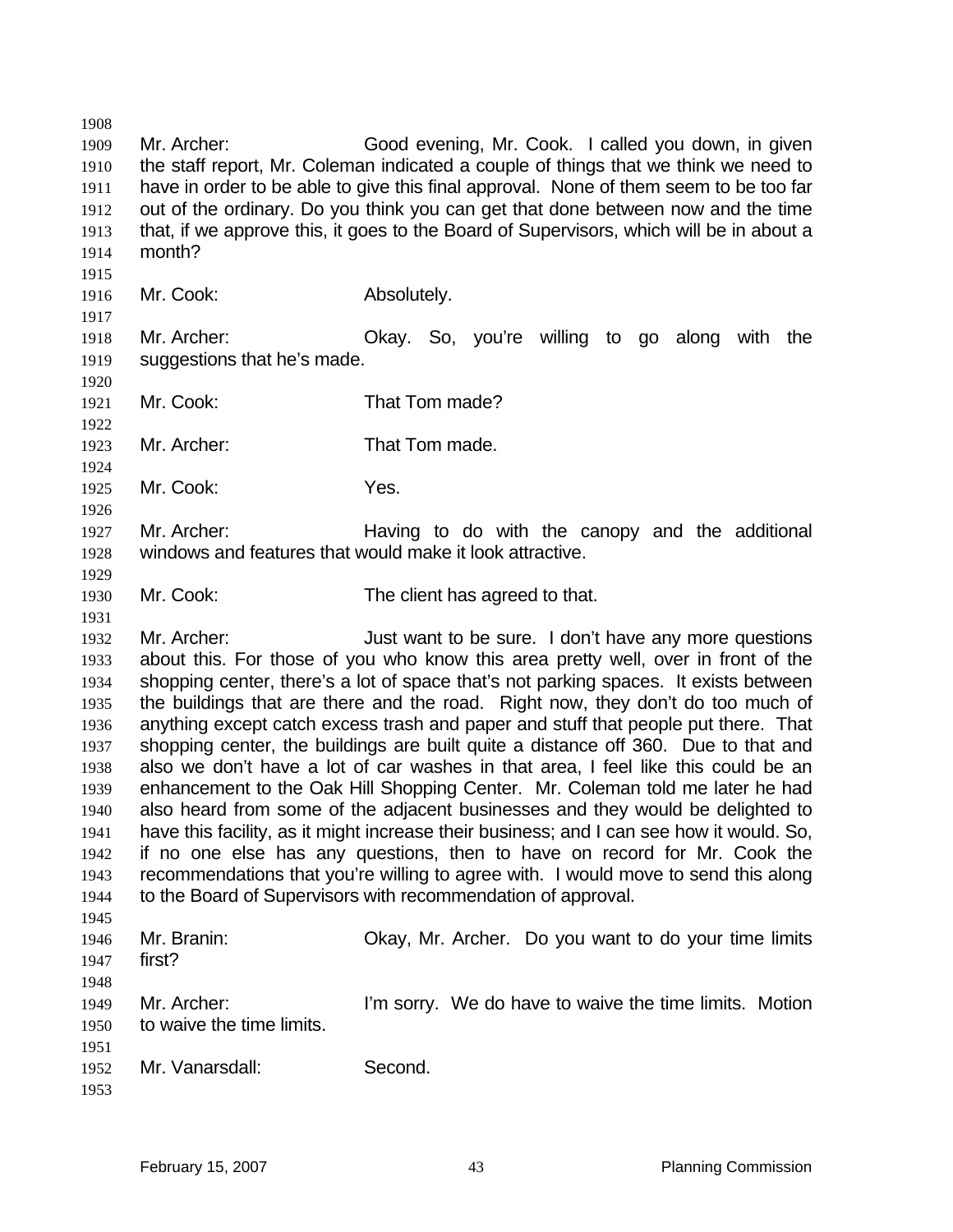Mr. Branin: Motion made by Mr. Archer and seconded by Mr. Vanarsdall. All in favor say aye. All opposed say no. Time limits are waived.

- 1957 Mr. Archer: Move to send this to the Board of Supervisors with a recommendation of approval.
- Mr. Vanarsdall: Second.

Mr. Branin: Motion made by Mr. Archer and seconded by Mr. Vanarsdall. All in favor say aye. All opposed say no. The motion carries.

**REASON:** Acting on a motion by Mr. Archer, seconded by Mr. Vanarsdall, the Planning Commission voted 5-0 (one abstention) to recommend the Board of Supervisors **grant** the request because it conforms to the recommendations of the Land Use Plan and zoning of the area, it would permit infill development with the proper connection for roads and other public facilities, and the proffered conditions will provide quality assurances not otherwise possible.

### *Deferred from the January 11, 2007 Meeting.*

**C-49C-06 Caroline L. Nadal for Rockwood, Inc:** Request to conditionally rezone from A-1 Agricultural District to R-5AC General Residence District (Conditional), Parcels 738-771-6301, -4105, and -2400, containing approximately 7.081 acres, located on the east line of Pouncey Tract Road approximately 1,412 feet north of its intersection with Shady Grove Road. The applicant proposes a single-family zero-lot line residential subdivision. The R-5A District allows a minimum lot size of 5,625 square feet and a maximum gross density of 6 units per acre. The use will be controlled by zoning ordinance regulations and proffered conditions. The Land Use Plan recommends Suburban Residential 1, 1.0 to 2.4 units net density per acre.

Mr. Branin: Is anyone in opposition of C-49C-06? None? Good evening, Mr. Tyson.

Mr. Tyson: Mr. Thornton and Mr. Secretary. This request is to rezone 7.081 acres from A-1 Agricultural District to R-5AC, General Residence District (Conditional) to permit the construction of a zero lot-line single-family subdivision. This case has been amended from the original submission, which was to rezone the property to R-2AC, One Family Residence (Conditional).

The site is located on the east line of Pouncey Tract Road, 1,400' north of Shady Grove Road.

The 2010 Land Use Plan recommends Suburban Residential 1 (SR1) land uses for the parcel, which has a recommended density of 1.0 to 2.4 units per acre. The applicant has not proffered a maximum density, and the R-5A district regulations permit a maximum of 6 units per acre. An un-proffered conceptual plan submitted by the applicant shows 19 possible lots; however, a number have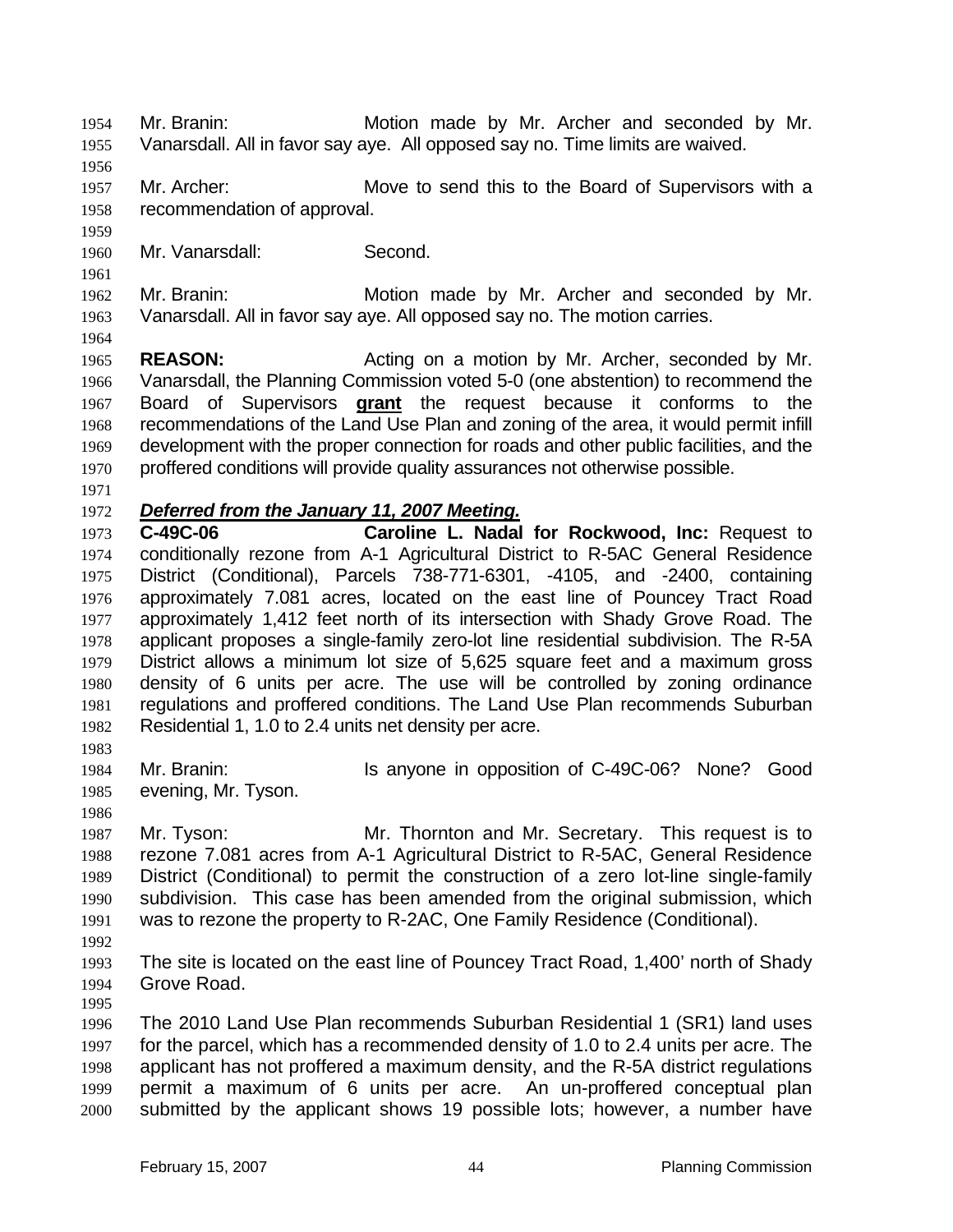wetland impacts. Based on the un-proffered 19-lot configuration, the applicant is proposing a gross density of 2.6 units per acre, which exceeds the recommended density for the SR1 Land Use designation.

- The subject property is currently undeveloped. To the north and south of the site are Grey Oaks Sections E and C, which was rezoned by case C-16C-03 to RTHC and R-2AC. To the west of the site is property zoned A-1, Agriculture. Across Pouncey Tract Road to the west is the Bentley subdivision, developed by Wilton Companies, which was rezoned to R-2AC by case C-3C-05. Grey Oaks and Bentley are proffered at no more than 2.0 units per acre.
- 

- In an effort to mitigate potential impacts to the adjacent uses, the applicant has proffered the following:
- A 25' buffer and landscaped strip would be provided along Pouncey Tract Road. This landscaped strip would be planted to a transitional buffer 25 standard and the applicant has indicated that they would like that to count as the 25' enhanced setback required along the street. This area, the applicant has indicated, would be in common area and not part of individual lots. The Wilton project has a proffered landscaped buffer of 35'. The Grey Oaks project has a proffered landscaped buffer along Pouncey Tract Road 25' in width; however, no residential lots in Grey Oaks front on this street.
- At least 90% of the lots would have a minimum width of 60'.
- All new utility lines to be placed underground.
- 6" curb and gutter would be provided.
- Street trees would be staggered and provided every 50' on-center.
- Yards would be sodded and irrigated.
- Any wet BMPs would be aerated.

The elevations have not been proffered; however, certain design details have been commited to: 

- Each home would contain a minimum finished floor area of 2,200 square feet.
- Exposed foundations of brick, stone, or a minimum of 24" of finished brick below the first floor level.
- A one-car garage will be provided for all units. Fifty percent of these would be side or rear loaded. All front loaded or detached garages are proffered to be recessed from the front line of the home a minimum of 15'. The applicant is encouraged to note that detached garages may not be located in a side yard, but must be behind the rear line of the house under the Zoning Ordinance.
- All dwellings would have brick, stone, or hardiplank front exteriors. Any side or rear elevations that front Pouncey Tract Road would also be of brick, stone, or hardiplank and would also have a minimum of 2 windows.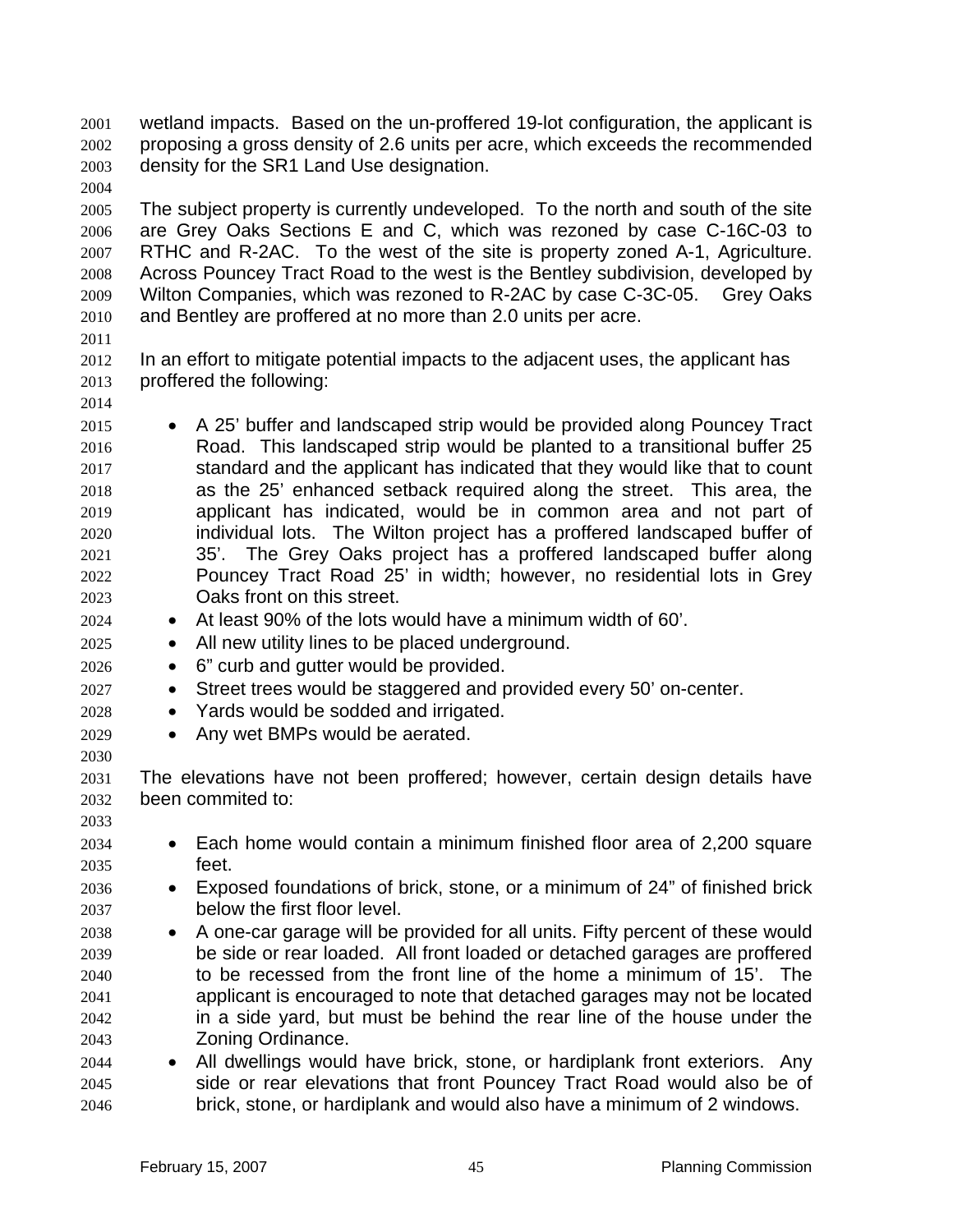- The applicant has proffered no cantilevered features on the first floor of the homes. The applicant is encouraged to prohibit cantilevered features in their entirety.
- Other proffers relate to driveways, protective covenants, and hours of construction.
- Staff continues to have concerns regarding the piecemeal nature of this development, and believes the vacant parcel to the west should be addressed for a more cohesive design. If the applicant is unable to acquire this parcel, provision should at least be made in the conceptual plan to provide possible future access should it become available at some future date.
- While the proposed single-family residential use is consistent with the recommendation in the 2010 Land Use Plan, the possible density is not consistent. In addition, the site design is incongruous with recently approved development on Pouncey Tract Road. If the applicant were to address the outstanding concerns, staff could be more supportive of this request.
- I'd be happy to answer any questions you might have.
- Mr. Branin: Yes sir. We're going to have lots of questions, probably, on this one. They have not proffered the layout?
- Mr. Tyson: No sir. Neither the plan or the elevations.
- Mr. Branin: They have not proffered architecturals.
- Mr. Tyson: They've proffered design elements, but not a rendering of the elevations themselves.
- Mr. Branin: Would you repeat the elements for their architecturals? Did you say just the fronts or front, sides, and rear will be*—*
- Mr. Tyson: Each home would have a minimum of 2200 square feet of finished floor area. All dwellings would have brick, stone, or hardiplank front exteriors. Any side or rear elevations that front on Pouncey Tract Road also be of those same materials.
- 

- 2086 Mr. Branin: Right. For instance, there are sides and rears that don't face Pouncey Tract and they could be some other material besides those.
- Mr. Tyson: Yes. This is, again, the un-proffered conceptual plan. Under this, the houses facing this cul-de-sac are going to have backs or sides that are along the Pouncey Tract Road frontage. This house would have a side frontage along Pouncey Tract. The applicant has proffered that anything along this frontage would be the same material as the front.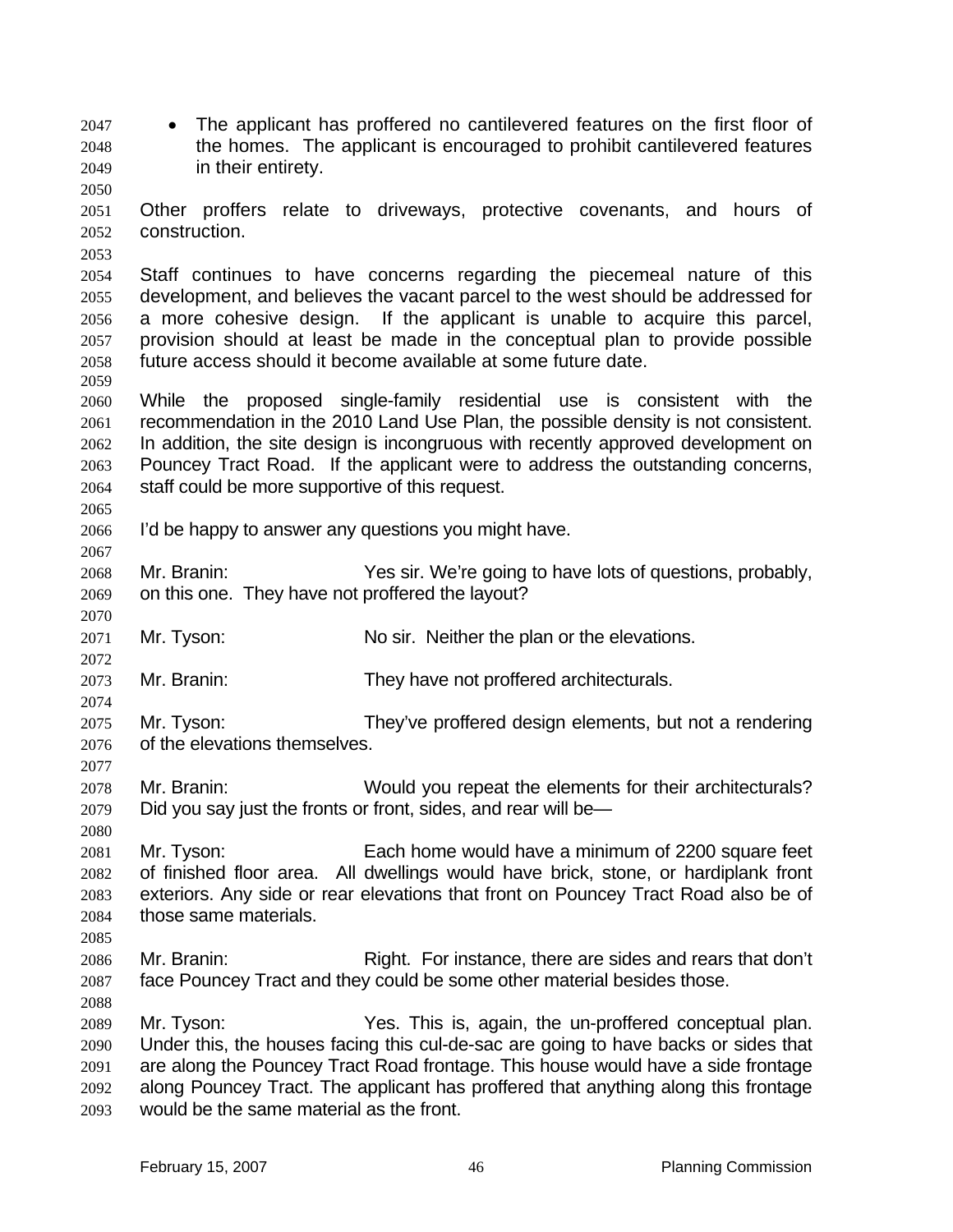Mr. Branin: If you move down four lots, the way the proffer is written, the proffer only applies to the front.

Mr. Tyson: Yes.

Mr. Branin: Okay. That answers my question. Does anybody have any other questions for Mr. Tyson? None? I would like to hear from the applicant. 

Ms. Nadal: Good evening, again, Mr. Chairman, members of the Commission. I am Caroline Nadal, here on behalf of Rockwood, Inc. Once again, I will not take you through all of Mr. Tyson's presentation, but I'm happy to answer your questions and give you just an overview of the site and explain our strategy a bit in ensuring this is going to be a high quality development, one that works within the area.

Currently, the un-proffered site plan is showing 19 units. We had originally filed this as an R2-A. What happened is that we realized that this is an oddly-shaped, relatively small tract of land. We were not able to acquire the site owned by a Mr. and Mrs. Davis, an approximately 2-acre site. We made many, many attempts to offer to purchase this and we were flatly rejected and told that their property was not for sale. Therefore, we were left with the 7-acre site and we were squeezed between an area that has a good bit of wetland in the rear, and then we have a 35- foot right-of-way off Pouncey Tract. In addition, a 25-foot enhanced buffer that's required along Pouncey Tract. I would like to say a couple things about that.

Initially, staff had requested that we actually face those homes towards Pouncey Tract because I understand that the Wilton Development across the way does that. From the building line of the homes, there's actually anywhere between 80 to 85 feet. So, there is a significant setback from Pouncey Tract Road. There's a 35-foot buffer, a 25-foot setback, the enhanced setback required along Pouncey Tract, and then along the rear homes, there's a 25-foot setback that's required, and then 20 along the side. There's a significant setback from Pouncey Tract. We also agreed 2127 to ensure that the materials that were used that were facing Pouncey Tract were a very high quality material. We proffered to plant the enhanced Pouncey Tract buffer to a transitional buffer 25, so it'll be landscaped and heavily planted, and it will be attractive. In fact, this is an elevation that we just provided and we are willing to proffer this just to show the entryway into the development.

I thought we had given Mr. Tyson updated elevations in the last meeting we had, but these are the most recent elevations of the homes. There are of extremely high-quality material on the front. I would like to note that in reference to the materials on the front and the sides and the rear, the Grey Oaks subdivision surrounding it has provided that only 50% of their front facades will be the hardiplank, brick, or stone. We've actually provided that 100% of our front facades will be the brick, hardiplank,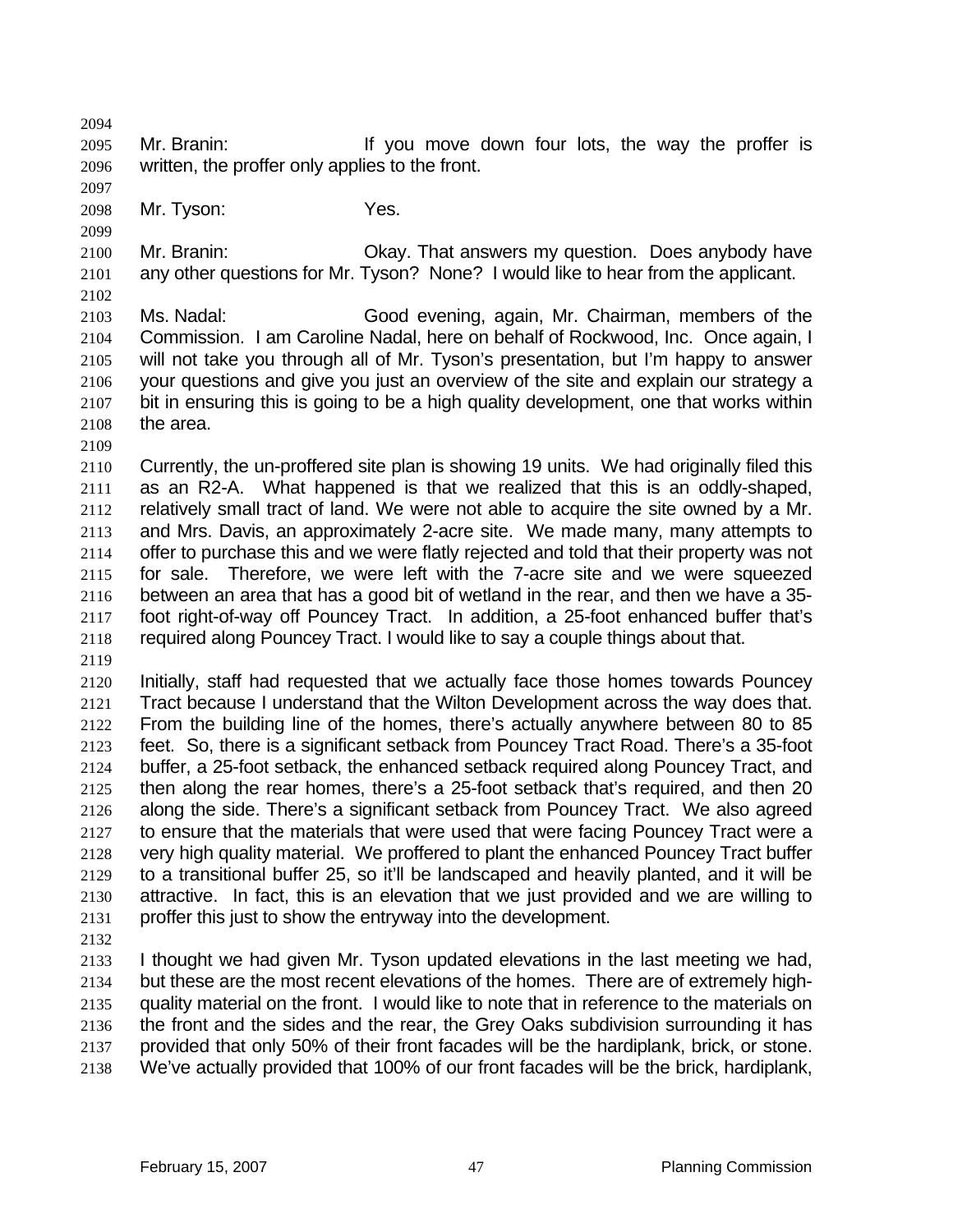or stone. Our front facades are going to completely use higher-quality material than what has currently been proffered in Grey Oaks.

Also, I'd like to bring your attention to the fact that we've tried to make these very architecturally interesting. One of the reasons that we didn't agree to prohibiting cantilever features is that we wanted to ensure that we could have porches on the second story. I understand, though, that porches aren't necessarily considered cantilever features in Henrico County. If that's the case, we will proffer no cantilevering features.

Just to show you the configuration. These are for garages. We have proffered that 50% will be side- or rear-loading. None of them will be detached. This is just an example of a floor plan showing a side-loading garage with a courtyard. This is the front-loading, which will be set back at least 15 feet from the front façade of the residence.

I'd like to make a couple points about the fact that we are requesting a density that is above the Land Use Plan. It is simply not viable. We originally filed this as R2-A and the applicant determined that it was just not viable, given the site and the configuration, if you develop the site with less than 19 lots. Originally, we had provided 11 lots. They determined that they needed the additional 7 to make the site developable and worthwhile for them. That is when we decided to amend the application. I also do want to point out that even though this is inconsistence with the Land Use Plan, there is an RTH development, a significant one, in Grey Oaks to the north. Therefore, it is not entirely out of line with the area. I would like to make one other point. We did make efforts with Mr. Pruitt to route the whole development through Grey Oaks, but he's years into the process of developing his site and he was not able to accommodate us. That said, I've spoken with him on several occasions and he is supportive of the increased density on this site. He doesn't have any issue with you.

- With that, I'm happy to answer any of your questions.
- 

Mr. Branin: Okay. You heard my concerns with staff when he did his presentation on no proffer on your layouts. Can you address that first?

Ms. Nadal: We haven't proffered it because there's a good bit of wetland and we're trying to work with the Corp to get a permit to mitigate all that. That's one reason. Another one is I just don't think the applicant at this point feels comfortably enough with the site layout to proffer it. It may be something that we could work on in order to proffer it. There is significant concern about the wetlands and just being locked in at this point to a site plan. 

|      | 2182 Mr. Branin: | Okay. Proffering the architectural features all the way |
|------|------------------|---------------------------------------------------------|
|      | 2183 around?     |                                                         |
| 2184 |                  |                                                         |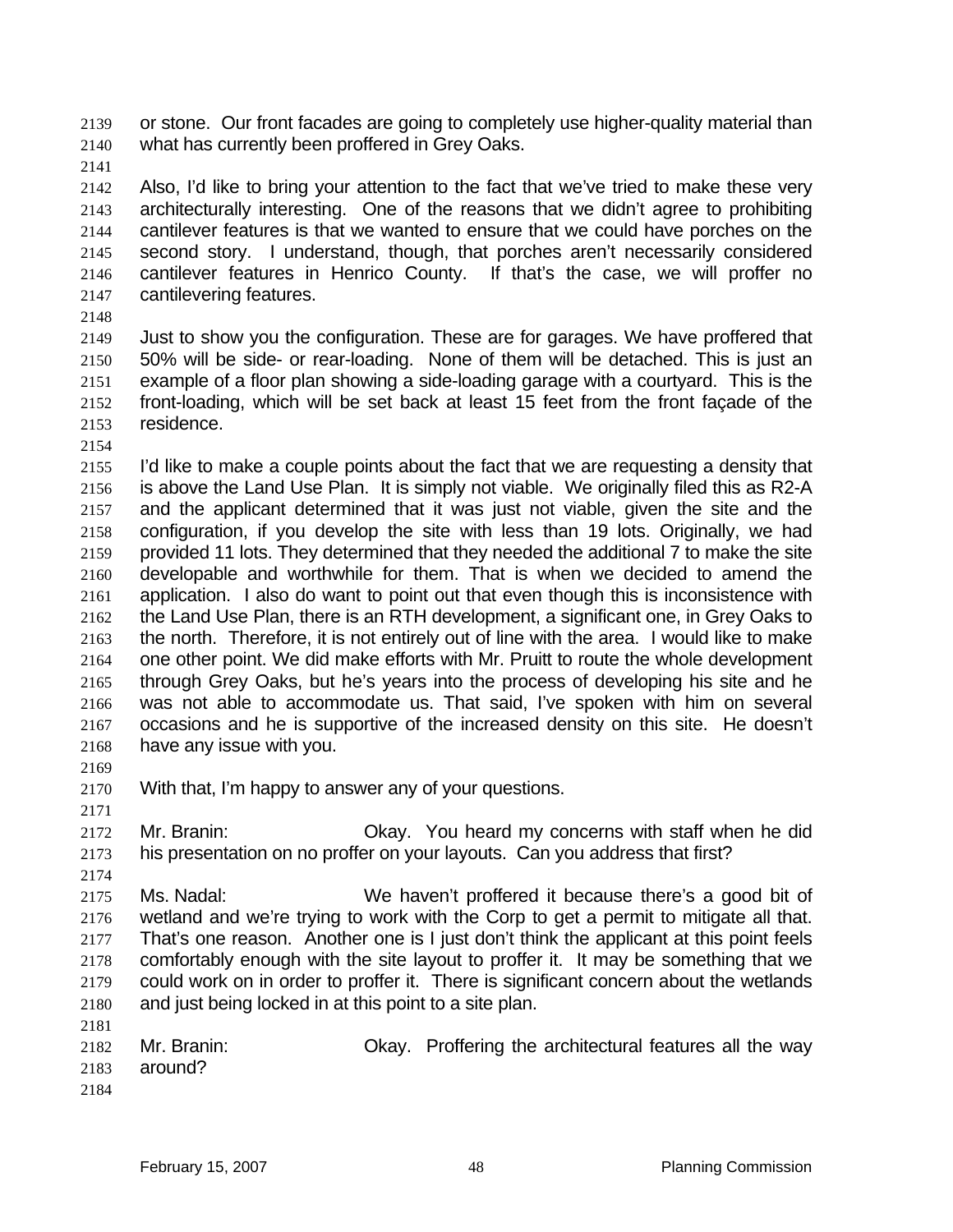Ms. Nadal: We will proffer the elevations. Are you saying proffer higher— Mr. Branin: The way your proffer reads now, you're only applying— Ms. Nadal: The stone and the brick and the hardiplank to— Mr. Branin: To the front and side only on Pouncey Tract. Ms. Nadal: As I said, the only reason we didn't do it, is because to be consistent with Grey Oaks, they haven't done it. I do believe the applicant would proffer that, though. Yes, they will. Mr. Branin: Okay. I've asked you to go to Mr. Davis and try to acquire that land. I know your client has. I would also ask, again, if you are indeed approved to go forward, will you make another plea beforehand? Ms. Nadal: Absolutely. Mr. Branin: So we can incorporate that in, which would be a design change. Of course, you get two or three extra lots of it, I'm sure. 2207 Ms. Nadal: Right. Mr. Branin: I have no further questions for the applicant. Mr. Archer: Ms. Nadal, what's the minimum of mitigation that would be required in order for you to have enough buildable area to make this project feasible? Ms. Nadal: I'm going to ask my applicant on that. I know he's been working with some wetland studies. 2218 Mr. Yates: John Yates with Rockwood. We are working right now with the Army Corp of Engineers. There appears to be a little bit more wetland than originally anticipated. What we're trying to do is make sure that that is indeed what we're dealing with right now. We're going with the person that mitigated the wetlands for Mr. Pruitt, and also our own environmental engineer at this time to really know what we are truly dealing with. That's why we have not actually proffered the layout of the subdivision at this time. It may very well change just a little bit. 2227 Mr. Archer: Even so, the mitigation would have to be somewhere off site, then, is that correct?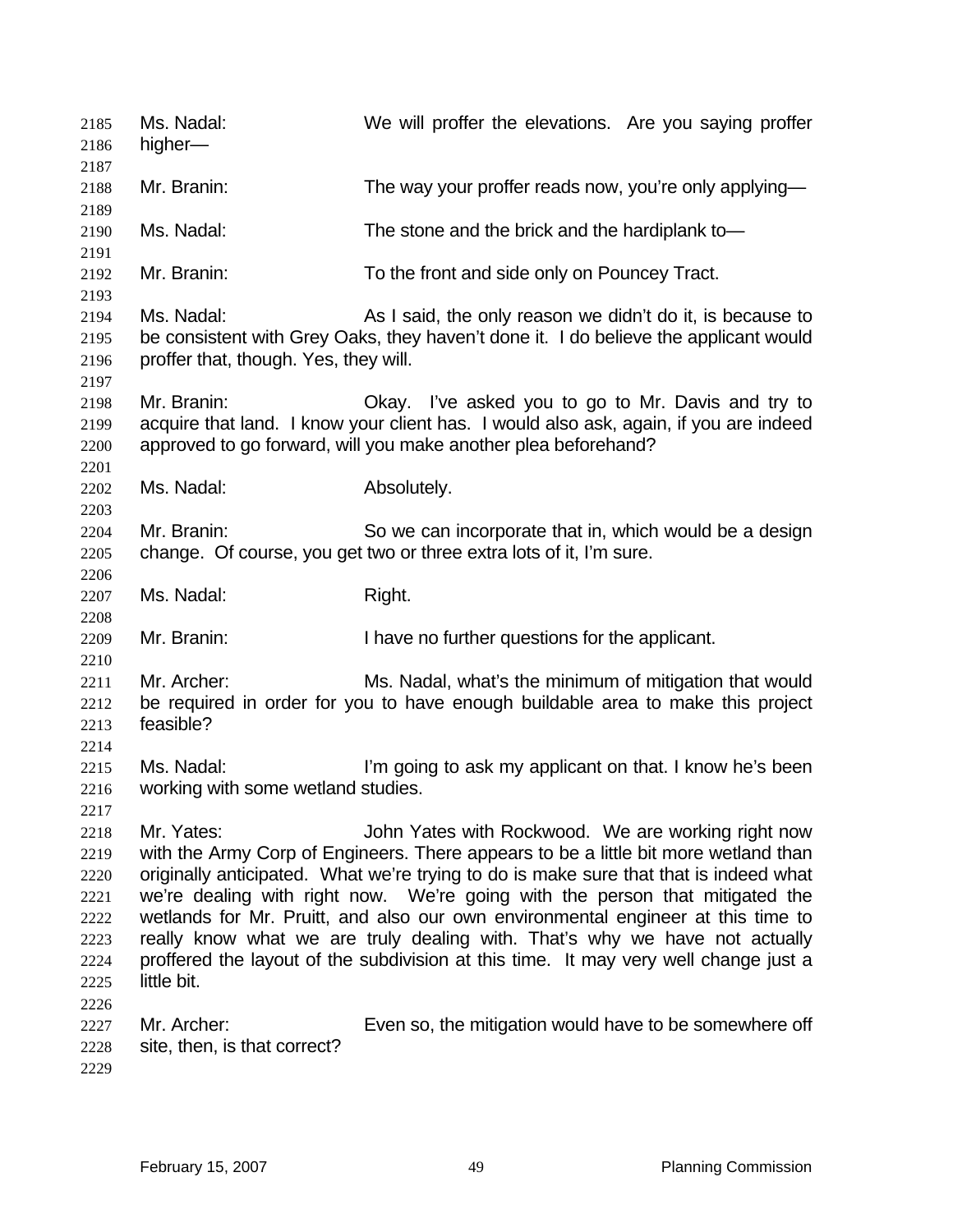Mr. Yates: That's correct. We're looking probably about a half-acre of mitigation. Mr. Archer: Okay. Mr. Branin: Mr. Yates, while we've got you up there. Again, with the elevations not proffered, I understand with the sensitivity of the wetlands and also the possibility of getting Mr. Davis' property, hopefully, you're not proffering that. Your elevations are not proffered. Mr. Yates: That's correct. What we're doing right now is we're working with the Lessard Group. We are in the process of designing the elevations. What we're trying to do is design an elevation not just for the front of the home, but for all four sides of the units. We're leaning more towards an arts and crafts style architecture, which is a little bit different from the traditional transitional elevations that you see around currently. We're trying to encompass all four sides of the actual unit itself, not just the front elevations. Mr. Branin: When do you determine that will be completed? 2250 Mr. Yates: I would like to say that we'd have that probably in the next 60 to 90 days. Mr. Branin: In the next 60 or 90. If we are going to move forward with this, I would want that proffered out by the time it gets to the Board of Supervisors. 2257 Mr. Yates: I think we can make that happened. Mr. Branin: Ms. Nadal, if that is not ready to be proffered by the time it gets to Mr. Kaechele and the rest of the Board of Supervisors, I'm going to 2261 request here now that you defer it until it is ready. Ms. Nadal: Yes, yes Mr. Branin, that's what we'll do. Mr. Branin: That is one thing that Mr. Kaechele was concerned about. Ms. Nadal: Okay. Mr. Silber: You can't see it on this slide, but the property to south is zoned R-2A. Are homes built in that subdivision? 2273 Ms. Nadal: I don't believe they're built yet. Are you talking about this here?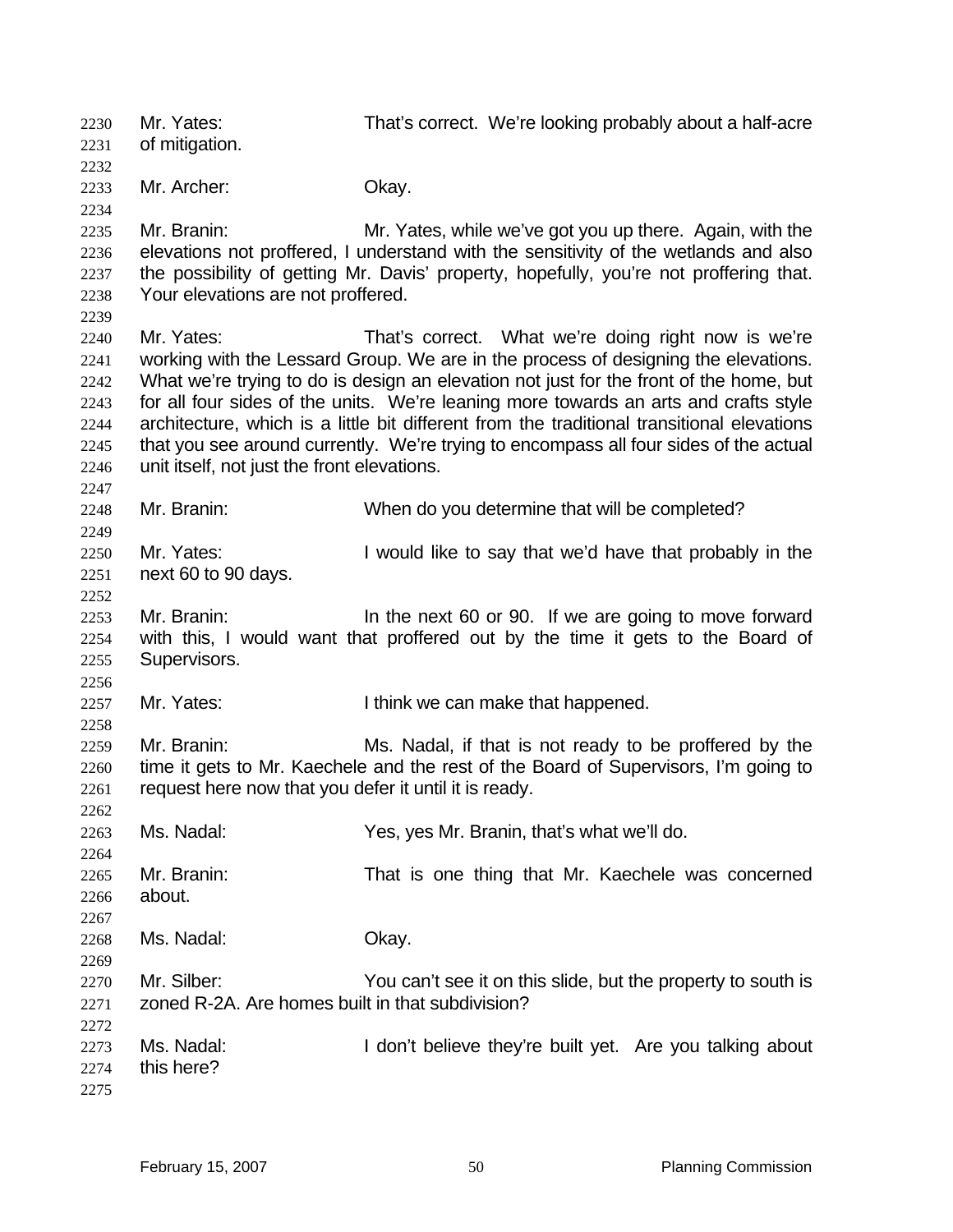| 2276<br>2277 | Mr. Silber:                                                         | Yes.                                                                               |  |  |
|--------------|---------------------------------------------------------------------|------------------------------------------------------------------------------------|--|--|
| 2278         | Ms. Nadal:                                                          | Yes, that's part of the Grey Oaks subdivision. I know                              |  |  |
| 2279         | that site is under construction; I don't believe they're built yet. |                                                                                    |  |  |
| 2280         |                                                                     |                                                                                    |  |  |
| 2281         | Mr. Silber:                                                         | Are the lots along there owned by builders?                                        |  |  |
| 2282         |                                                                     |                                                                                    |  |  |
| 2283         | Ms. Nadal:                                                          | They're owned by Mr. Pruitt's company right now. I                                 |  |  |
| 2284<br>2285 | don't know if he sold the lots, though. I'm not sure.               |                                                                                    |  |  |
| 2286         | Mr. Silber:                                                         | If they have been sold, I don't know we have contacted                             |  |  |
| 2287         |                                                                     | the owners of those lots or not. I don't know if staff can look that up.           |  |  |
| 2288         |                                                                     |                                                                                    |  |  |
| 2289         | Ms. Nadal:                                                          | I'm being told that they have not been sold; they're still                         |  |  |
| 2290         | in the Pruitt company.                                              |                                                                                    |  |  |
| 2291         |                                                                     |                                                                                    |  |  |
| 2292         | Mr. Branin:                                                         | I have one further question. Because this is such a                                |  |  |
| 2293         |                                                                     | small subdivision, have you guys spoken to Mr. Pruitt about possibly joining the   |  |  |
| 2294         | <b>Grey Oaks Homeowners Association?</b>                            |                                                                                    |  |  |
| 2295         |                                                                     |                                                                                    |  |  |
| 2296         | Ms. Nadal:                                                          | They met with Mr. Pruitt, Mr. Yates and Mr. Slotnik did,                           |  |  |
| 2297         |                                                                     | and that was discussed. Mr. Pruitt, I believe he's just too far in and wasn't      |  |  |
| 2298         |                                                                     | interested in having our small development join in their homeowners association.   |  |  |
| 2299         |                                                                     | We have proffered a homeowners association, even though-                           |  |  |
| 2300<br>2301 | Mr. Branin:                                                         | I know you have, but I think it would be to everyone's                             |  |  |
| 2302         | benefit to be with the other. Okay.                                 |                                                                                    |  |  |
| 2303         |                                                                     |                                                                                    |  |  |
| 2304         | Mr. Jernigan:                                                       | Have the Davis' indicated what they intend to do with                              |  |  |
| 2305         | the property long-term.                                             |                                                                                    |  |  |
| 2306         |                                                                     |                                                                                    |  |  |
| 2307         | Ms. Nadal:                                                          | They actually had it on the market. They took it off the                           |  |  |
| 2308         |                                                                     | market and Mr. Slotnik and Mr. Yates went to them and approached them on           |  |  |
| 2309         |                                                                     | numerous occasions and they flatly turned us down at every attempt. I don't know   |  |  |
| 2310         |                                                                     | what they intend to do with it. Not quite sure why they're not willing to sell it. |  |  |
| 2311         |                                                                     |                                                                                    |  |  |
| 2312         | Mr. Branin:                                                         | Does anyone have any other questions? None? Okay.                                  |  |  |
| 2313         |                                                                     | Are there time limits that need to be waived? None? Okay. With that, I would like  |  |  |
| 2314         | to move for approval of C-49C-06.                                   |                                                                                    |  |  |
| 2315         |                                                                     |                                                                                    |  |  |
| 2316         | Mr. Jernigan:                                                       | Second.                                                                            |  |  |
| 2317         |                                                                     |                                                                                    |  |  |
| 2318         | Mr. Branin:                                                         | Motion made by Mr. Branin and seconded by Mr.                                      |  |  |
| 2319         |                                                                     | Jernigan. All in favor say aye. All opposed say no. The motion carries.            |  |  |
| 2320         |                                                                     |                                                                                    |  |  |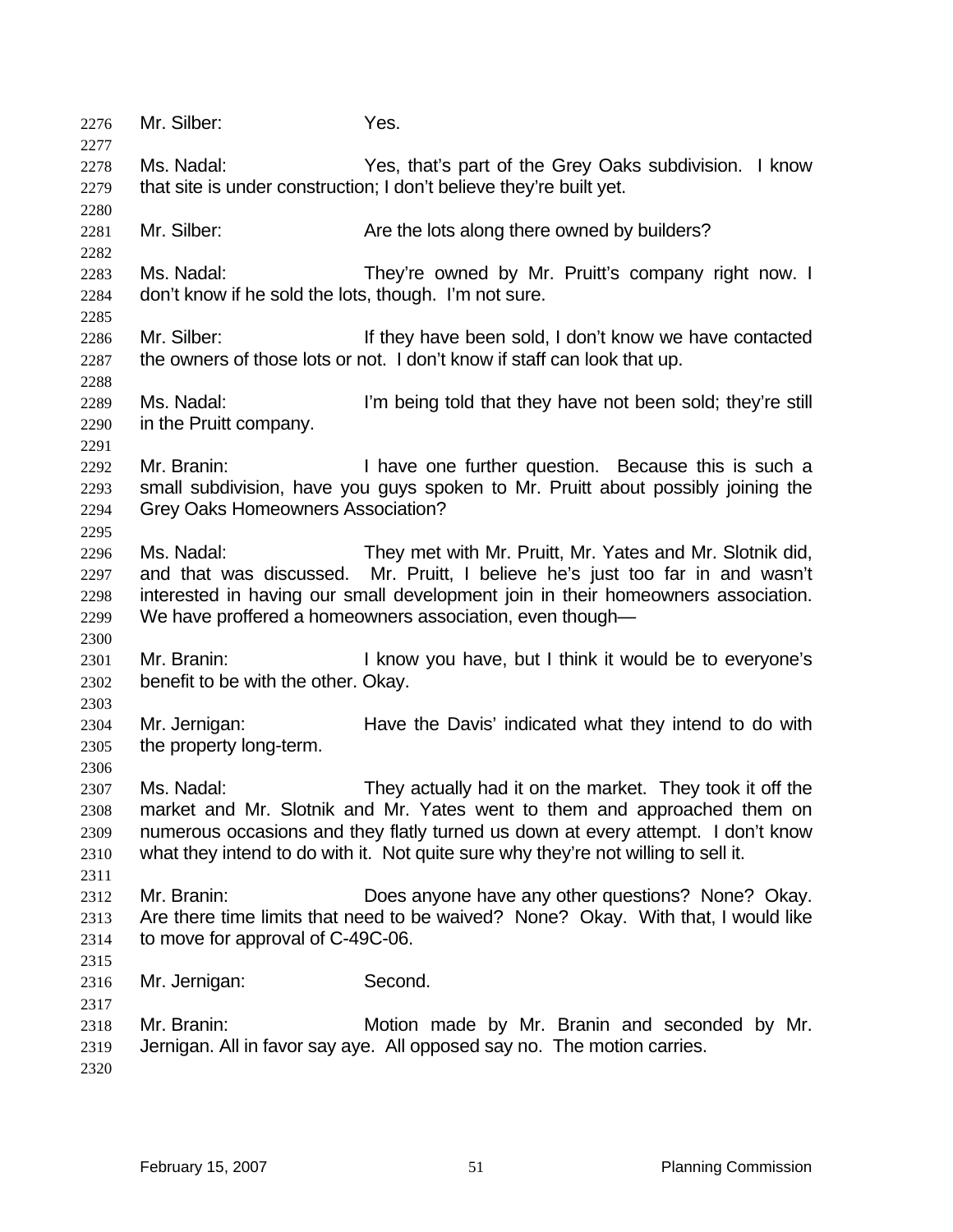**REASON:** Acting on a motion by Mr. Branin, seconded by Mr. Jernigan, the Planning Commission voted 5-0 (one abstention) to recommend the Board of Supervisors **grant** the request because it is reasonable, the proffered conditions will assure a level of development not otherwise possible, and the proffered conditions will provide quality assurances not otherwise possible.

**C-13C-07 James W. Theobald for Reynolds Holdings, LLC:**  Request to amend proffered conditions accepted with Rezoning Case C-22C-04, on Parcels 767-744-9052, 765-744-6557, -6325, -6557, 766-745-8230, 767-745- 5402, located on the south line of Interstate 64 between Glenside Drive and W. Broad Street (U.S. Route 250). The applicant proposes to amend Proffers 10, 18, 33, 34, and 36 related to conceptual master plan, hours of construction, use restrictions for freestanding restaurants, and maximum floor area for office buildings, and restate all proffered conditions accepted with the previous case. The existing zoning is B-2C and B-3C Business Districts (Conditional) and O-3C Office District (Conditional). The Land Use Plan recommends Planned Industry. The site is located in the Enterprise Zone.

- 2339 Mr. Branin: Is anyone in opposition to C-13C-07? No opposition. Mr. Lewis.
- Mr. Lewis: I seem to have lost the presentation, briefly.
- Mr. Branin: Well then, I guess we don't need one.
- Mr. Lewis: Okay, it's coming up now, very slowly. Here we go.
- The entire graphic is not showing, unfortunately, but I'm confident it will get there. This is a request to amend proffers accepted with Rezoning Case C-22C-04.
- The 71-acre site is located along both sides of Forest Avenue between Glenside Drive and W. Broad Street.
- The site is recommended for Planned Industrial in the 2010 Land Use Plan, and the entire property is located in the County's Enterprise Zone. The computer is catching up, maybe.
- 

In 2005, the property was rezoned to B-2C, B-3C, and O-3C in preparation for the development of hotel, office, and retail uses. Three POD's have been filed for the site, but only the hotel has been approved for construction.

Some of the proffers in this case apply to the entire property, while others apply only to specific sections which are identified on this diagram. The most recently 2363 revised proffers, dated February  $14<sup>th</sup>$ , propose the following amendments: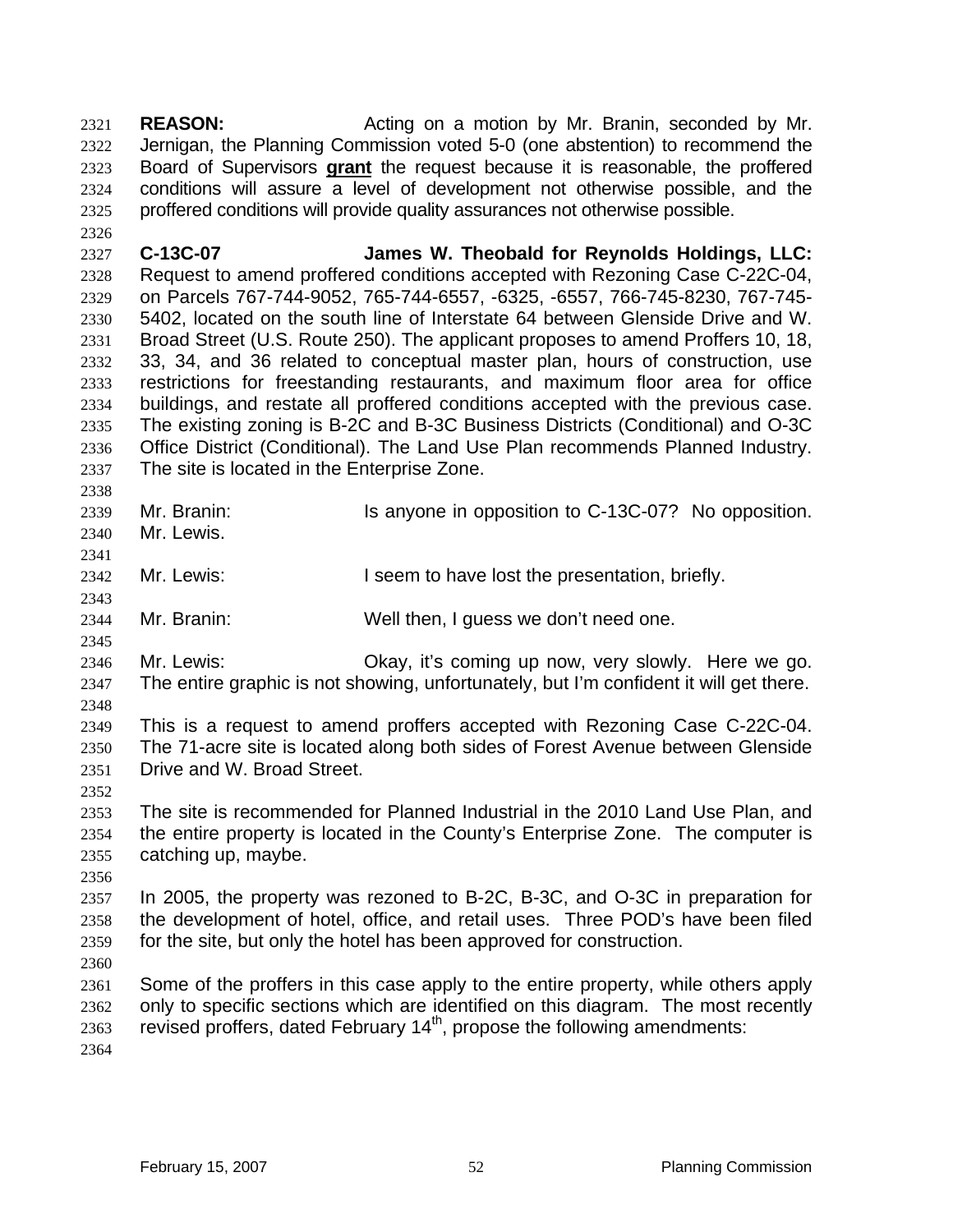Proffer 10: The applicant proposes adding language to allow conceptual plan changes during the plan of development process. This would apply to the entire property. Final Plans would require Planning Commission approval.

- Proffer 18: The applicant proposes extending the hours of exterior construction for the specific internal portion of B-2C Parcel 1 related to POD-13-07 for a new office building. All exterior construction on the entire subject property is currently limited to 7am to 7pm, Monday through Saturday. The proposed change would allow exterior construction activities within the designated area 24 hours a day, approximately in this location here, which is where the office building is proposed on the POD. Construction activities within the designated area could take place 24 hours a day, except that specific activities producing noise potentially impacting adjacent residents would be limited to the hours of 6am to 8pm. Construction hours for the remainder of the site would remain unchanged.
- 

- Proffer 24: This new proffer would commit to notifying the Charles Glen Homeowners Association at least 30 days prior to final action on any plans of development filed with the County for any portion of the subject site.
- 2384 Renumbered Proffer  $34(v)(1)$ : The existing proffer allows a maximum of one freestanding, sit-down, full-service restaurant on B-2C Parcel 1 (which again is this parcel from this line here stretching down to Forest Avenue) and prohibits the restaurant from locating at the immediate corner of W. Broad Street and Forest Avenue in this location. The proposed change would permit two such restaurants and allow them to locate anywhere on B-2C Parcel 1.
- Renumbered Proffer 35: The existing proffer regulates B-2C Parcel 2. (This parcel from this line here, extending westward. This parcel, this location)... regulates B-2C, Parcel 2 and includes a 90,000 square foot maximum size limitation for any one user. Proposed changes would remove the requirement that any retail uses be developed on this parcel at all. To the extent that retail uses are developed, the amended proffer would permit them to locate anywhere on the parcel, and would not require a 5,000 square foot minimum size. The 90,000 square foot limit would remain for any single retail user, but the applicant proposes exempting office buildings from this maximum size requirement.
- Renumbered Proffer 37: The existing proffer places a 215,000 square foot maximum on aggregate development on all of the B-zoned parcels. (This would include these two square parcels in this location, and the entire interior of the property.)… a 215,000 square-foot maximum on all the B-zoned parcels. The applicant proposes exempting office space from this development cap.
- 

Three other proposed amendments involve minor technical or grammatical corrections to Proffers 1(c), 32, and 34(f).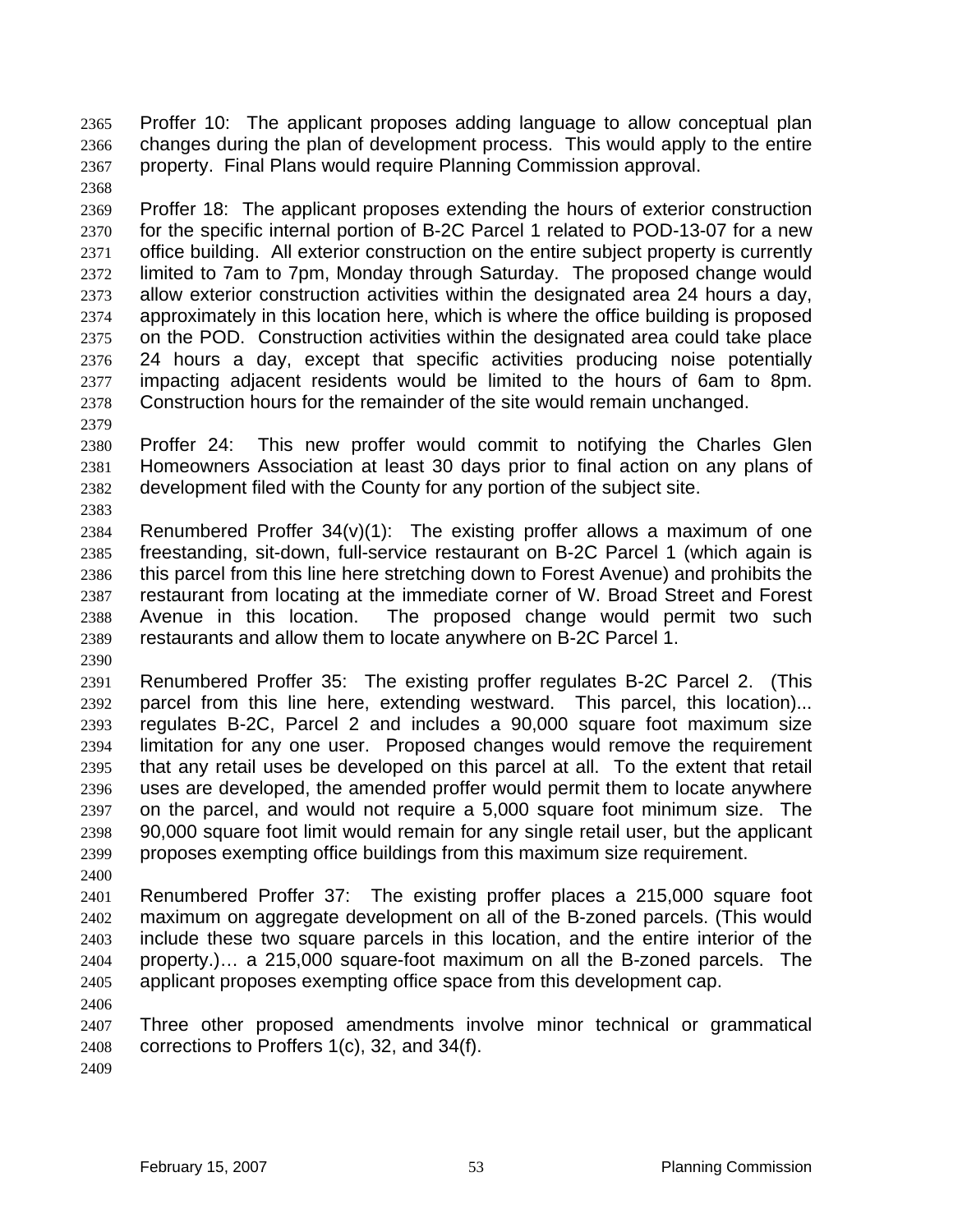In addition to the proposed proffer amendments, the applicant is in the process of evaluating potential changes to the site's conceptual plan. One early draft was provided to staff and neighborhood representatives at a recent community meeting. Based on the potential changes shown on that draft, Traffic Engineering believes the existing traffic study and proffered road improvements remain adequate at this time.

The proposed amendments would provide a greater mix of office uses on the site, which supports the County's efforts to encourage high-quality economic development of the property. In addition, the site's 70% site coverage maximum would continue to moderate overall development of the site. Adjacent neighborhoods would be provided additional review time for development proposals, and the proposed construction hours remain reasonably compatible with surrounding properties. For these reasons, staff supports this request.

This concludes my presentation. I will be happy to take any questions. Time limits would need to be waived for the proffers.

Mr. Branin: Does anybody have any questions for Mr. Lewis?

Mr. Jernigan: I was just reading over Proffer 18. "An hour before sunrise, and an hour after sunset."

Mr. Lewis: Yes sir. That's the original proposed. That has since been revised.

Mr. Jernigan: That's the blackline now.

Mrs. Jones: No.

Mr. Lewis: That applicant has amended that.

Mr. Jernigan: Okay. I'm on the wrong proffers.

Mrs. Jones: That's okay. It is still more generous construction hours than we normally have on these kinds of things. It's 6 to 8, Monday through Saturday. Correct?

Mr. Lewis: That is somewhat expanded.

Mr. Branin: Mrs. Jones, this building that they're putting up, they're trying to get it done in a very fast fashion. There was a meeting with the neighborhood, which I was waiting to see if there opposition or not. The times were discussed with the neighborhood association. This is what they agreed to. We've put in language for sound for protection of the neighborhood that if there is a problem with sound, we have excluded some construction processes. I wasn't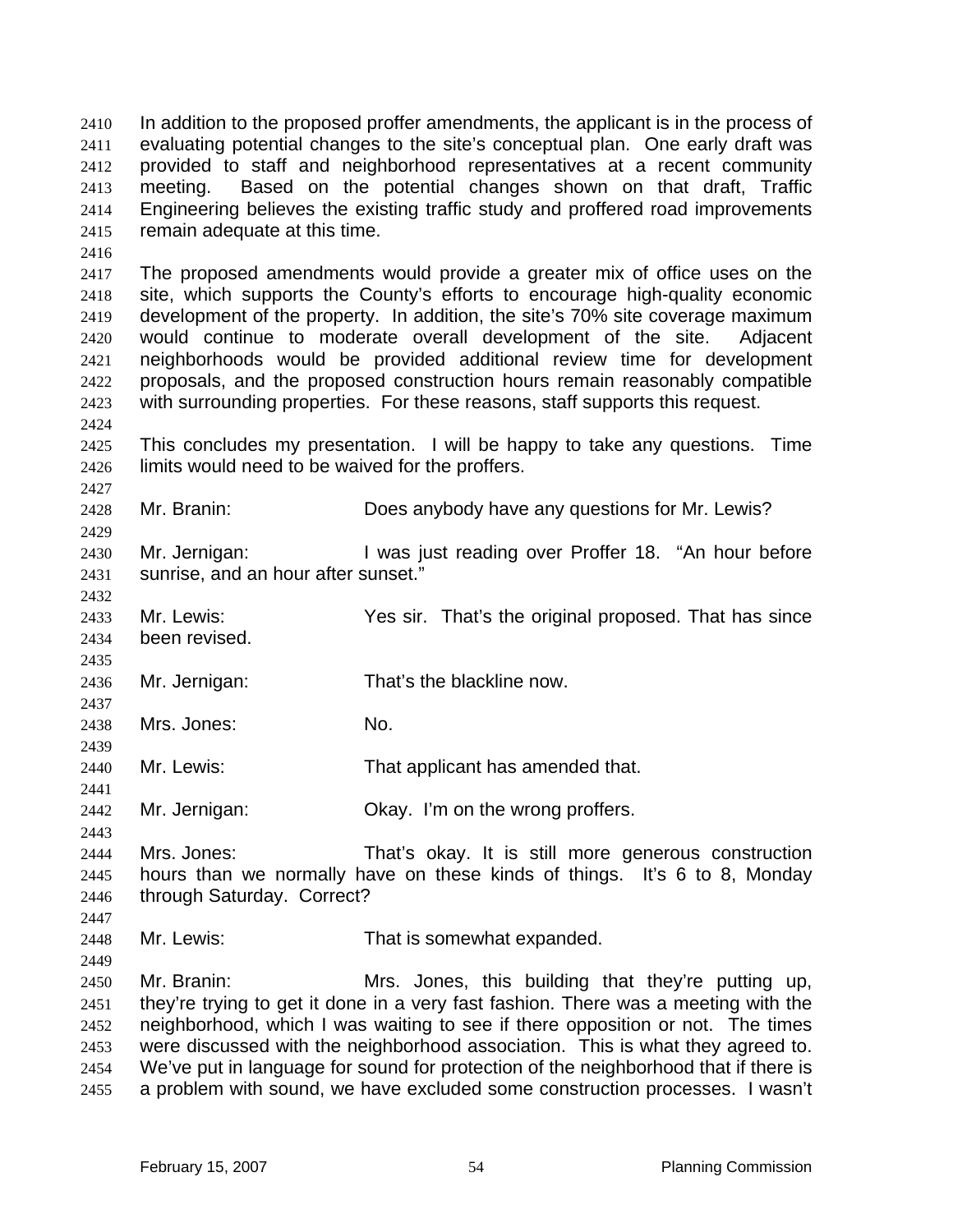quite satisfied with those processes only, so we have put it upon the neighborhood and the developer if there is some unforeseen process that's going to create a lot of sound and they do call, the County has the right to stop that particular noise-producing process.

Mrs. Jones: I understand that and we've had other developments, one even in my District, that has had issues with neighbors and construction noise. My only point in bringing that up is because there are a lot of proffers that we're trying to absorb here, and changes. I think 6 to 8 is obviously certainly better than what we had before. That was, in my view, unacceptable. You can't do that to a residential setting. If you feel this is what the neighbors would be content with. I just hate to put a big enforcement issue on the County.

Mr. Branin: That was the County's position as well. They didn't want to get put into that position, but also this building that they're amending these proffers for is not right on top of the neighborhood; it's further away. I'm sure when we go into a POD section for other buildings, we will be amending some of these.

Mrs. Jones: Okay.

2477 Mr. Branin: It's kind of building-specific. Does anybody have any other questions for Mr. Lewis? There are no comments from my favorite gang. Not in opposition, but you do have comments. Okay. We welcome you to the floor, then. Thank you, Mr. Lewis.

Mr. Lewis: Thank you, Mr. Chairman.

Mr. Branin: Do you want to hear from the applicant? We're going to hear a couple of comments from you and then we'll hear from the applicant.

Mr. Mizell: Thank you, Mr. Chairman, members of the Commission. For the record, my name is John Mizell from Spinella Owings and Shaia law firm. I represent Charles Glen Homeowners Association. I had the opportunity to work with the homeowners' association back in 2004 and so we went through about six or seven months of negotiations with Mr. Theobald and the Reynolds folks. In general, our position is that we can support moving the case forward in response to the applicant's request to put things on a fast track. We did have some significant concerns that were expressed at a recent 2495 neighborhood meeting on February  $5<sup>th</sup>$ . Most of those have been addressed to the homeowners' association's satisfaction. The only things that we would ask at this point is to say that the area of common agreement is that I think the homeowners' association joins with the County staff, as well as the applicant in supporting the idea of shifting to more office development on site and less retail. That much we're all in agreement with. Mainly, there are two proffers with the new number 35 and 37, we reserve the right to work with staff and the applicant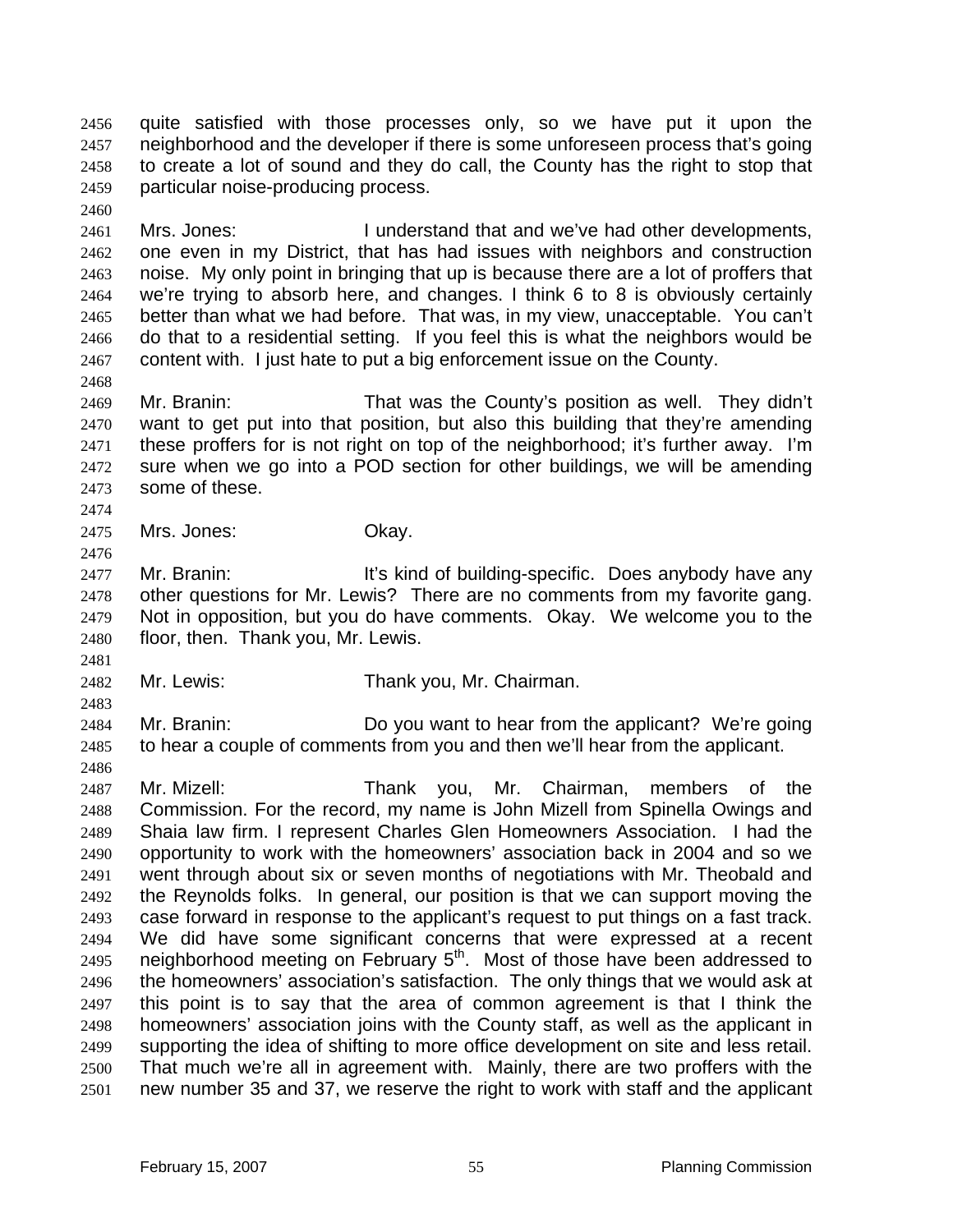over the next 30 days, assuming you recommend approval and push the case forward tonight. To try to refine those a little bit, the main point would be working on #37 to try to address the impact of additional traffic that might be generated from a shift to much greater amount of office use. The effect of the new proffer 37 is that we had a cap 215,000 square feet for retail, but now we say office space is excluded from that, and don't really say what kind of cap there is in that area. We'd like to try to work on some kind of a ratio, a sliding scale that if we have more office, that there would be less retail. I think, perhaps, with some help from the Planning Office and maybe a traffic engineer, we can work on some language to try to achieve that. We raised that issue at the meeting that we had with the applicant and representatives; Mr. Branin was there. We talked further 2513 this week with staff. We thought it was something that took a little more time than just a few days to work on this week. We're content to let the matter go forward and try to refine that over the next 30 days.

The other one on proffer 35 is maybe a little bit less of an impact where you take away completely what was a 5,000-square-foot minimum of any uses. We may reduce it somewhat and have something a little bit less of an impact than just wiping that out altogether. That was put there I think by the previous planning commissioner from Three Chopt as the case developed back in 2004. It really wasn't Charles Glen's request, but it's something we thought was helpful and we'd like to minimize the impact of that change.

There are three folks here, Jennifer Atkinson, the president of Charles Glen; Courtny Kuester, the head of the steering committee; and Melanie Spahr, another member of the steering committee. They worked through things back in '04 and since then. If there are any questions about specific impacts on their properties or their discussions with neighbors, they would be glad to try to respond to those in more detail.

Mr. Vanarsdall: Well John, I do have a question about what you just said about the previous commissioner. How you doing, anyway? I haven't seen you in a long time.

 Mr. Mizell: Just fine.

Mr. Vanarsdall: What came about in the beginning was a big box.

- 2540 Mr. Mizell: Right.
- Mr. Vanarsdall: There was absolutely no place for it up there. That's why it was worded the way it was in 35 to keep that out of there.

 2545 Mr. Mizell: Right.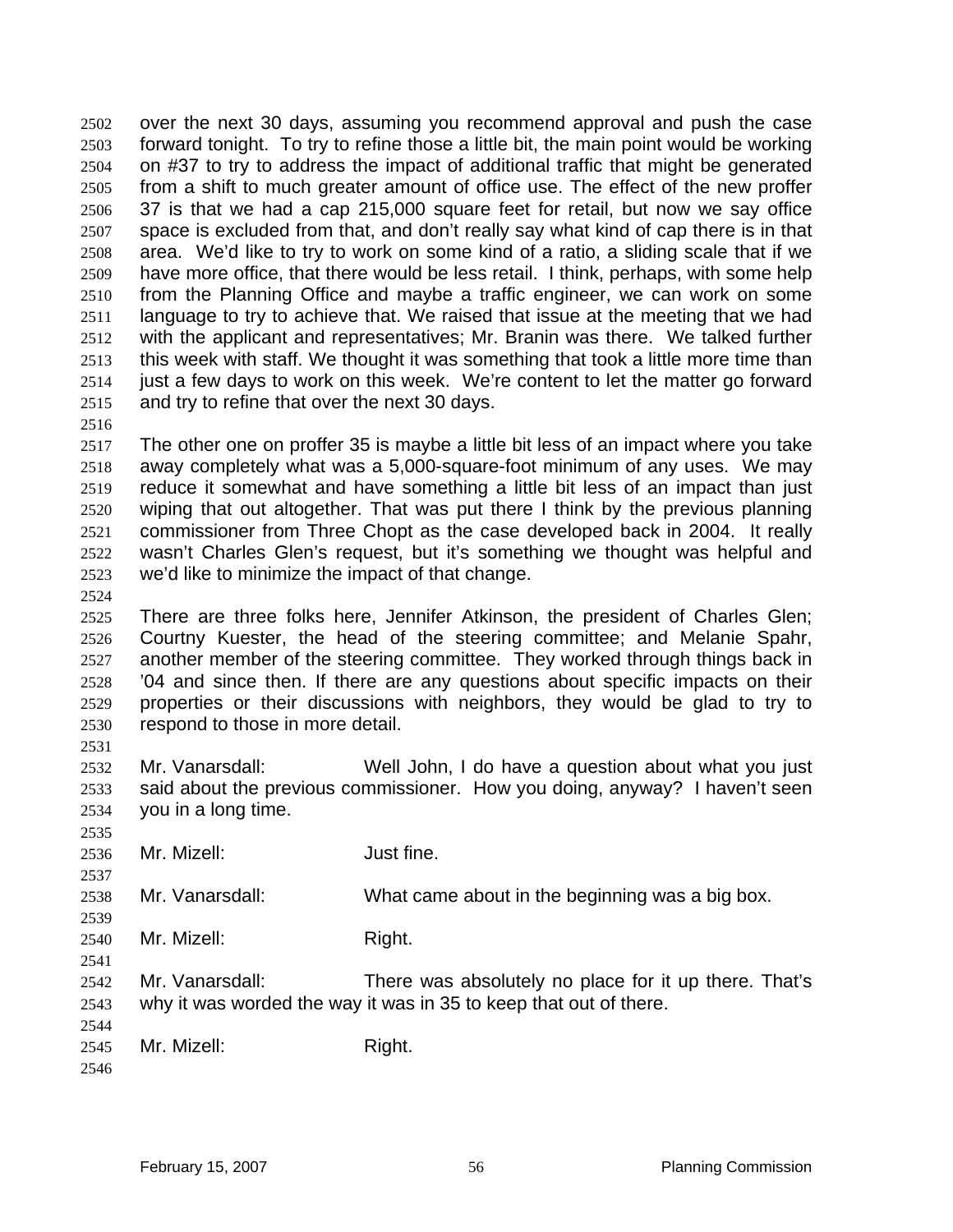Mr. Vanarsdall: None of the people, including them, wanted any up there either. Mr. Mizell: That's certainly correct. Mr. Vanarsdall: I had many calls from it. So did John Marshall who was the commissioner. Mr. Branin: Okay. Mr. Mizell, the reason I went actually backwards for this case was so I could get your comments so we can take your comments instead of volleying back and forth. Now I'm going to call the applicant up so we can address them. Thank you, sir. Mr. Mizell: Thank you. Mr. Jernigan: I have a question for Randy. Randy, I'm still hung up on 18 here. If somebody feels there's too much noise, who is going to make the phone call? Is there going to be a designated person, one of these three ladies? The neighbors have to go to them? Mr. Branin: I will say this, in two years of being on the Commission, this is the first homeowners association that is absolutely well organized, well run, willing to sit down with an applicant and discuss stuff within reason. With that in mind, and their board saying, "Well take responsibility so the County doesn't get 57,000 calls," it actually made sense in this case. Mr. Jernigan: Okay. Mr. Vanarsdall: What was your concern? Mr. Jernigan: Where is says that, "Unless otherwise requested, there shall be no limits on the hours of exterior construction." That's 24 hours. Mr. Vanarsdall: Yes, that's right. Seven days. 24/7, like the news. Mr. Jernigan: If they don't have a problem with it, I don't have a problem with it other than the fact that we normally limit, in other cases. Mr. Vanarsdall: We sure do. Mr. Jernigan: I just don't want to set a bad precedent here. 2589 Mr. Vanarsdall: A free ticket. Mr. Silber: I think there's a balancing act, Mr. Jernigan, that we're attempting to achieve here. There are some concerns with this proffer and there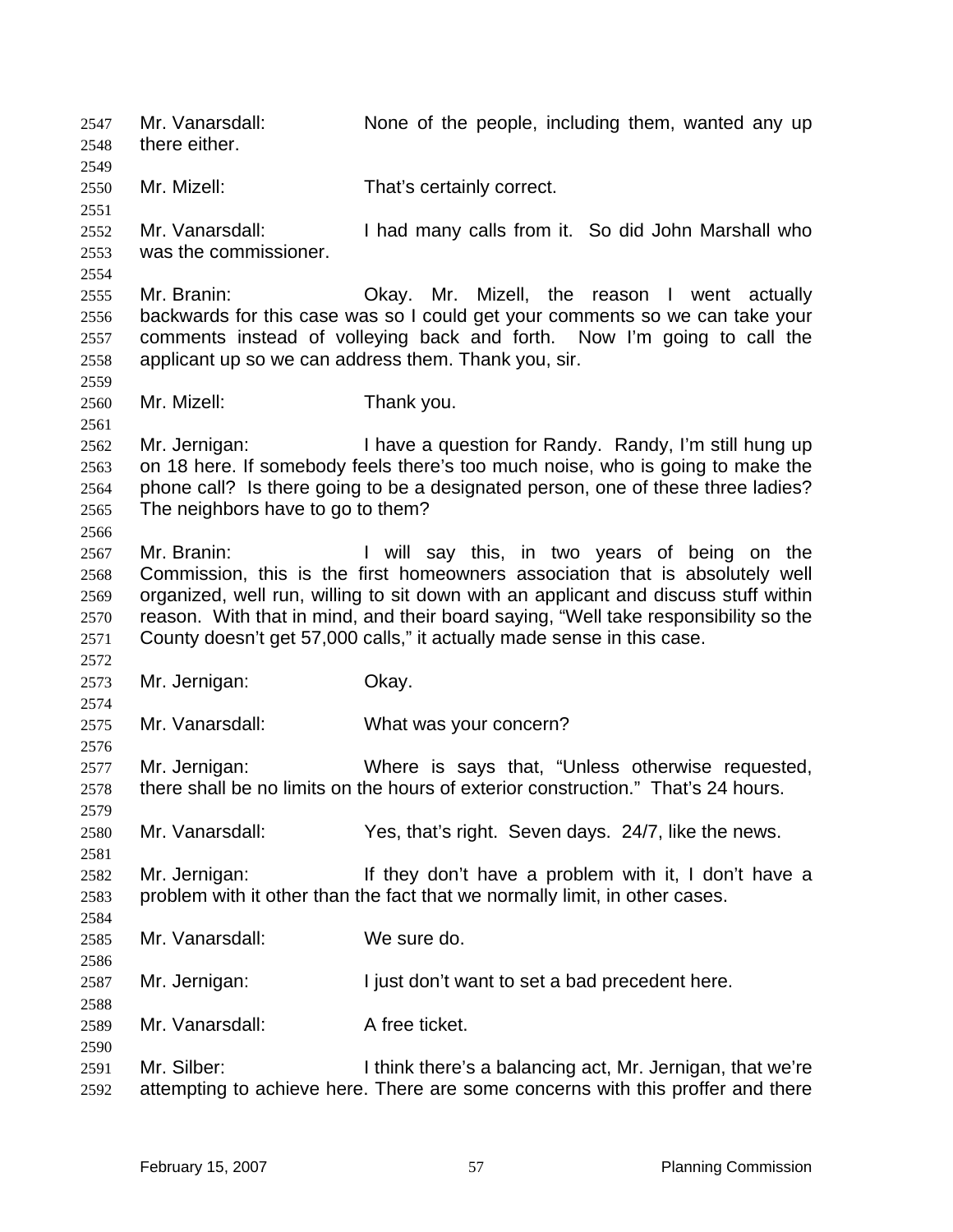are some enforcement aspects that concern me, but I think we're trying to balance a reasonable opportunity to construct this site in a timely manner. There are limitations with this proffer as far as when they can construct with certain equipment. I think Mr. Theobald may want to address where they're going with this language. I think it's an attempt to balance what the neighborhood's looking for and what the developer is trying to achieve.

2600 Mr. Archer: In other words, we want to get them out of there as fast as we can. Is that the point?

Mr. Silber: Mmm-hmm.

Mr. Archer: Okay.

Mr. Theobald: Mr. Chairman, ladies and gentlemen, my name is Jim Theobald. I'm here on behalf of the Reynolds'. What you don't know and haven't heard, I guess I'm just going to have to titillate you just a little bit here in that we have a significant economic development prospect that is driving the need for this building. Those plans have been disclosed to County administration and we are under very serious pressure to deliver this building at the earliest possible convenience. The changes that are being accommodated by this request, as well as the prior change to the POD in this area will ultimately result in over a thousand new jobs, very high-paying jobs coming into this area.

A little historical perspective. If you remember, this is an Enterprise Zone. When we first started with this, it was the County's desire that this be more office than retail. In fact, when we rezoned it the last time, we gave up half of our density that we were entitled to as a matter of right to accomplish the retail.

Mr. Vanarsdall: You're right; I remember that.

Mr. Theobald: What's happened to us along the way, and the reason we're here tonight, is not just to accommodate this economic development prospect, but we found that some of the restrictions on the original zoning were just a little bit too tight in terms of being able to accommodate the kinds of things that your Enterprise Zone in the County desires. To give you the best example, it's no secret that this was one of the two final sites for Mead Westvaco. Unfortunately for the Reynolds' site and Henrico County, it went to the City of Richmond. The Mead Westvaco building did not fit on this site without amending the rezoning. So, we were in consultation with County administration and staff to literally re-file, expedite a rezoning in order to grab probably one of the largest economic development prospects in the metropolitan area at the time. What we're attempting to do here by loosening up, admittedly, some of this is to be able to accommodate that kind of economic development prospect, but strike a balance with the neighbors in order to protect their neighborhood and to mitigate potential impacts. The hours of construction only relates to the buildings that are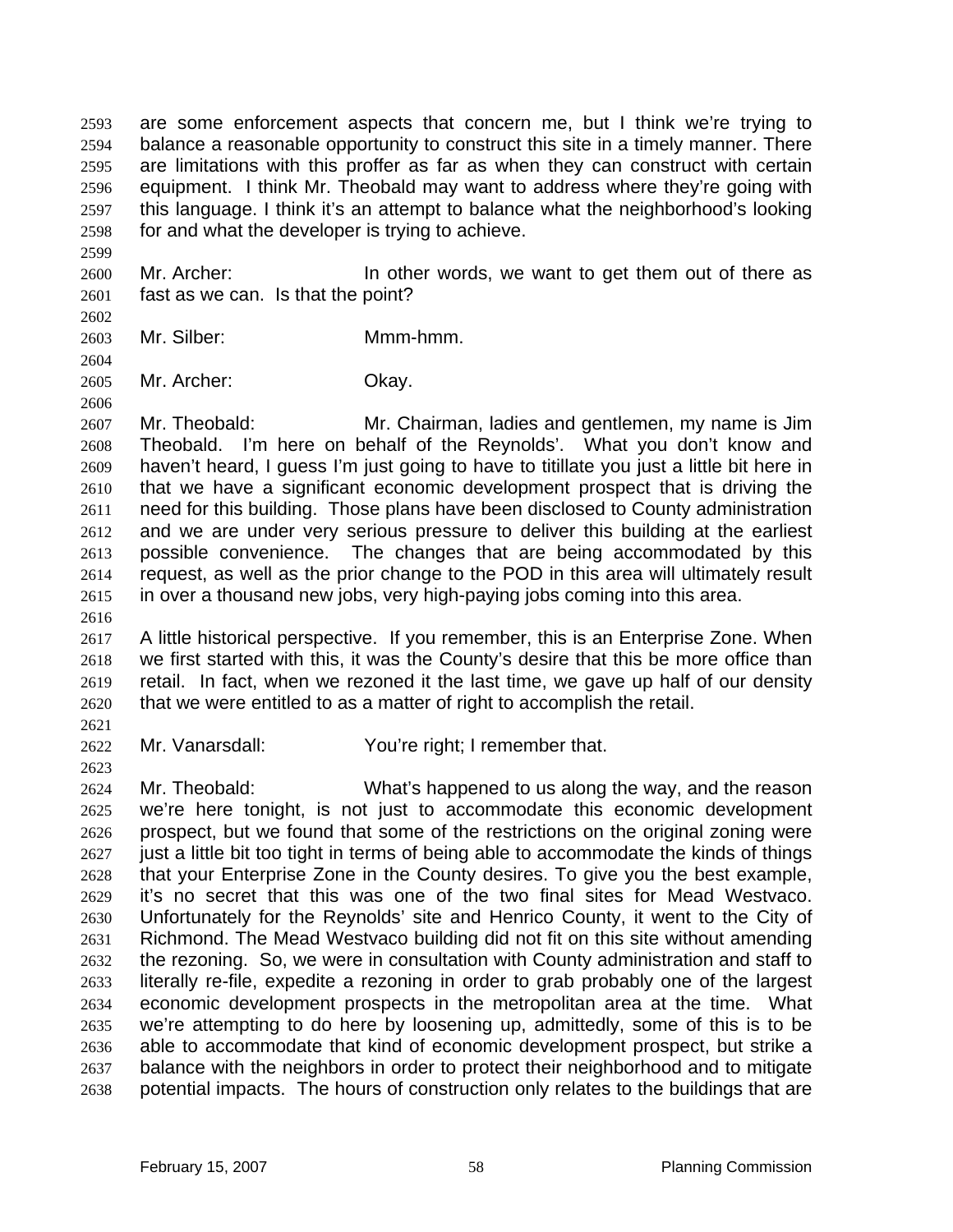subject to the POD that's been approved. Keep in mind, you're looking at Interstate 64 up here. This site is adjacent to Interstate 64, so it is significantly distant from the neighborhood.

So, that's driving a lot of these requests. The only reason, what Randy doesn't like is I stuck him in as the enforcement officer. We set it up as the Director of Planning because I think ultimately, the enforcement aspects of this come under, perhaps, his auspices. Not him personally, obviously. We wanted to assure the neighbors that there was a County official whose position was referenced in the proffer rather than saying, "Call Mr. Branin or call me." They call us anyhow, but we wanted to make sure that there was a clear path.

Mr. Vanarsdall: Would you just tell us what you said?

Mr. Theobald: Yes. I said, "Call Randy."

 Mr. Jernigan: Are we going to list his home phone number on the County website?

Mr. Theobald: Cell phone, perhaps. The other change is in terms of numbers of users and the minimum square footage, etc. There was a concern, as you're remembering, Mr. Vanarsdall, that they didn't want to end up with a big box. We've limited it to no more than 90,000 square feet for one single user and only one user can be that big. We had a Starbucks or Caribou Coffee over in this area. Those are only like 1600 square feet. That's now going to move over here. It's being rearranged. This whole area now is totally office; there's no retail, freestanding retail in this area. It's going to be a medical office building. All of these needs, basically, get shifted a little bit.

We have added the office square footage smack on top of the other densities. Traffic has confirmed that under the scenarios we've been discussing, that the traffic report is still accurate. I guess what we discussed with the neighbors was the guarantees ultimately on how it functions between additional office and reduction of retail is guided by our site coverage limitations, as well as the ability to park the site. Always happy to talk and meet with Mr. Mizell. I'm not encouraged about coming up with a formula that says one square foot of office gets rid of one square foot of retail because there's so many permutations both in the types of office and the types of retail. We have agreed to at least discuss that further.

That's really the genesis of where we're trying to head. I just want to say, because Ms. Levins has left, that some issues with landscaping and taking some measures to try to assure her that when the first phase of our replanting team, evergreens, only probably a third have been planted, as required, until the freeze occurred. Deciduous trees have yet to go in at all. We have two or three phases of landscaping and have agreed to fill in those gaps. I'm trying to provide her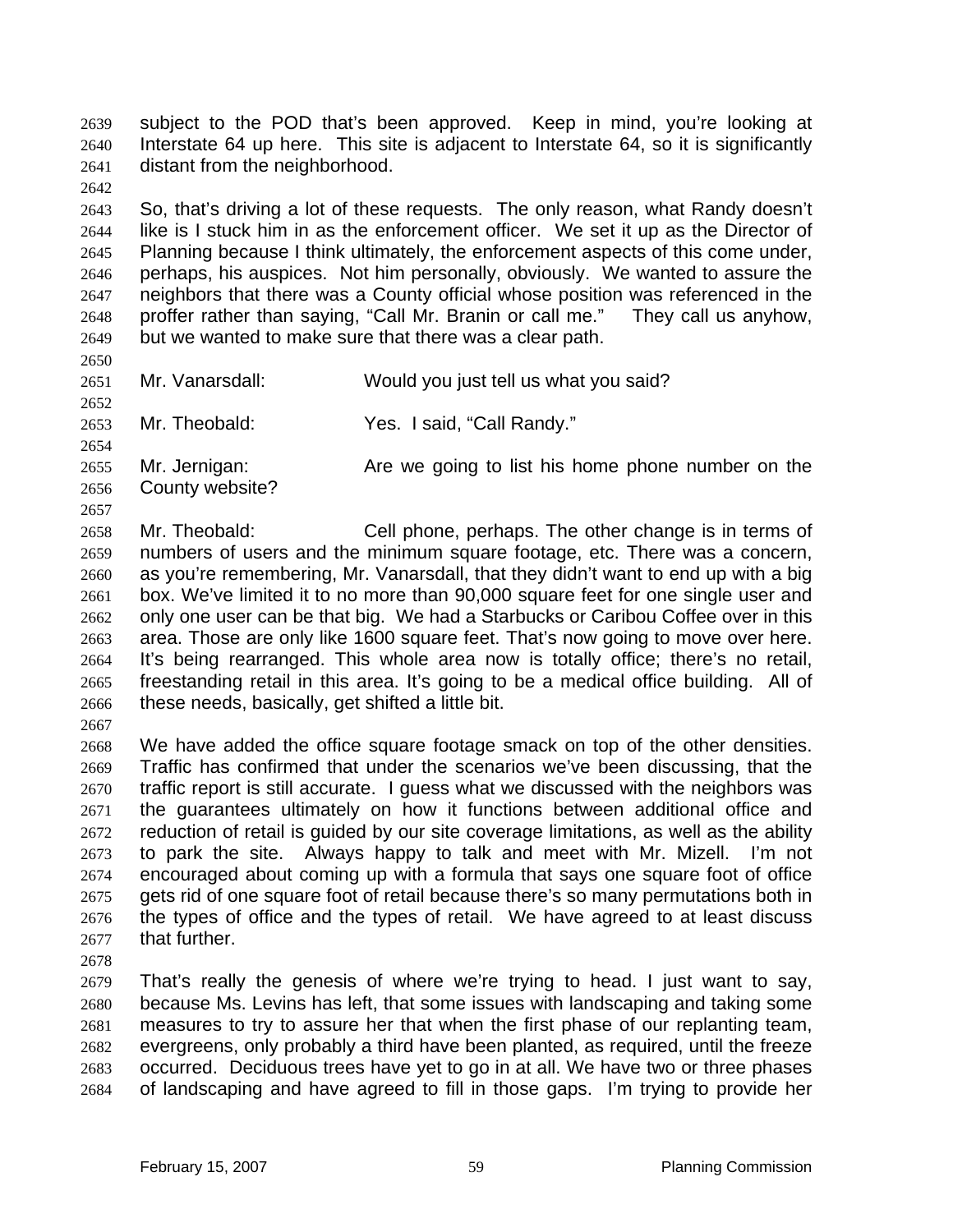with a very detailed landscape plan next to her home so she doesn't have to guess about the timing. Like many other projects that Mrs. Jones is familiar with, we're in that awkward phase where it's been cleared, but buildings haven't really started to go up yet, and the plantings, due to the time of year, haven't gone back in. They're very patient, they're very good people to work with. I'm sure we'll get there. Mr. Branin: Mr. Theobald, construction traffic. Where is it going to come in from? Mr. Theobald: We've tried to dictate to people to come in off Broad Street. There was no proffer in the underlying case. Mr. Branin: With the construction on—Where is that, east side where this construction is going to be? Can we move for that? Mr. Silber: Actually, I think most of the construction with the POD that's been mentioned in this proffer would be sort of on the west side or the north side. Mr. Theobald: Southwest corner back here. Mr. Silber: Can you point roughly where the POD that's referenced, POD-13-07, Mr. Theobald, where that is on site? 2711 Mr. Theobald: It's about right there. 2713 Mr. Silber: I think either if you come in from Broad Street or Glenside, there's about equal distance. Are you suggesting that most of the traffic come in— Mr. Branin: Yes. One of the things that the association has mentioned that they would like to see is the traffic for especially this building be coming off Broad Street so their neighborhood entrance and exit traffic for the residents wouldn't be affected by construction traffic. I wanted to pass that by Mr. Theobald. Mr. Theobald: We can certainly talk to our contractors about, utilizing this query. Do you want all your construction traffic on Broad Street? It's a little bit of a Hobson's Choice I think. As you know, we can put those provisions in contracts and try our best to enforce it. We have tried in other locations. Mr. Branin: Will you?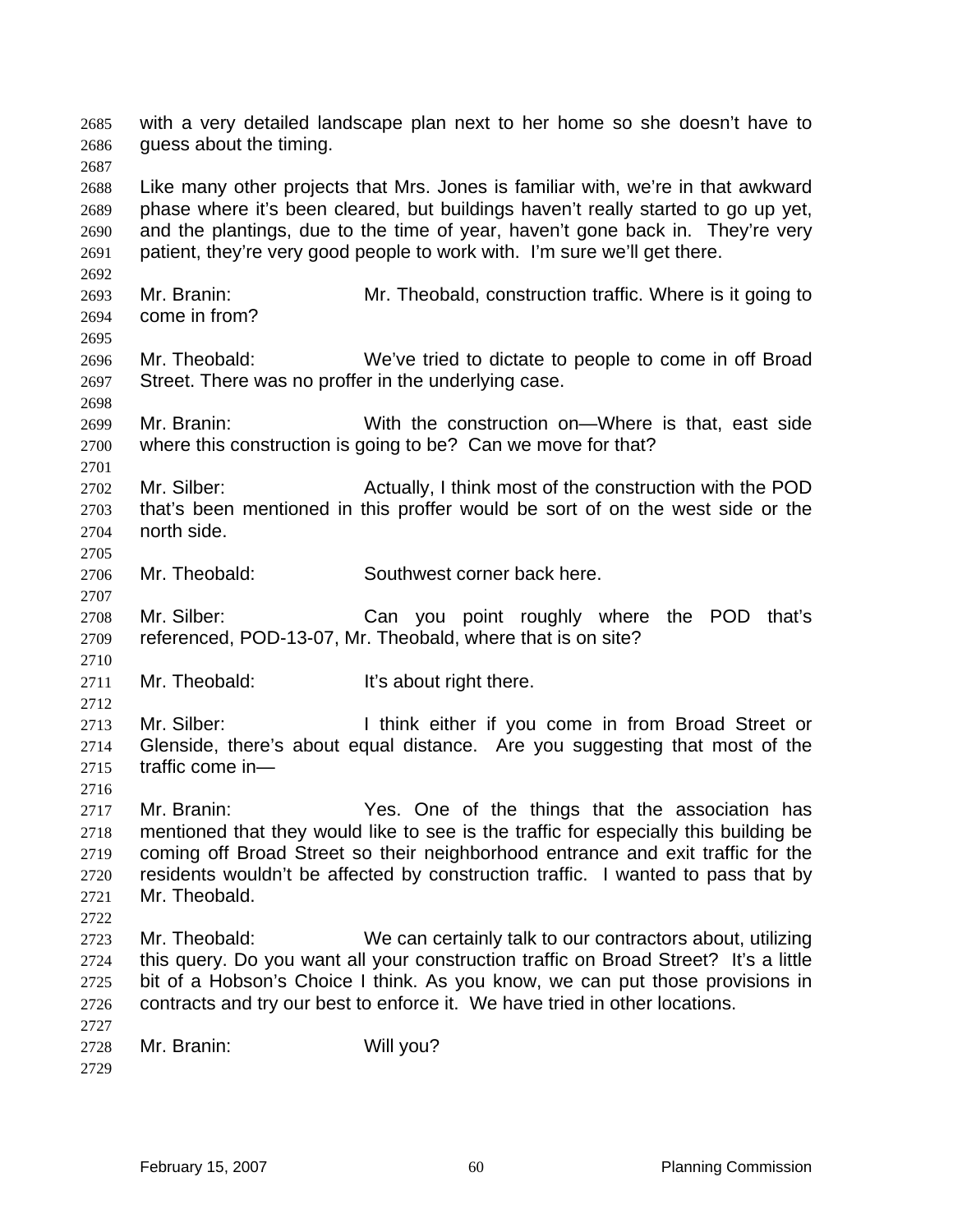| 2730<br>2731<br>2732                                                                                             | Mr. Theobald:<br><b>Broad Street?</b> | Are you alright trying to get them to come in off of                                                                                                                                                                                                                                                                                                                                                                                                                                                                                                                                                                                                                                                                                                                                                                                                                                                                                                                                                |
|------------------------------------------------------------------------------------------------------------------|---------------------------------------|-----------------------------------------------------------------------------------------------------------------------------------------------------------------------------------------------------------------------------------------------------------------------------------------------------------------------------------------------------------------------------------------------------------------------------------------------------------------------------------------------------------------------------------------------------------------------------------------------------------------------------------------------------------------------------------------------------------------------------------------------------------------------------------------------------------------------------------------------------------------------------------------------------------------------------------------------------------------------------------------------------|
| 2733<br>2734                                                                                                     | [Off mike.]                           | [Unintelligible.]                                                                                                                                                                                                                                                                                                                                                                                                                                                                                                                                                                                                                                                                                                                                                                                                                                                                                                                                                                                   |
| 2735<br>2736                                                                                                     | Mr. Theobald:                         | No you don't.                                                                                                                                                                                                                                                                                                                                                                                                                                                                                                                                                                                                                                                                                                                                                                                                                                                                                                                                                                                       |
| 2737<br>2738                                                                                                     | Mr. Branin:                           | A nod will do, Mr. Reynolds.                                                                                                                                                                                                                                                                                                                                                                                                                                                                                                                                                                                                                                                                                                                                                                                                                                                                                                                                                                        |
| 2739<br>2740                                                                                                     | Mr. Theobald:                         | You like that client management?                                                                                                                                                                                                                                                                                                                                                                                                                                                                                                                                                                                                                                                                                                                                                                                                                                                                                                                                                                    |
| 2741<br>2742                                                                                                     | Mr. Branin:                           | Come on, Mr. Reynolds.                                                                                                                                                                                                                                                                                                                                                                                                                                                                                                                                                                                                                                                                                                                                                                                                                                                                                                                                                                              |
| 2743<br>2744                                                                                                     | Mr. Silber:                           | He's going to say more than yes or no, I'm afraid.                                                                                                                                                                                                                                                                                                                                                                                                                                                                                                                                                                                                                                                                                                                                                                                                                                                                                                                                                  |
| 2745<br>2746                                                                                                     | Mr. Theobald:                         | I tried.                                                                                                                                                                                                                                                                                                                                                                                                                                                                                                                                                                                                                                                                                                                                                                                                                                                                                                                                                                                            |
| 2747<br>2748                                                                                                     | Mr. Branin:                           | We tried to keep him down.                                                                                                                                                                                                                                                                                                                                                                                                                                                                                                                                                                                                                                                                                                                                                                                                                                                                                                                                                                          |
| 2749<br>2750<br>2751<br>2752<br>2753<br>2754<br>2755<br>2756<br>2757<br>2758<br>2759<br>2760<br>27 <sub>61</sub> | Mr. Reynolds:                         | Good evening. My name is Sarge Reynolds and I am<br>the developer. With regard to the traffic and the construction traffic, right now we<br>have a road that we have build that serves the Westin Hotel, the construction for<br>the Westin Hotel that comes in probably right about there and it comes around<br>and we have built a road. There's a lot of daytime traffic. We're worried about<br>safety and construction traffic coming in and off Broad, because that's the busiest<br>part. Right now, the traffic has been coming through this way. If we did want to<br>move the construction traffic to come in off Broad, we still have to build this road,<br>which we have not built yet. There is no access to this pad at this time. Right<br>now, all of our traffic is designed to come in through here. I don't know if that's<br>been a problem so far or not. We're certainly happy to visit with that. Right now,<br>we have a road that had been built. Has it been a problem? |

- 
- 

[Off Mike]: [Unintelligible.]

2764 Mr. Reynolds: Right. That was clearing over here. I agree with you there, but I think that's a different issue. We would be happy to work with the neighbors and once we get this road built, perhaps we could bring construction 2767 traffic in here when it's off-hours. When the daytime office folks are gone and we are working at night, perhaps once we build this road, we can access at nighttime. During the daytime hours when I have concerns about all this office traffic coming and going, I'd like to be able to use this route over here, or perhaps even both and break it up a little bit. I do have a lot of folks coming in and out of here. I've got elderly folks that are coming to seek medical attention and I've been trying to keep the construction traffic away from those folks and just getting them off the road as quickly as possible and getting them back off Forest Avenue. I'd be willing to talk about it, but that's just my view at this time.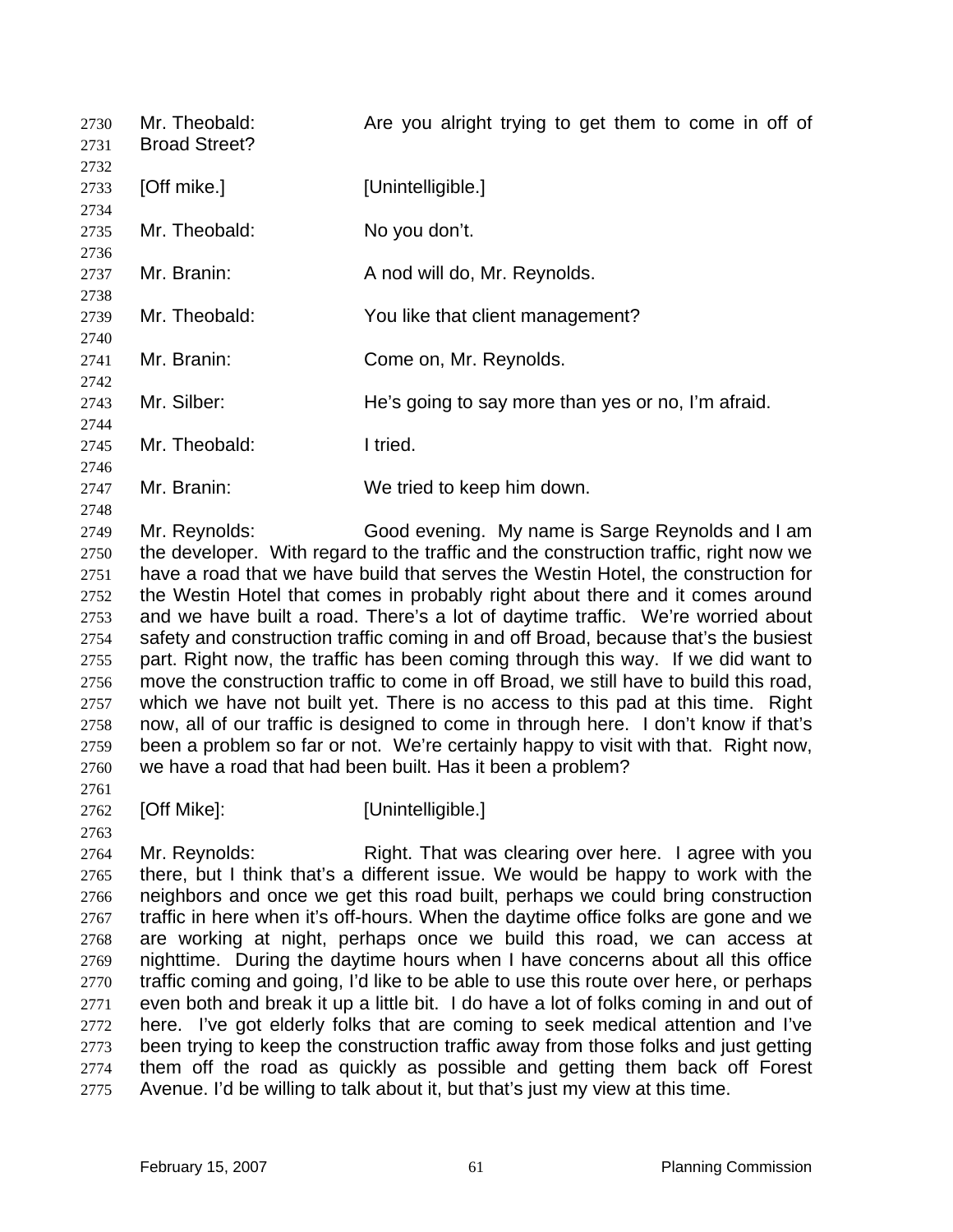2777 Mr. Silber: If the neighborhood is willing, I think I would prefer this not be in a proffered condition, but maybe be a separate letter from Mr. Theobald after you all have looked at this a while to see how you can address that concern. I would be concerned to put that into a proffered condition. Mr. Reynolds: We're happy to work with the neighbors. We feel like we have a good relationship with the neighbors and we're happy to work with you all and come up with a good compromise, something that works for everybody. Mr. Branin: Mr. Reynolds, since you're up—noise, sound, very big concern. We've put the Secretary into a position he's not happy with; we've put the County into a position we're not happy with to accommodate the construction, to accommodate the neighborhood. If you get that call, it has to be done immediately. Mr. Reynolds: I will do it. I hope the neighbors will call me first and give me a chance to respond and then if that doesn't work, then I'll give them Randy's cell phone number to call. 2796 Mr. Silber: I like yours being given out first. Mr. Reynolds: We will work with the neighbors and hopefully they'll call us. Hopefully, they won't need to call us, but if they do, we will respond quickly. If we don't, then they have a vehicle in which to get relief. Mrs. Jones: May I ask a quick question? Mr. Branin: You can ask 50. Mrs. Jones: No, just 1. Mr. Reynolds, hello. Just give me a general idea. If you receive your approvals here and at the Board level, on this fast-track construction for this wonderful economic development prospect that you're talking about, how long a timeframe are we discussing here for the construction phase? Mr. Reynolds: I need to deliver this building no later than April 30, 2008. Mrs. Jones: Okay. Along with noise—we've been talking about that; obviously construction is a noisy process—24 hours would need big lighting, would it not? Mr. Reynolds: I would think it would need some lighting. I don't know about big lighting. I don't know how much lighting, but obviously if you work at night, you need some lighting.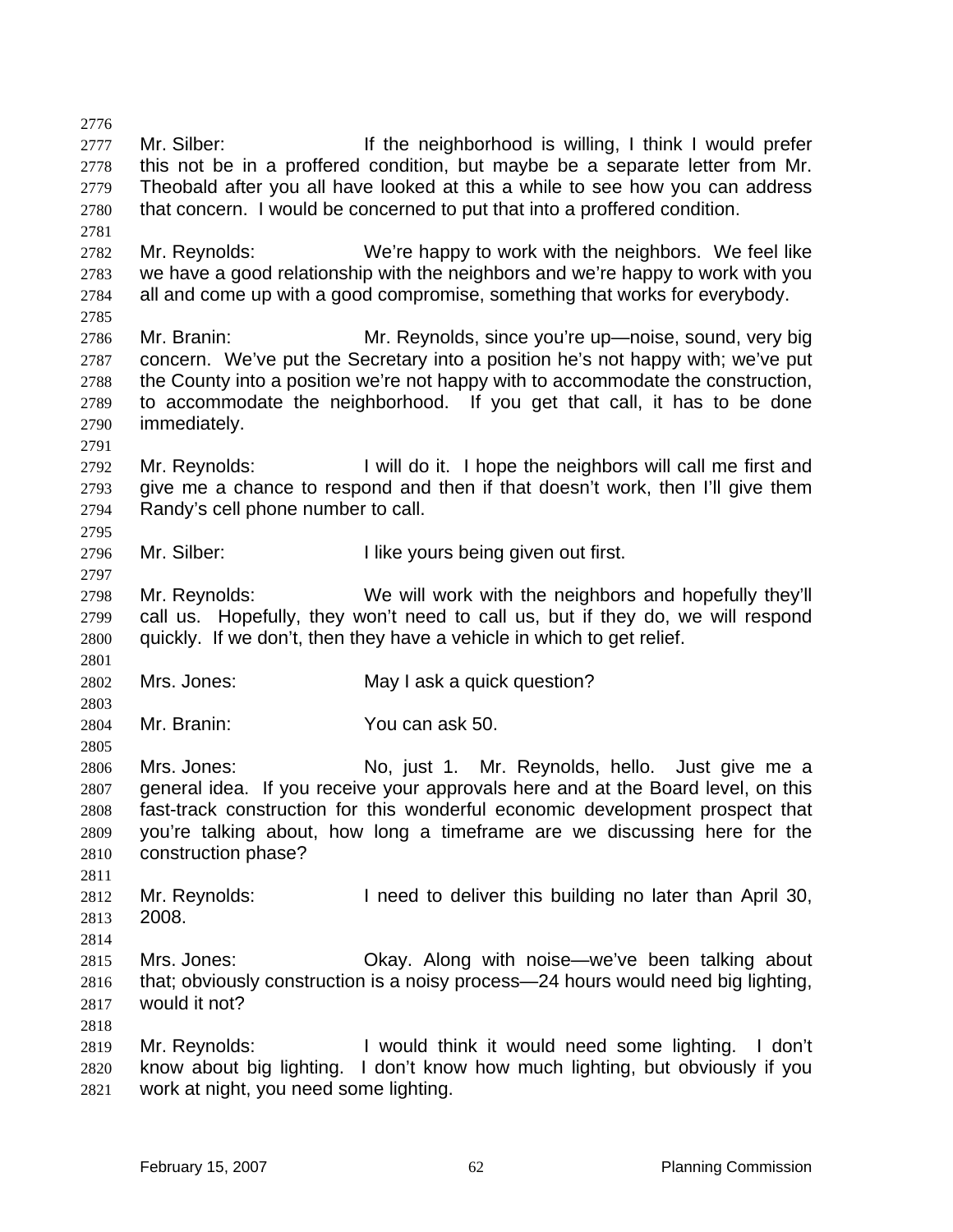Mrs. Jones: You're confident that that won't be a problem with the neighbors. Mr. Reynolds: If it is a problem, they'll let me know and we'll work with them on it. I just don't know. It shouldn't be a problem. I feel like it's far enough away from the neighborhood, but it's something where we will certainly work with the neighbors and keep an open line of communication with them. Mr. Silber: Mrs. Jones, I think you also have to keep in mind the location of where this is going to be. It's some distance from the neighborhood and there are actually some buildings between, exiting buildings between where this is going to be constructed and the neighborhood. Mr. Branin: Also, is the pad finished for this? Mr. Reynolds: It's not finished yet. We're just getting ready to disturb the land now. The pad has come along. There's not a whole lot to do with the pad, but there is some site work that needs to be done. Mr. Branin: Mrs. Jones, the actual excavation is restricted. You can't run any diesel engines. Mrs. Jones: Okay. Mr. Branin: Any other questions? You have a comment. You have to come down this time. No more freestyle from the back of the room. State your name for the record, please. Ms. Atkinson: Good evening. My name is Jennifer Atkinson. I'm the president of the homeowners' association. I live at 2008 Colgate, which is right there. Melanie Spahr is my neighbor and she's on the corner. The lighting. I'm glad you brought that up. My only comment would be that our back bedrooms are very well lit at night with the existing office, so if there was an issue with lighting, as well as noise, it would be immediately brought to attention. That's not an issue. Mr. Branin: Thank you, ma'am. All right. Anything else? With that, I would like to move to waive the time limits of C-13C-07. Mr. Jernigan: Second. Mr. Branin: Motion made by Mr. Branin and seconded by Mr. Jernigan. All in favor say aye. All opposed say no. The motion carries. Therefore, I'd like to move for approval of C-13C-07 with the changed proffer conditions of the C-22-04 for approval.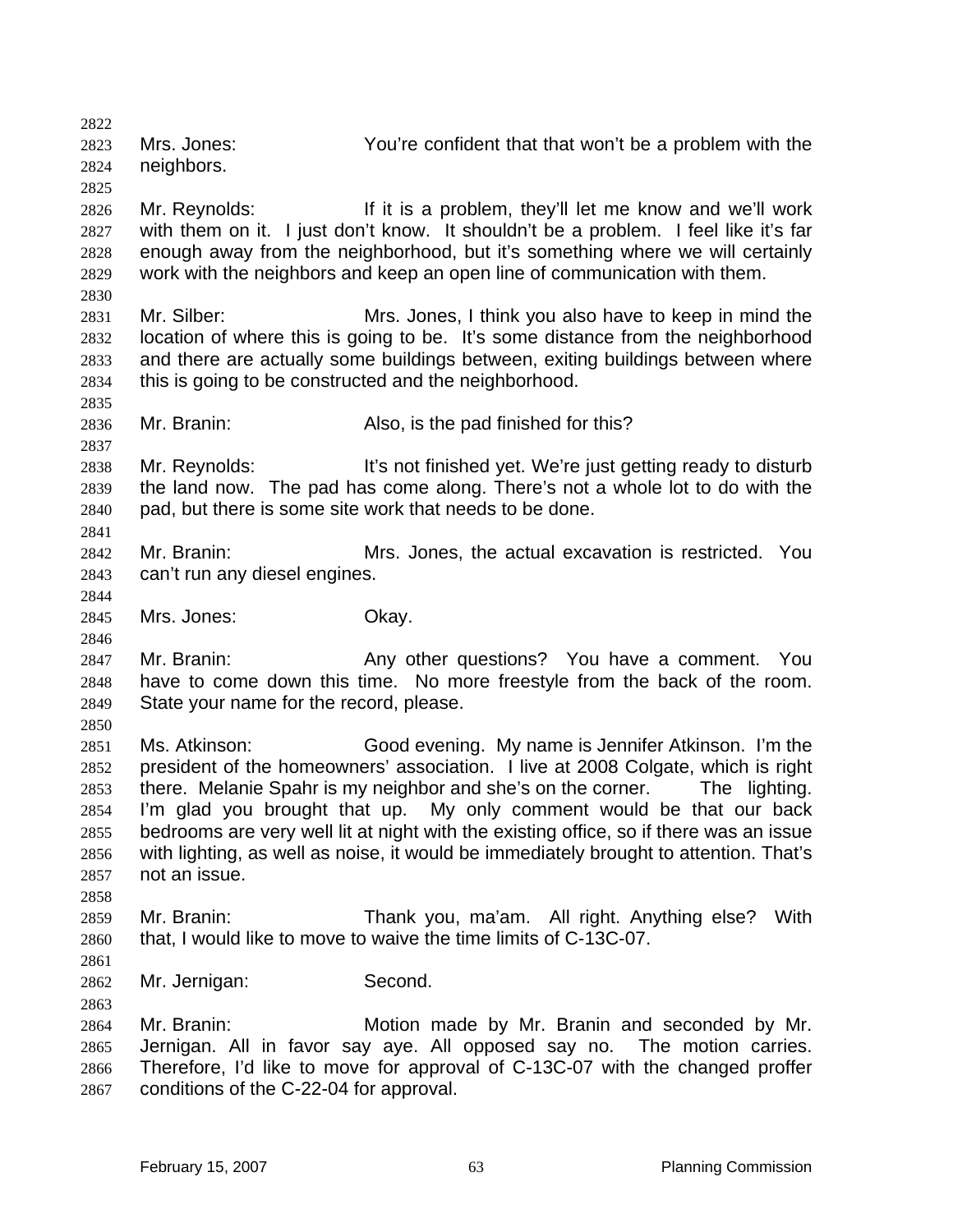Mr. Archer: Second.

Mr. Branin: Motion made by Mr. Branin and seconded by Mr. Archer. All in favor say aye. All opposed say no. The motion carries.

**REASON:** Acting on a motion by Mr. Branin, seconded by Mr. Archer, the Planning Commission voted 5-0 (one abstention) to recommend the Board of Supervisors **grant** the request because the amendments do not greatly reduce the original intended purpose of the proffers and the proffers continue to assure a quality form of development with maximum protection afforded the adjacent properties.

**C-14C-07 Ralph L. Axselle, Jr. for Short Pump Town Center, LLC:** Mercantile Operations, Inc., Federal Retail Holdings, Inc., Nordstrom, Inc., and Gibraltar Property Management, Inc.: Request to amend proffered conditions accepted with Rezoning Case C-29C-98, on Parcels 736-763-0263, -3247, - 5234, -7718, 736-764-3817, -7528, 737-762-8670, 737-763-0900, -2226, -3450, - 1093, 737-764-0069, 738-762-1495, -5667, -7348, -9480, 738-764-0203, 739- 762-0039, -1061, 738-763-7335, -7712, -0822, and 739-763-1874, located between the south line of Interstate-64 and the north line of W. Broad Street (U.S. Route 250) approximately 1,000 feet west of Pouncey Tract Road. The applicant proposes to delete Proffer 31 related to minimum floor area devoted to office use. The existing zoning is B-3C Business District (Conditional). The Land Use Plan recommends Mixed Use. The site is in the West Broad Street Overlay District.

- Mr. Branin: Good evening, Mr. Sehl.
- Mr. Sehl: Good evening Mr. Chairman, members of the Commission. The applicant is proposing to amend proffered conditions accepted with rezoning case C-29C-98, which rezoned the property to allow for the development of Short Pump Town Center. The applicant is proposing to remove Proffer 31, which requires an area on the property be reserved for office uses, in its entirety. All other proffers accepted with case C-29C-98 would remain in full effect. The property is currently zoned B-3C, Business District (Conditional) and the 2010 Land Use Plan recommends Mixed Use.
- 

Proffer 31 requires that the final development of the property contain an area suitable for 100,000 gross square feet of office uses. The removal of this proffer would not preclude redevelopment of the site in the future for office uses, and suitable sites would still be available for the construction of office buildings should they be warranted.

This request is not anticipated to have any negative effects on the surrounding properties, and would not preclude the development of office uses in the future.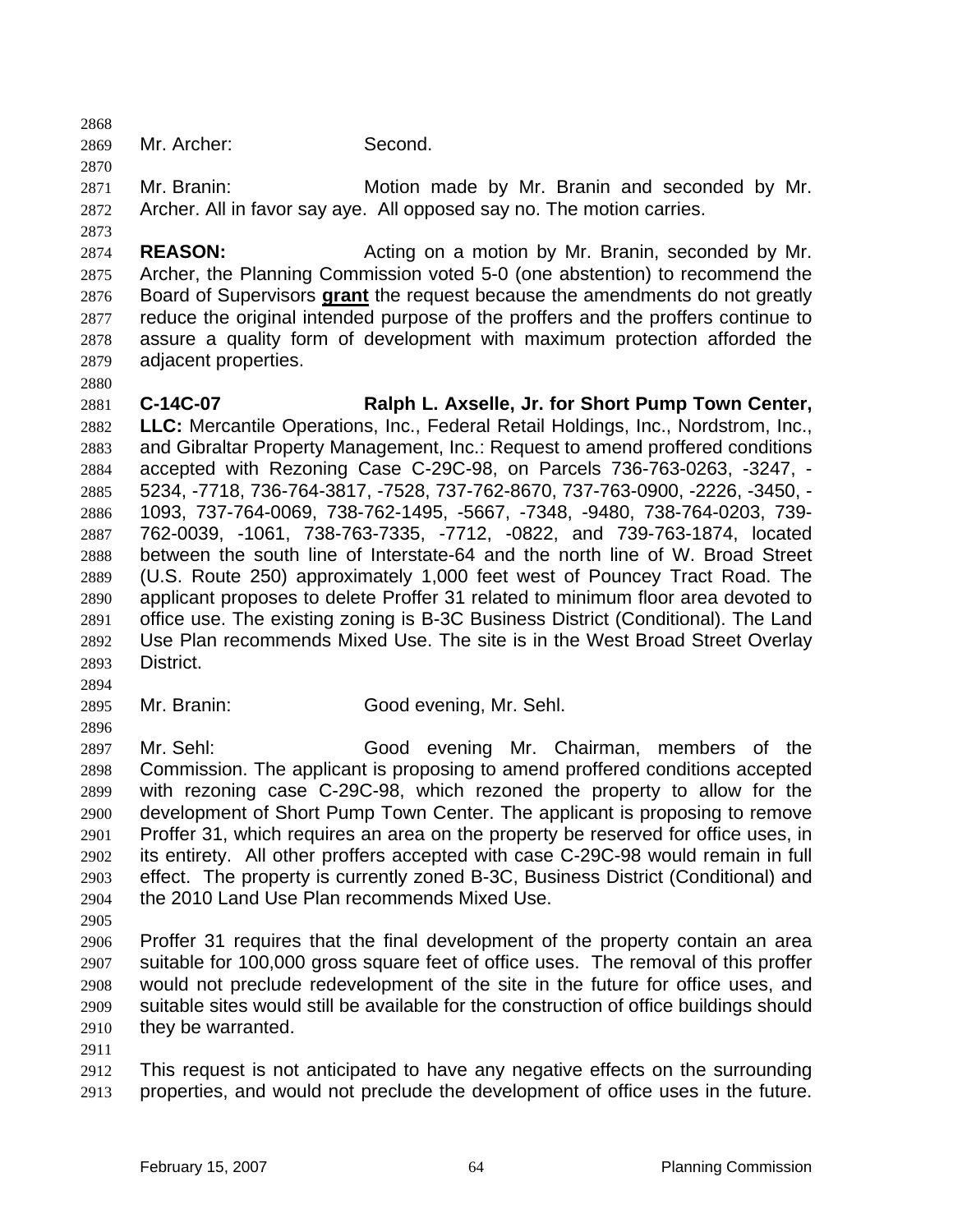Given the surrounding uses and the unified retail development of Short Pump Town Center, staff has no objections to the requested amendment. I would be happy to try and answer any questions, and I believe the applicant's available. Mr. Branin: Anybody have any questions for Mr. Sehl? None? I don't find it necessary to ask the applicant any questions. Does anybody have any questions for the applicant? Mrs. Jones: Why do you always look at me? Mr. Branin: How about this? Does anybody have any questions for the applicant? Mr. Archer: His attorney is smiling very heavily. Mr. Branin: Yes, I bet he is. It's not his case. All right. Well then, with that, I'd like to move for approval of C-14C-07, Short Pump Town Center, LLC. Mr. Vanarsdall: Second. Mr. Branin: Motion made by Mr. Branin and seconded by Mr. Vanarsdall. All in favor say aye. All opposed say no. The motion carries. **REASON:** Acting on a motion by Mr. Branin, seconded by Mr. Vanarsdall, the Planning Commission voted 5-0 (one abstention) to recommend the Board of Supervisors **grant** the request because it was determined to be reasonable and is not expected to adversely impact surrounding land uses in the area. Mr. Silber: Finally this evening we have consideration of the minutes. These would be the Planning Commission's January 11, 2007 minutes. 2949 Mr. Archer:  $\mu$  January 11<sup>th</sup>. Yes, I have just a couple. Page 14, line 614. I think it was Mr. Vanarsdall that said, "Save the paper, will you." 2952 Mr. Silber: So, it was Mr. Vanarsdall instead of- Mr. Archer: Instead of me. Mr. Silber: Instead of you. Mr. Archer: Yes. Then on page 15, line 638. "That was the time when we were having a snow storm."